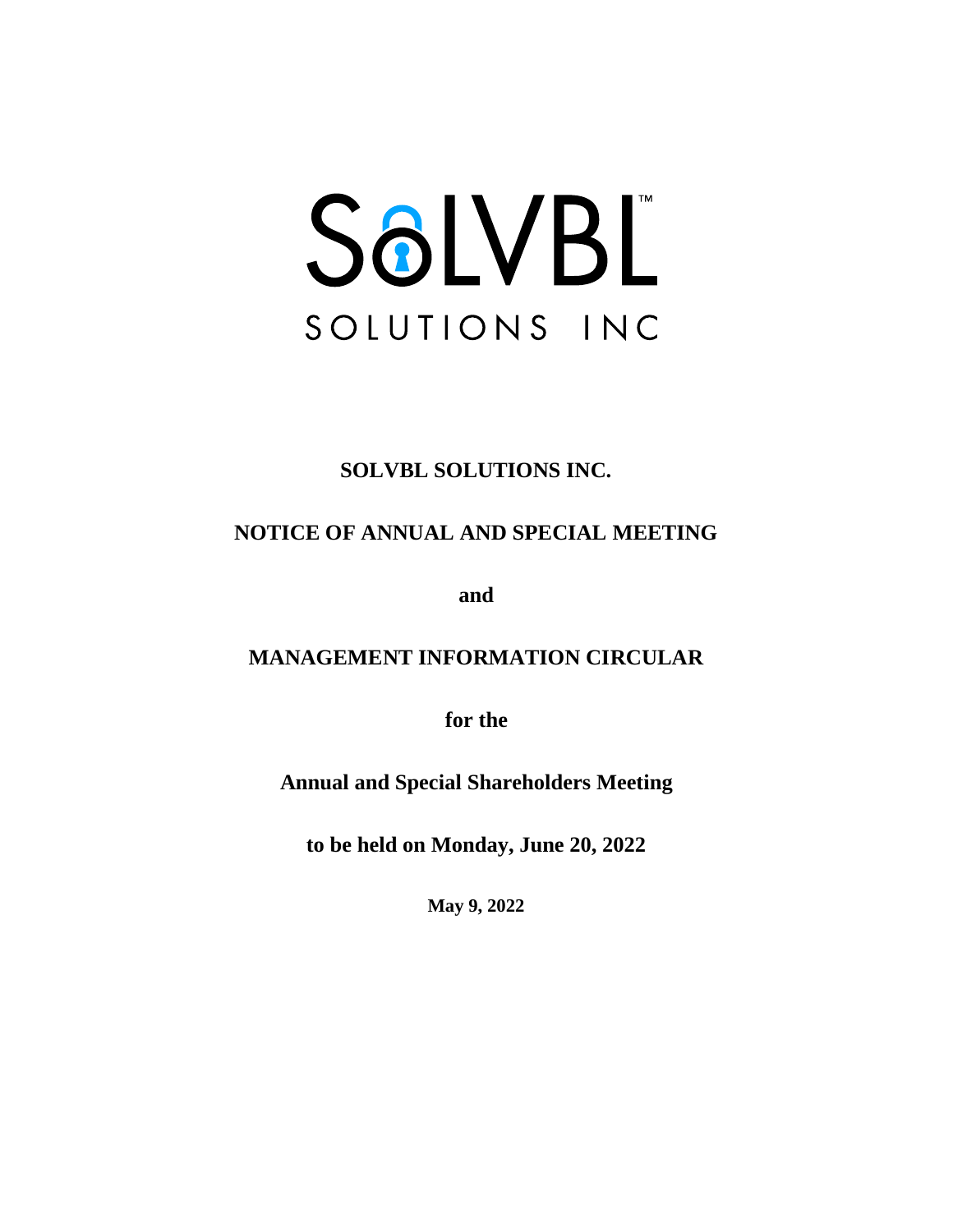## **SOLVBL SOLUTIONS INC.**

## **(the "Company")**

#### **NOTICE OF ANNUAL AND SPECIAL MEETING OF SHAREHOLDERS to be held on June 20, 2022 at 4:30 p.m. (Toronto Time)**

**NOTICE IS HEREBY GIVEN that the annual and special meeting (the "Meeting") of the shareholders of the Company ("Shareholders") will be held at the office of the Company at First Canadian Place, 100 King Street West, Suite 5700, Toronto, Ontario M5X 1C7, on Monday June 20, 2022 at 4:30 pm (Toronto Time), subject to any adjournment or postponement thereof for the following purposes:**

- 1. to receive the audited financial statements of the Company for the fiscal year ended December 31, 2021 and the auditor's report thereon;
- 2. to elect directors of the Company for the ensuing year;
- 3. to appoint MNP LLP, Chartered Professional Accountants, as auditors for the ensuing year and to authorize the directors to fix their remuneration;
- 4. to approve and adopt, with or without modification, by ordinary resolution approving the Company's 2022 10% rolling stock option plan ("**Stock Option Plan**"), the full text of which is set forth in the accompanying management information circular (the " **Information Circular**"), and to authorize the directors to make such changes to the Stock Option Plan as may be required by the securities regulatory authorities without further shareholder approval; and
- 5. to consider any permitted amendment to or variation of any matter identified in this Notice of Annual and Special Meeting of Shareholders (this "**Notice**") and to transact such other business as may properly come before the Meeting or any adjournment thereof. Management is not currently aware of any other matters that could come before the Meeting.

Accompanying this Notice are: (1) the Information Circular; (2) a form of proxy; and (3) a supplemental mailing list request form for use by Shareholders who wish to receive the Company's financial statements.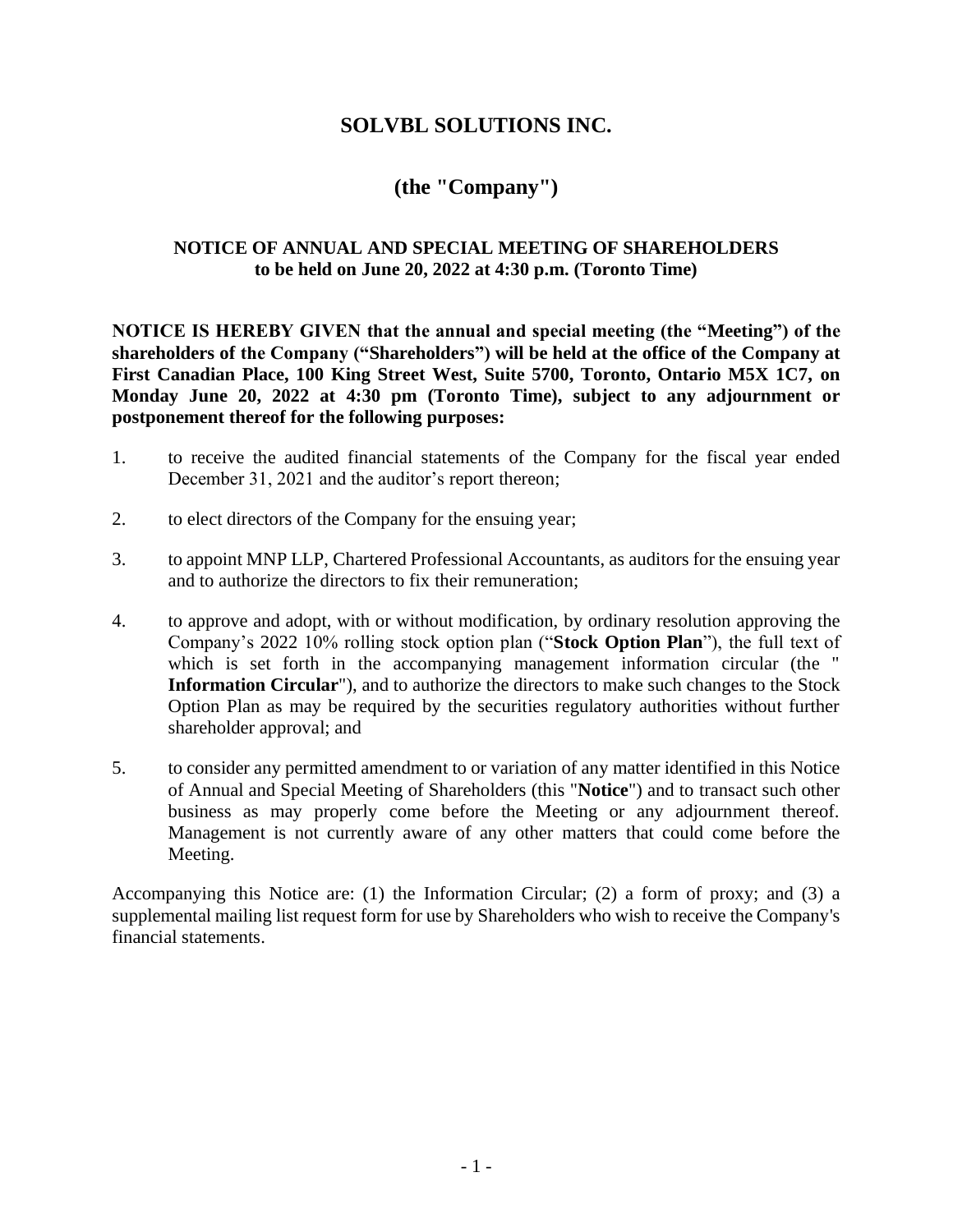**In light of the impact of COVID-19, the Company is encouraging Shareholders and others not to attend the Meeting in person. As part of our priority to protect the health and safety of the public and our team members in light of the impact of COVID-19, we are requesting that Shareholders vote their shares by proxy prior to the Meeting, as per the voting and proxy instructions that are set out in the Information Circular, and participate in the Meeting by way of the live webcast or teleconference, via the access details set forth below.** 

**Any Shareholder attending the Meeting via the live webcast or teleconference will not be able to vote during the Meeting. Only Shareholders who are present in person at the Meeting are able to vote during the Meeting.** 

**Accordingly, in order that as many common shares of the Company ("Common Shares") as possible are represented at the Meeting, Shareholders are encouraged to vote their Common Shares via proxy vote prior to the proxy cut-off time of 4:30 p.m. (Toronto time) on June 16, 2022.**

The Company strongly encourages shareholders not to attend the Meeting in person. Any person who is experiencing any of the described COVID-19 symptoms of fever, cough or difficulty breathing or has travelled outside of Canada in the 14 days prior to the Meeting are advised not to attend the Meeting. The Company reserves the right to take any additional precautionary measures it deems appropriate in relation to the Meeting in response to further developments in respect of the COVID-19 outbreak. Changes to the Meeting date and/or means of holding the Meeting may be announced by way of press release.

The Company does not intend to prepare an amended Information Circular in the event of changes to the Meeting format. Please monitor our website at <https://www.solvbl.com/> for updated information. If you are planning to attend the Meeting, please check the website one week prior to the meeting date.

Additional information on the above matters can be found in the Information Circular under the heading "Business of the Meeting".

*Join from a PC, Mac, iPad, iPhone or Android device:*

Please click this URL in advance of the Meeting start time in order to first register and join:

<https://us02web.zoom.us/j/83335500632?pwd=Uys2ZUFWN3o4d0RYcDlKQnpBNFBHdz09>

Meeting ID: 833 3550 0632

Passcode: 523072

*Join by phone:*

Dial (for higher quality, dial a number based on your current location):

Canada: +1 204 272 7920 or +1 438 809 7799 or +1 587 328 1099 or +1 647 374 4685 or +1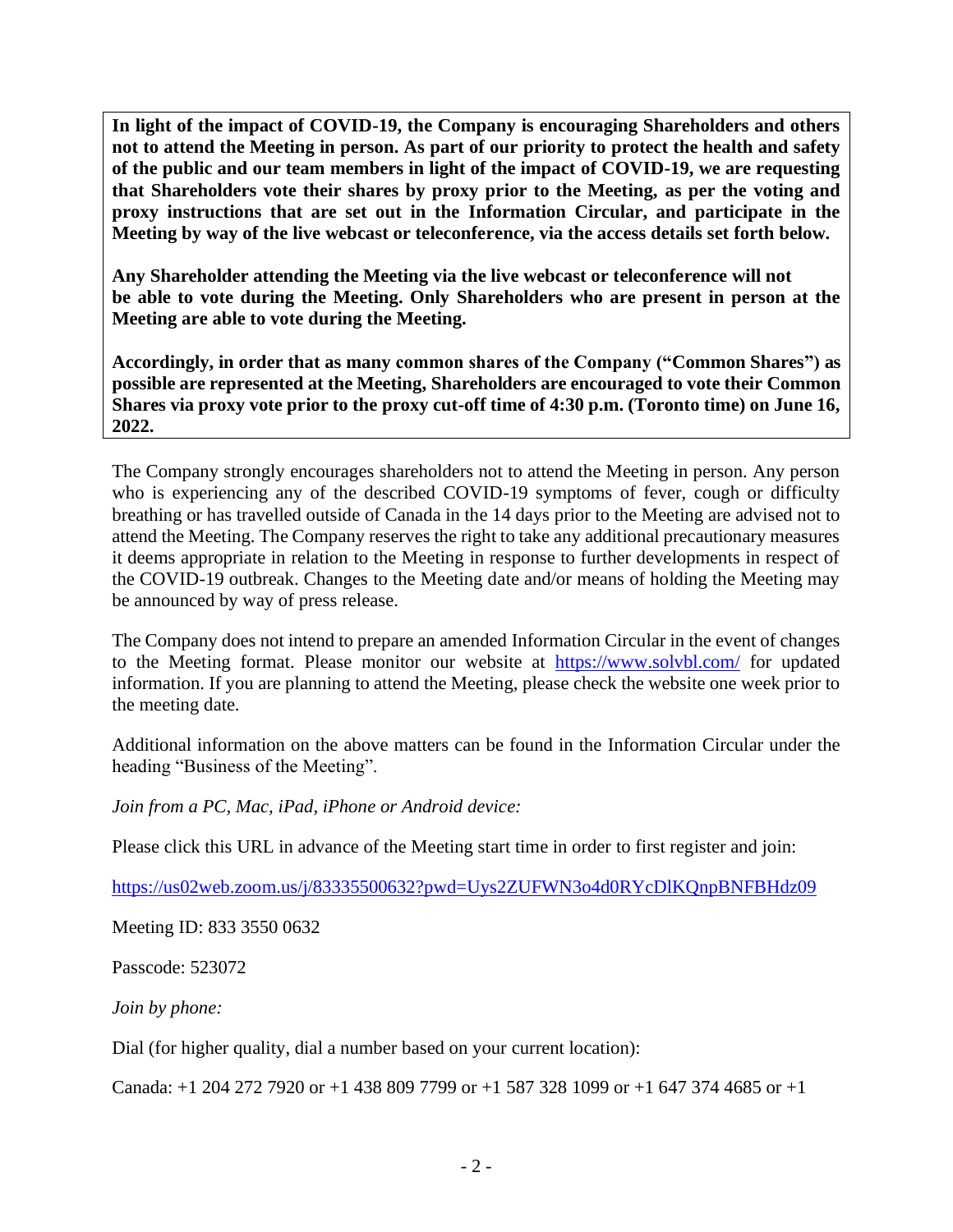647 558 0588 or +1 778 907 2071

US: + 1 929 436 2866 or +1 301 715 8592 or +1 312 626 6799 or +1 346 248 7799 or +1 669 900 6833

Meeting ID: 833 3550 0632

Password: 523072

#### **Notice-and-Access**

The Company is utilizing the notice-and-access mechanism (the "N**otice and Access Provisions**") under National Instrument 54-101 – *Communication with Beneficial Owners of Securities of a Reporting Issuer* and National Instrument 51-102 – *Continuous Disclosure Obligations*, for distribution of Meeting materials to registered and beneficial Shareholders.

Shareholders will receive a paper copy of a notice package (the "**Notice Package**") under Notice and-Access via pre-paid mail containing: (i) a notification regarding the Company's use of Noticeand-Access and how the proxy-related materials may be obtained, (ii) a form of proxy (if you are a registered Shareholder) or a voting instruction form (if you are a beneficial Shareholder), and (iii) a supplemental mailing list return card to elect to receive paper copies of the Company's financial statements and management's discussion and analysis.

#### **Meeting Format**

The Company is holding the Meeting this year in person and via webcast and teleconference. Shareholders who hold their shares directly in their respective names ("**Registered Shareholders**") and duly appointed proxy holders will be able to attend, participate and vote at the Meeting. No Shareholders will be able to vote via teleconference or webcast.

Shareholders who hold their shares through a broker, investment dealer, bank, trust company, custodian, nominee or other intermediary ("**Beneficial Shareholders**") will be able to attend the Meeting, but will not be permitted to ask questions or vote, unless they duly appoint themselves as their own proxy holder and comply with all of the requirements set out in the Information Circular relating to that appointment and registration and applicable laws. Failing which, any Beneficial Shareholder will be able to attend the Meeting as a guest but will not be able to vote or ask questions at the Meeting.

#### *The Company strongly encourages you to vote your shares by proxy prior to the Meeting rather than at the Meeting.*

#### **Your Vote is Important**

Pursuant to applicable securities laws, we have chosen to provide our Notice of Meeting, the Information Circular, the proxy form/voting instruction form (collectively, the "**Meeting Materials**"), our financial statements and our management's discussion and analysis for the year ended December 31, 2021 (collectively, the "**Financial Information**") to Shareholders using the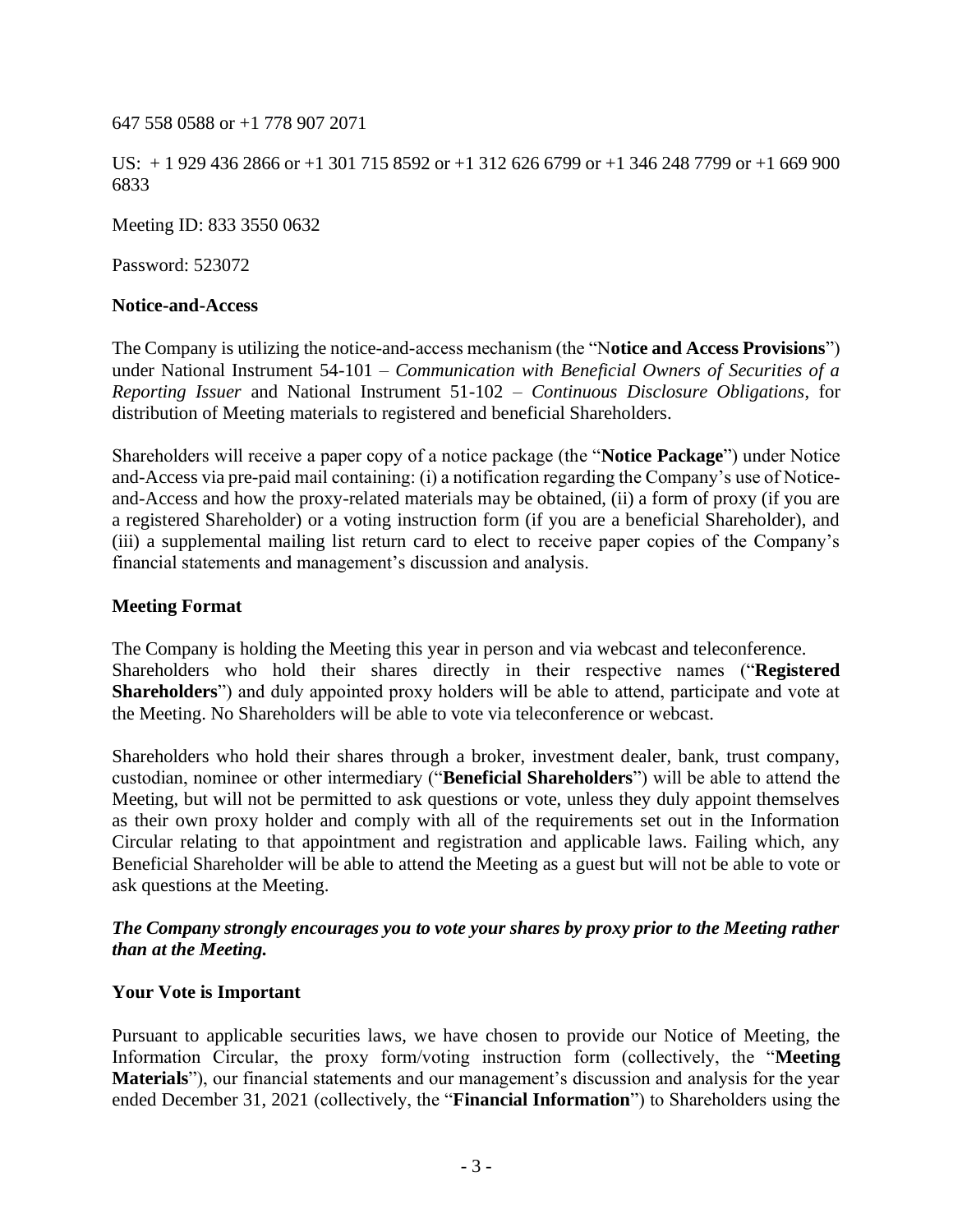notice-and-access provisions under National Instrument 54-101 – *Communications with Beneficial Owners of Securities of a Reporting Issuer* and under National Instrument 51-102 – *Continuous Disclosure Obligations*.

On or about May 19, 2022, we will mail to Shareholders of record as of the close of business on April 29, 2022, a notice containing instructions on how to access our Meeting Materials, our Financial Information and how to vote. Shareholders who have requested printed copies of our Financial Information will continue to receive them by mail.

## **Websites Where Materials are Posted**

The Meeting Materials are available on the Company's website at **[https://www.SoLVBL.com/investors/agm/](https://www.solvbl.com/investors/agm/)** and under the Company's profile on SEDAR at www.sedar.com (Canada). All shareholders are reminded to review the Information Circular and other Meeting Materials before voting.

## **How to Obtain Paper Copies of Meeting Materials**

Beneficial Shareholders may obtain paper copies free of charge of the Information Circular, other Meeting Materials and the Financial Information by contacting the Company by email at info@solvbl.com. Any request for paper copies should be received by the Company by 5:00 p.m. (eastern time) on May 29, 2022 in order to allow sufficient time for a Beneficial Shareholder to receive the paper copy and return the voting instruction form by its due date.

## **Voting**

The Board of Directors has fixed the close of business on April 29, 2022 as the record date (the "**Record Date**") for the determination of shareholders entitled to notice of and to vote at the Meeting and at any adjournment or postponement thereof.

If you are a Beneficial Shareholder, accompanying this notice of meeting are a voting instruction form and a supplemental mailing list return card for use by shareholders who wish to receive the Company's interim financial statements for the 2021 fiscal year. If you receive these materials through your broker or another intermediary, please complete, sign and return the materials in accordance with the instructions provided to you by such broker or other intermediary.

Registered Shareholders are encouraged to express their vote in advance by completing the form of proxy. Detailed instructions on how to complete and return proxies by mail, fax or email are provided in the accompanying Information Circular. To be effective, the completed form of proxy must be deposited with the Company's transfer agent and registrar, TSX Trust Company 301-100 Adelaide Street West, Toronto ON M5H 4H1, at any time prior to 4:30 p.m. (eastern time) on June 16, 2022 or with the Chair of the Meeting before the commencement of the Meeting or at any adjournment thereof.

Shareholders who have any questions should contact SoLVBL Solutions Inc. by email at **[info@solvbl.com](mailto:info@solvbl.com)**.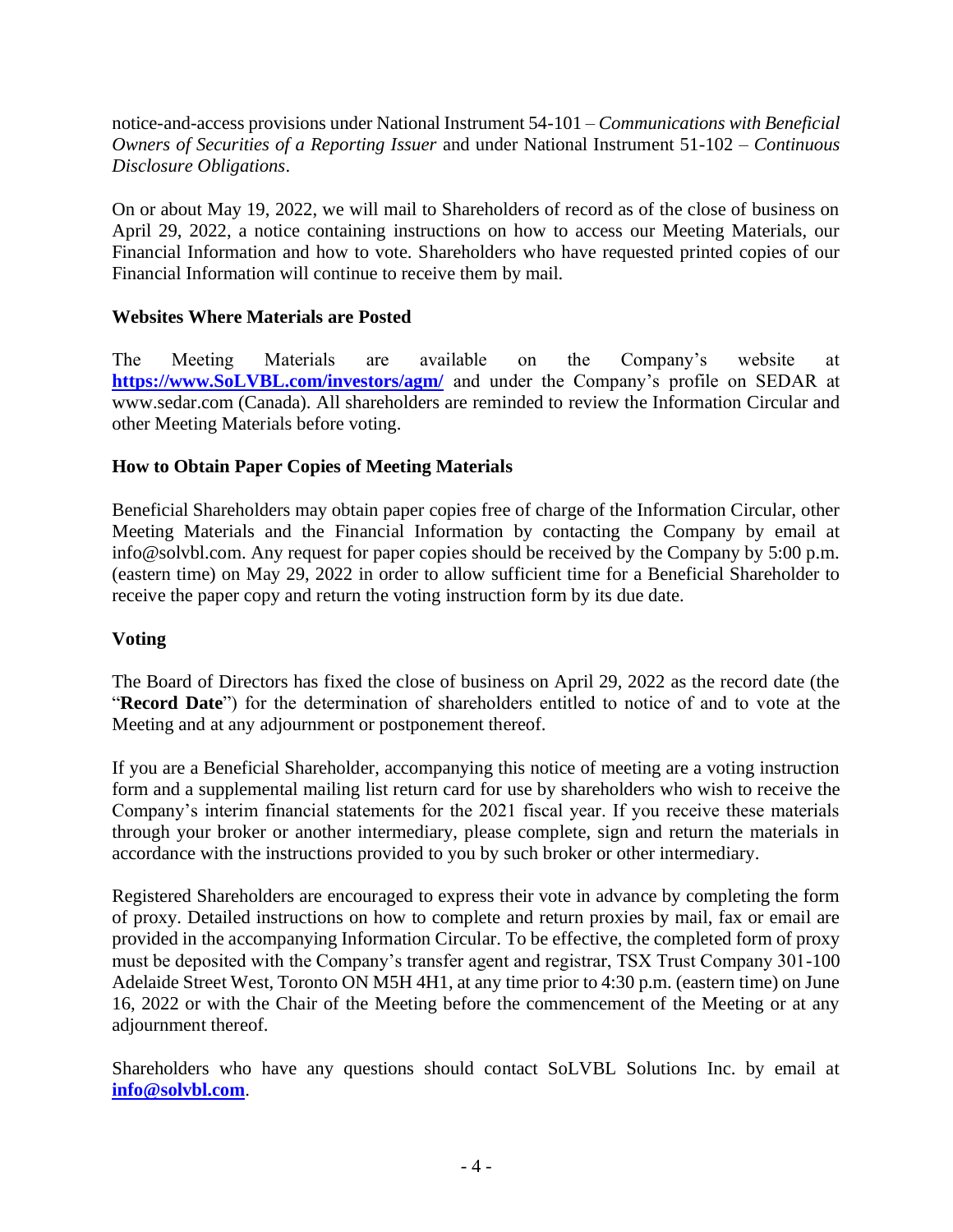**DATED** at Toronto, Ontario, May 9, 2022

## **BY ORDER OF THE BOARD**

*"Kaiser Akbar"* (signed) Kaiser Akbar, Chief Executive Officer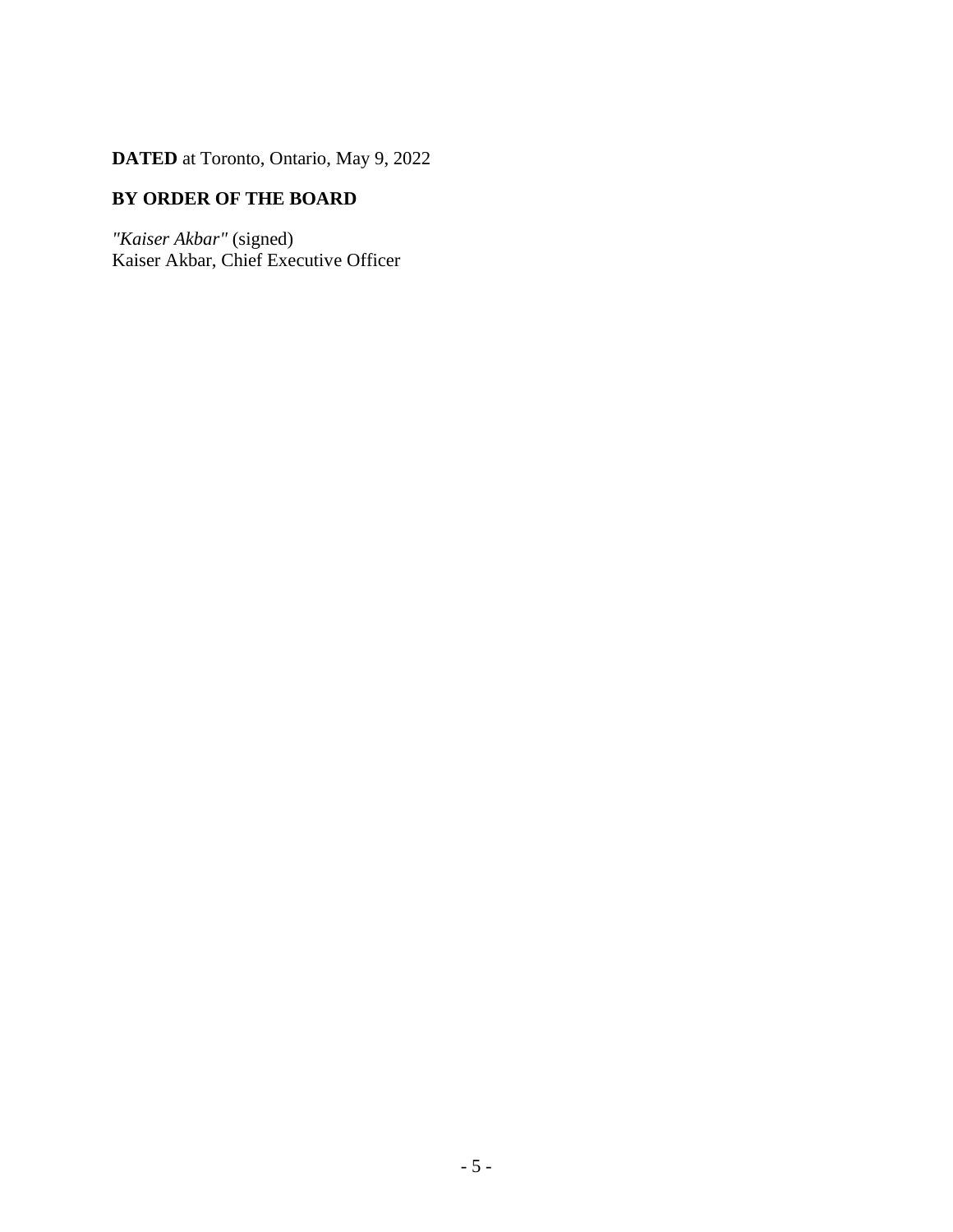## **SOLVBL SOLUTIONS INC. (the "Company")**

## **MANAGEMENT INFORMATION CIRCULAR**

#### as at May 9, 2022

**This Management Information Circular (the "Information Circular") is furnished in connection with the solicitation of proxies by the management of the Company for use at the annual and special meeting (the "Meeting") of its shareholders (the "Shareholders") to be held on Monday, June 20, 2022 commencing a 4:30 pm (Toronto Time) at the office of the Company at First Canadian Place, 100 King Street West, Suite 5700, Toronto, Ontario M5X 1C7, and via live webcast and teleconference.**

In this Information Circular, references to the "**Company**", "**we**" and "**our**" refer to SoLVBL Solutions Inc. "**Common Shares**" means common shares without par value in the capital of the Company. "**Beneficial Shareholders**" means shareholders who do not hold Common Shares in their own name and "**intermediaries**" refers to brokers, investment firms, clearing houses and similar entities that own securities on behalf of Beneficial Shareholders.

#### **Adjustments to the Meeting as a Result of Covid-19**

**In light of the impact of COVID-19, the Company is encouraging Shareholders and others not to attend the Meeting in person. As part of our priority to protect the health and safety of the public and our team members in light of the impact of COVID-19, we are requesting that Shareholders vote their shares by proxy prior to the Meeting, as per the voting and proxy instructions that are set out in the Information Circular, and participate in the Meeting by way of the live webcast or teleconference, via the access details set forth below.** 

**Any Shareholder attending the Meeting via the live webcast or teleconference will not be able to vote during the Meeting. Only Shareholders who are present in person at the Meeting are able to vote during the Meeting.** 

**Accordingly, in order that as many common shares of the Company ("Common Shares") as possible are represented at the Meeting, Shareholders are encouraged to vote their Common Shares via proxy vote prior to the proxy cut-off time of 4:30 p.m. (Toronto time) on June 16, 2022.**

The Company reserves the right to take any additional precautionary measures it deems appropriate in relation to the Meeting in response to further developments in respect of the COVID-19 outbreak. Changes to the Meeting date and/or means of holding the Meeting may be announced by way of press release.

The Company does not intend to prepare an amended Information Circular in the event of changes to the Meeting format. Please monitor our website at <https://www.solvbl.com/> for updated information.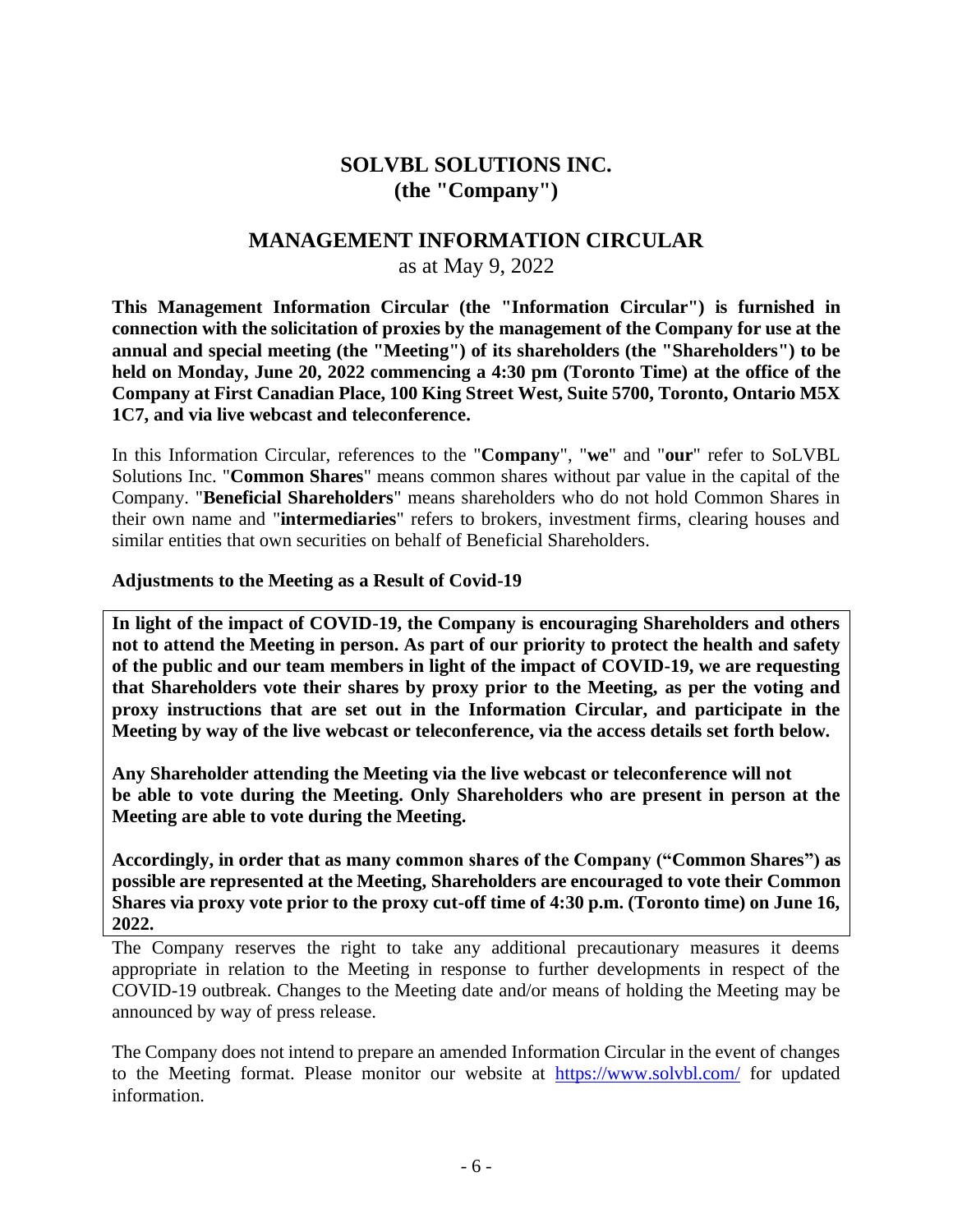*Join from a PC, Mac, iPad, iPhone or Android device:*

Please click this URL in advance of the Meeting start time in order to first register and join:

<https://us02web.zoom.us/j/83335500632?pwd=Uys2ZUFWN3o4d0RYcDlKQnpBNFBHdz09>

Meeting ID: 833 3550 0632

Passcode: 523072

*Join by phone:*

Dial (for higher quality, dial a number based on your current location):

Canada: +1 204 272 7920 or +1 438 809 7799 or +1 587 328 1099 or +1 647 374 4685 or +1

647 558 0588 or +1 778 907 2071

US: + 1 929 436 2866 or +1 301 715 8592 or +1 312 626 6799 or +1 346 248 7799 or +1 669 900 6833

Meeting ID: 833 3550 0632

Password: 523072

## **Notice-and-Access**

The Company is using the Notice-and-Access system under National Instrument 54-101 *Communications with Beneficial Owners of Securities of a Reporting Issuer* and National Instrument 51-102 *Continuous Disclosure Obligations* to distribute its proxy-related materials to Shareholders.

Under Notice-and-Access, rather than the Company mailing paper copies of the proxy-related materials to Shareholders, the materials can be accessed online under the Company's profile on SEDAR at www.sedar.com or on the Company's website at [https://www.solvbl.com/investors/agm/.](https://www.solvbl.com/investors/agm/) The Company has adopted this alternative means of delivery for its proxy-related materials in order to reduce paper use and printing and mailing costs.

Shareholders will receive a Notice Package by prepaid mail, which will contain, among other things, information on Notice-and-Access and how Shareholders may access an electronic copy of the proxy-related materials, and how they may request a paper copy of the Information Circular, if they so choose, in advance of the Meeting.

Shareholders will not receive a paper copy of the Information Circular unless they contact the Company by email at  $\inf_{{\mathcal{O}}\otimes{\mathcal{O}}}\delta$  com. Any request for paper copies should be received by the Company by 5:00 p.m. (eastern time) on May 29, 2022 in order to allow sufficient time for a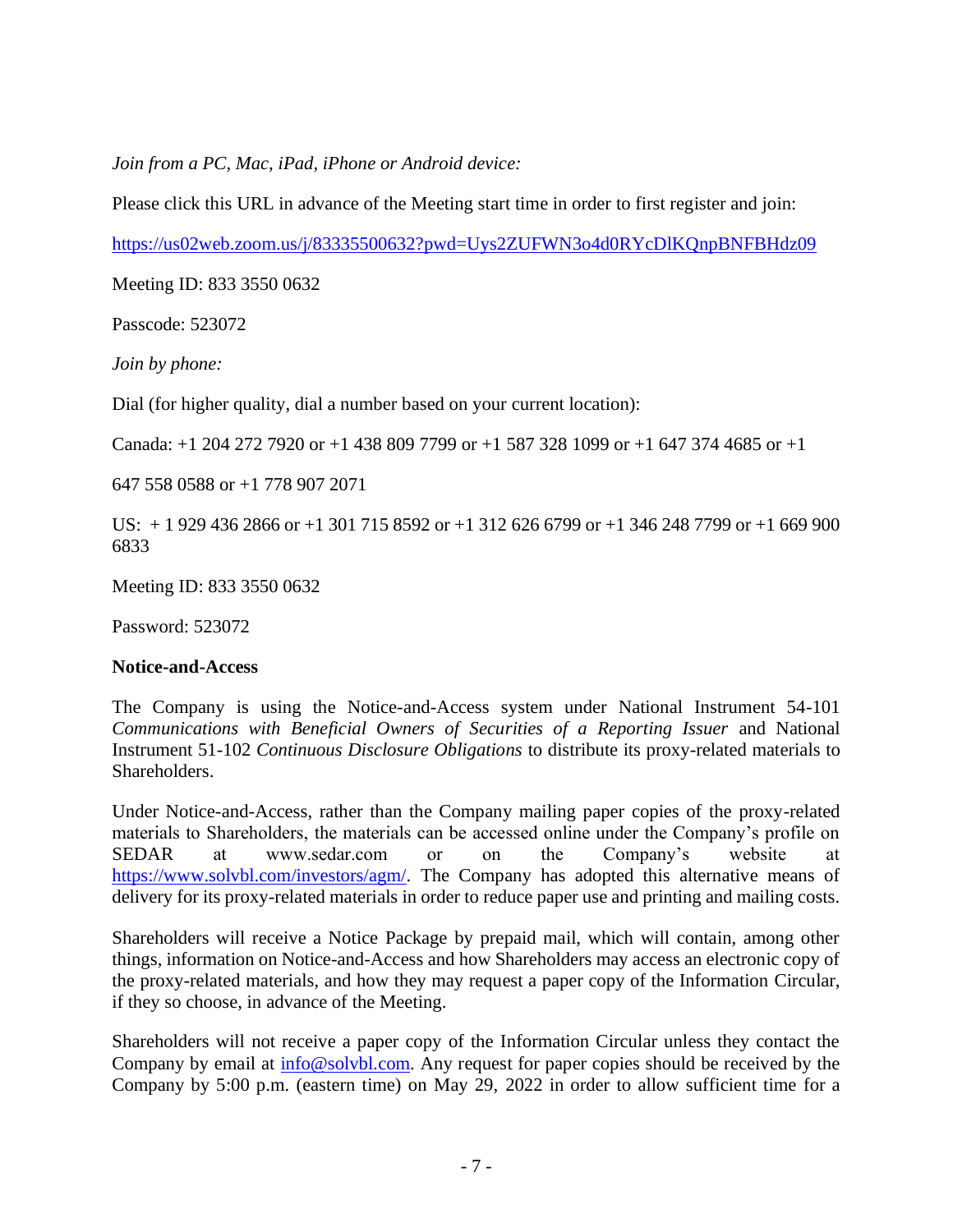Beneficial Shareholder to receive the paper copy and return the voting instruction form by its due date.

Shareholders with questions about Notice-and-Access may contact TSX Trust Company at 1-866- 600-5869.

## **GENERAL PROXY INFORMATION**

#### **Solicitation of Proxies**

**This Information Circular is furnished in connection with the solicitation of proxies by the management of the Company for use at the Meeting and any postponement or adjournment thereof for the purposes set forth in the Notice of Meeting.**The solicitation of proxies will be primarily by mail, but proxies may be solicited personally or by telephone by directors, officers and regular employees of the Company. The Company will bear all costs of this solicitation. We have arranged for intermediaries to forward the meeting materials to Beneficial Shareholders held of record by those intermediaries and we may reimburse the intermediaries for their reasonable fees and disbursements in that regard.

## **Appointment of Proxyholders**

The individuals named in the accompanying form of proxy (the "**Proxy**") are officers of the Company**. If you are a Shareholder entitled to vote at the Meeting, you have the right to appoint a person or company other than either of the persons designated in the Proxy, who need not be a Shareholder, to attend and act for you and on your behalf at the Meeting. You may do so either by inserting the name of that other person in the blank space provided in the Proxy (and striking out the names now designated) or by completing and delivering another suitable form of proxy**. For instructions regarding the delivery of instruments of proxy, see below under the heading "*Registered Shareholders*".

#### **Voting by Proxy holder**

The persons named in the Proxy will vote or withhold from voting the Common Shares represented thereby in accordance with your instructions on any ballot that may be called for. If you specify a choice with respect to any matter to be acted upon, your Common Shares will be voted accordingly. The Proxy confers discretionary authority on the persons named therein with respect to:

- (a) each matter or group of matters identified therein for which a choice is not specified,
- (b) any amendment to or variation of any matter identified therein, and
- (c) any other matter that properly comes before the Meeting.

**In respect of a matter for which a choice is not specified in the Proxy, the persons named in the Proxy will vote the Common Shares represented by the Proxy FOR the approval of such matter. Management is not currently aware of any other matter that could come before the Meeting.**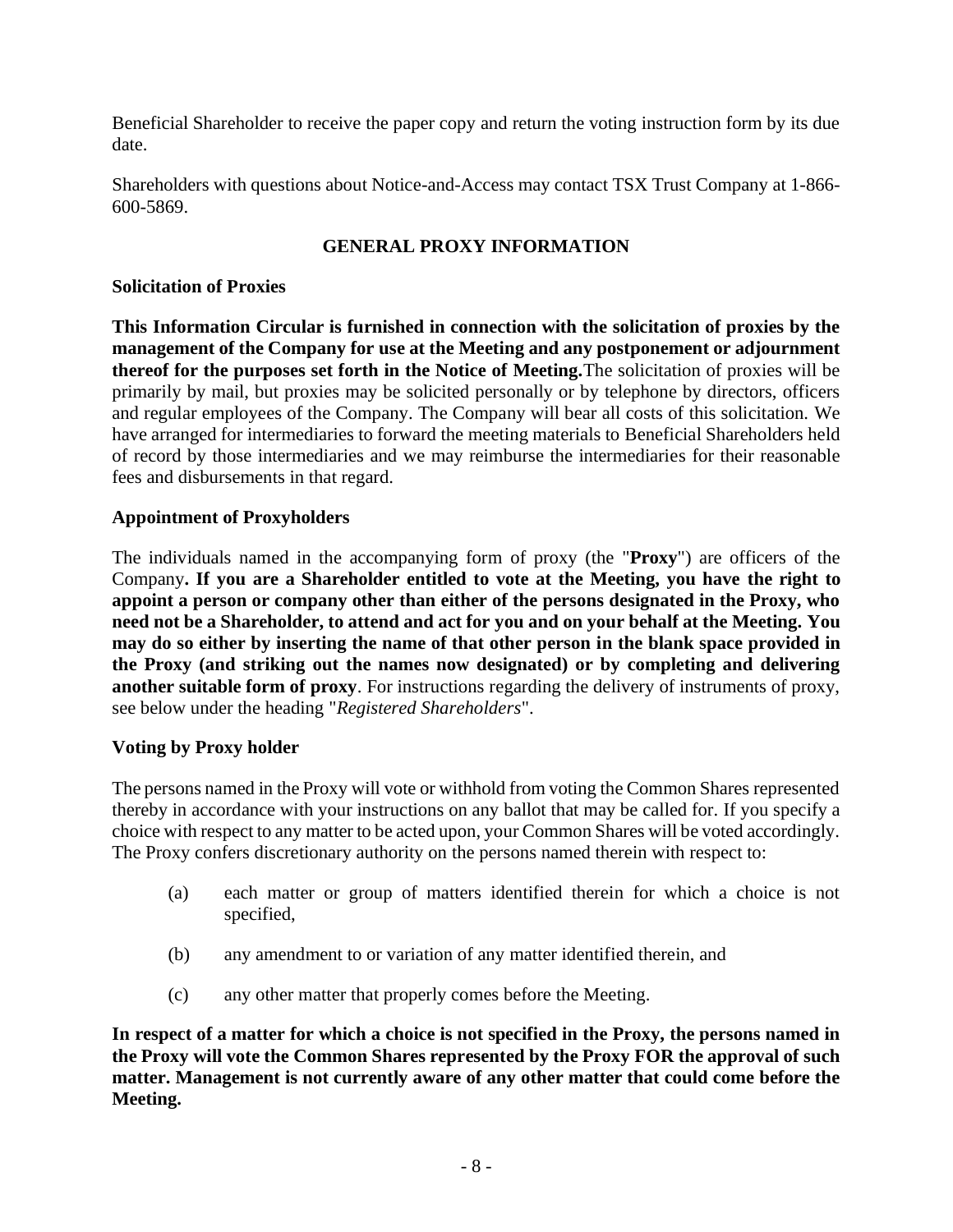## **Registered Shareholders**

A registered shareholder ("**Registered Shareholder**") may wish to vote by proxy whether or not they are able to attend the Meeting in person. Registered Shareholders electing to submit a proxy may do so by completing, dating and signing the enclosed Proxy and returning it to the Company's transfer agent, TSX Trust Company, ("**TSX Trust**") by fax at 1-416-361-0470 or by mail or hand delivery to 301-100 Adelaide Street West, Toronto, Ontario, M5H 4H1, not less than forty-eight (48) hours, excluding Saturdays, Sundays or statutory holidays in the Province of Ontario, before the time set for the holding of the Meeting or any adjournment(s) thereof.

#### **Beneficial Shareholders**

The following information is significant to shareholders who do not hold Common Shares in their own name. Beneficial Shareholders should note that the only proxies that can be recognized and acted upon at the Meeting are those deposited by Registered Shareholders (those whose names appear on the records of the Company as the registered holders of Common Shares).

If Common Shares are listed in an account statement provided to a Shareholder by a broker, then in almost all cases those Common Shares will not be registered in the Shareholder's name on the records of the Company. Such Common Shares will more likely be registered under the names of the Shareholder's broker or an agent of that broker. In Canada, the vast majority of such shares are registered under the name of CDS & Co. (the registration name for The Canadian Depository for Securities Limited, which acts as nominee for many Canadian brokerage firms).

Intermediaries are required to seek voting instructions from Beneficial Shareholders in advance of Shareholders' meetings. Every intermediary has its own mailing procedures and provides its own return instructions to clients.

## *If you are a Beneficial Shareholder:*

You should carefully follow the instructions of your broker or intermediary in order to ensure that your Common Shares are voted at the Meeting.

The form of proxy supplied to you by your broker will be similar to the Proxy provided to Registered Shareholders by the Company. However, its purpose is limited to instructing the intermediary on how to vote on your behalf. Most brokers now delegate responsibility for obtaining instructions from clients to Broadridge Financial Solutions, Inc. ("**Broadridge**"). Broadridge mails a voting instruction form in lieu of a Proxy provided by the Company. The voting instruction form will name the same persons as the Company's Proxy to represent you at the Meeting. You have the right to appoint a person (who need not be a Shareholder of the Company), other than the persons designated in the voting instruction form, to represent you at the Meeting. To exercise this right, you should insert the name of the desired representative in the blank space provided in the voting instruction form. The completed voting instruction form must then be returned to Broadridge by mail or facsimile or given to Broadridge by phone or over the internet, in accordance with Broadridge's instructions. Broadridge then tabulates the results of all instructions received and provides appropriate instructions respecting the voting of Common Shares to be represented at the Meeting. **If you receive a voting instruction form from Broadridge, you cannot use it to vote Common Shares directly at the Meeting - the voting**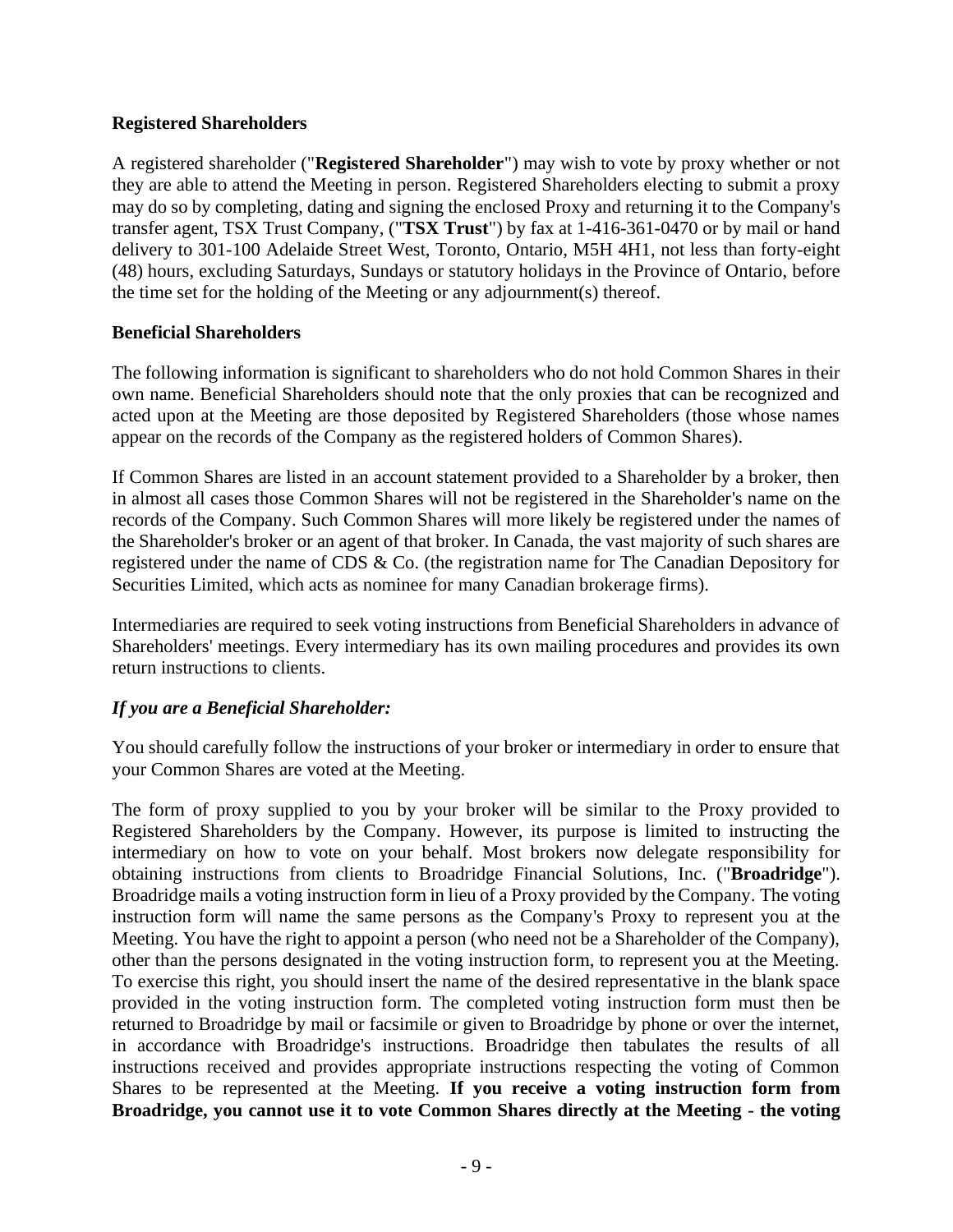#### **instruction form must be completed and returned to Broadridge, in accordance with its instructions, well in advance of the Meeting in order to have the Common Shares voted.**

Although as a Beneficial Shareholder you may not be recognized directly at the Meeting for the purposes of voting Common Shares registered in the name of your broker, you, or a person designated by you, may attend at the Meeting as proxyholder for your broker and vote your Common Shares in that capacity. If you wish to attend at the Meeting and indirectly vote your Common Shares as proxyholder for your broker, or have a person designated by you to do so, you should enter your own name, or the name of the person you wish to designate, in the blank space on the voting instruction form provided to you and return the same to your broker in accordance with the instructions provided by such broker, well in advance of the Meeting. Alternatively, you can request in writing that your broker send you a legal proxy which would enable you, or a person designated by you, to attend at the Meeting and vote your Common Shares.

## **Due to the ongoing COVID-19 situation, and as described at the beginning of this Information Circular, the Company strongly encourages Shareholders to attend the Meeting via webcast and teleconference and not in person at the Meeting.**

#### **Revocation of Proxies**

In addition to revocation in any other manner permitted by law, a Registered Shareholder who has given a proxy may revoke it by:

- (a) executing a Proxy bearing a later date or by executing a valid notice of revocation, either of the foregoing to be executed by the Registered Shareholder or the Registered Shareholder's authorized attorney in writing, or, if the Shareholder is a corporation, under its corporate seal by an officer or attorney duly authorized, and by delivering the Proxy bearing a later date to **TSX Trust Company,** 301-100 Adelaide Street West, Toronto, Ontario, M5H 4H1, fax 1-416-361-0470, at any time up to and including the last business day that precedes the day of the Meeting or, if the Meeting is adjourned, the last business day that precedes any reconvening thereof, or to the chairman of the Meeting on the day of the Meeting or any reconvening thereof, or in any other manner provided by law, or
- (b) personally attending the Meeting and voting the Registered Shareholder's Common Shares.

Revoking a proxy will not affect a matter on which a vote is taken before the revocation.

#### **RECORD DATE AND QUORUM**

The board of directors (the "**Board**") of the Company has fixed the record date for the Meeting at the close of business on April 29, 2022 (the "**Record Date**"). Shareholders of the Company of record as at the Record Date are entitled to receive notice of the Meeting and to vote those Common Shares included in the list of Shareholders entitled to vote at the Meeting prepared as at the Record Date.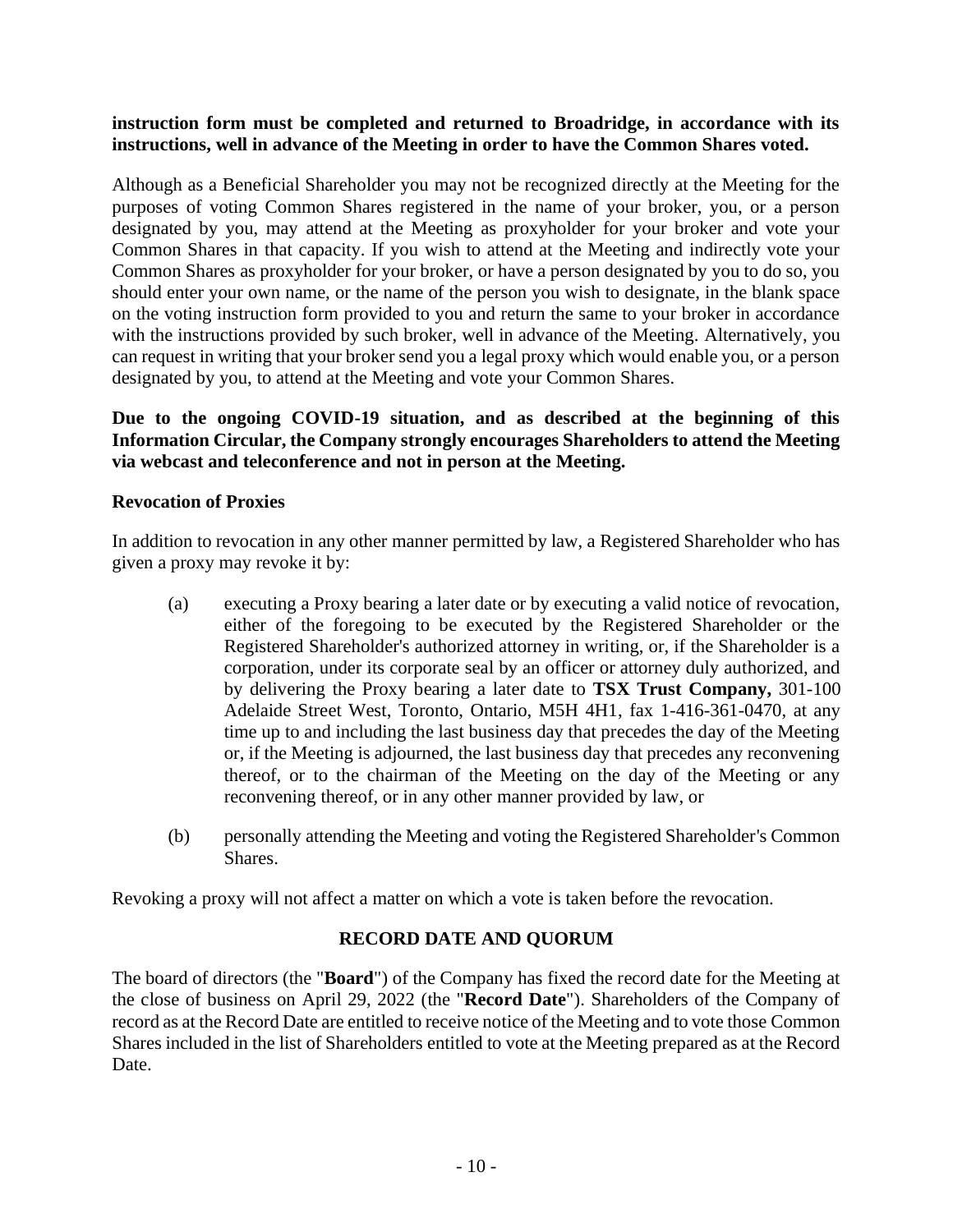A quorum will be present at the Meeting if there are present persons, each of whom is either a Shareholder entitled to attend and vote at the Meeting or the proxyholder of a Shareholder appointed by means of a valid Proxy, holding or representing by Proxy, collectively, not less than ten percent (10%) of the issued and outstanding Common Shares.

## **VOTING SECURITIES AND PRINCIPAL HOLDERS OF VOTING SECURITIES**

The voting securities of the Company consist of Common Shares. The Company is authorized to issue an unlimited number of Common Shares without nominal or par value. As at the date of this Information Circular, 152,533,063 Common Shares were issued and outstanding, each such share carrying the right to one (1) vote at the Meeting. The Common Shares are listed on the Canadian Securities Exchange (the "**CSE**") under the trading symbol "SOLV" and on the OTCQB under the trading symbol "SOLBF".

Any holder of shares of record at the close of business on April 29, 2022 who either personally attends the Meeting or who has completed and delivered a proxy in the manner specified, subject to the provisions described above, will be entitled to vote or to have such Shareholder's shares voted at the Meeting.

As at the Record Date, to the knowledge of the Company, and based on the Company's review of the records maintained by TSX Trust, electronic filings with System for Electronic Document Analysis and Retrieval (SEDAR) and insider reports filed with System for Electronic Disclosure by Insiders (SEDI), there is no person or corporation that beneficially owns or controls or directs, directly or indirectly, shares carrying more than ten percent (10%) of the voting rights attached to all outstanding shares of the Company.

## **VOTES NECESSARY TO PASS RESOLUTIONS**

A simple majority of affirmative votes cast at the Meeting is required to pass the ordinary resolutions described herein. The resolution regarding the proposed name change and the resolution regarding the proposed consolidation of Common Shares must be approved by not less than two-thirds of the votes cast thereon by the Shareholders.

If there are more nominees for election as directors or appointment of the Company's auditor than there are vacancies to fill, those nominees receiving the greatest number of votes will be elected or appointed, as the case may be, until all such vacancies have been filled. If the number of nominees for election or appointment is equal to the number of vacancies to be filled, all such nominees will be declared elected or appointed by acclamation.

## **DOCUMENTS INCORPORATED BY REFERENCE**

The following documents filed with the securities commissions or similar regulatory authority of Ontario, British Columbia, and Alberta are specifically incorporated by reference into, and form an integral part of, this Information Circular: December 31, 2021 year-end financial statements, report of the auditor and related management's discussion and analysis. Copies of documents incorporated herein by reference may be obtained by a Shareholder upon request without charge from the Company. These documents are also available through the internet on SEDAR, which can be accessed at [www.sedar.com.](http://www.sedar.com/)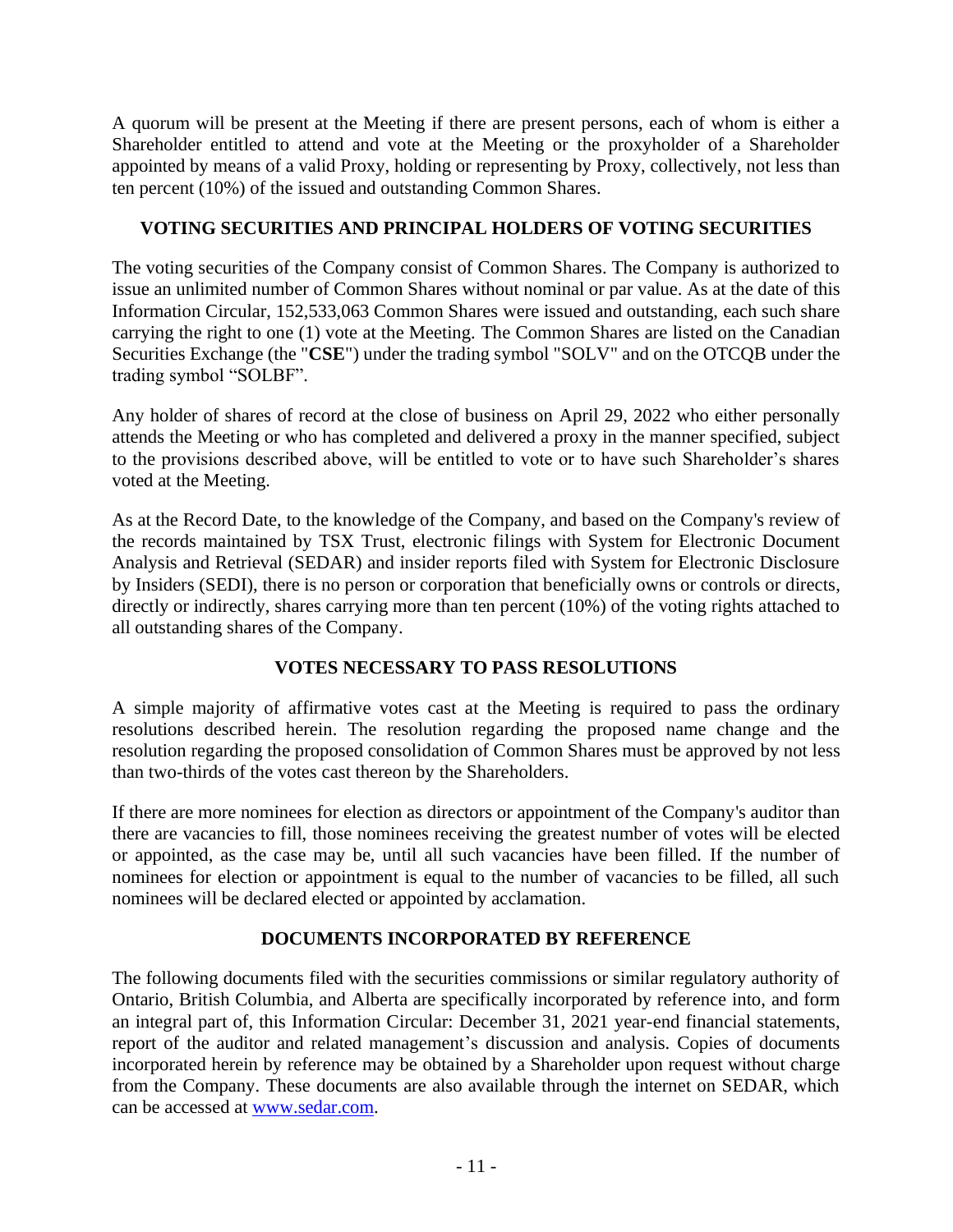## **STATEMENT OF CORPORATE GOVERNANCE**

#### **Corporate Governance**

Corporate governance relates to the activities of the Board, the members of which are elected by and are accountable to the Shareholders, and takes into account the role of the individual members of management who are appointed by the Board and who are charged with the day-to-day management of the Company. National Policy 58-201 *Corporate Governance Guidelines* ("**NP 58-201**") establishes corporate governance guidelines which apply to all public companies. These guidelines are not intended to be prescriptive, but to be used by issuers in developing their own corporate governance practices. The Board is committed to sound corporate governance practices, which are both in the interest of its Shareholders and contribute to effective and efficient decision making.

Pursuant to National Instrument 58-101 *Disclosure of Corporate Governance Practices* ("**NI 58- 101**"), the Company is required to disclose its corporate governance practices, as summarized below. The Board will continue to monitor such practices on an ongoing basis and, when necessary, implement such additional practices as it deems appropriate.

#### *Board of Directors*

The Board is currently composed of four (4) directors, Messrs. Vikas Gupta, Musabbir Chowdhury, Alan Rootenberg, and Ms. Brenda Brown. See below "*Particulars of Matters to be Acted Upon – Election of Directors*" for more information on the directors that will stand for election.

NP 58-201 suggests that the board of directors of every listed company should be constituted with a majority of individuals who qualify as "independent" directors, within the meaning set out under National Instrument 52-110 *Audit Committees* ("**NI 52-110**"), which provides that a director is independent if he or she has no direct or indirect "material relationship" with the company. "Material relationship" is defined as a relationship which could, in the view of the Company's Board, be reasonably expected to interfere with the exercise of a director's independent judgment.

Of the current directors and proposed nominees, Khurram Qureshi is not considered to be "independent" as he is the Chief Financial Officer of the Company.

In assessing NI 58-101 and making the foregoing determinations, the circumstances of each director have been examined in relation to a number of factors. Besides the proposed nominee Khurram Qureshi, all current directors are considered to be independent directors since they are all independent of management and free from any material relationship with the Company. The basis for this determination is that, since the beginning of the fiscal year ended December 31, 2021, none of the current independent directors have worked for the Company, received remuneration from the Company (other than in their capacity as directors) or had material contracts with or material interests in the Company which could interfere with their ability to act with a view to the best interests of the Company.

The Board believes that it functions independently of management. To enhance its ability to act independently of management, the members of the Board may meet in the absence of members of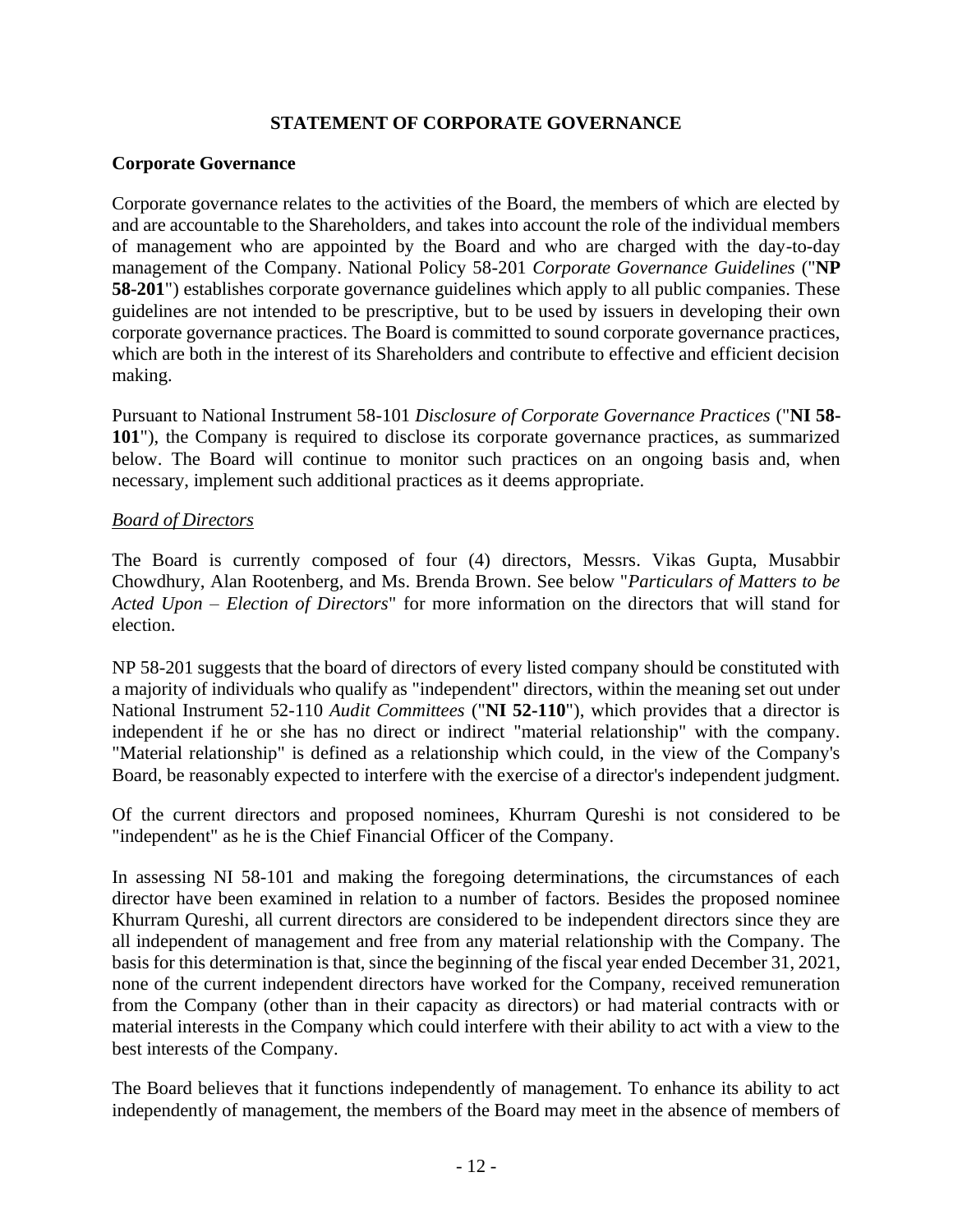management and the non-independent directors. In the event of a conflict of interest at a meeting of the Board, the conflicted director will, in accordance with corporate law and in accordance with his or her fiduciary obligations as a director of the Company, disclose the nature and extent of his or her interest to the meeting and abstain from voting on or against the approval of such participation. In addition, the members of the Board that are not members of management of the Company are encouraged by the management members of the Board to communicate and obtain advice from such advisors and legal counsel as they may deem necessary in order to reach a conclusion with respect to issues brought before the Board.

## **Board Mandate**

The Board is responsible for the conduct of the Company's affairs generally. The Board is responsible for reviewing and approving the Company's operating plans and budgets as presented by management. The Board is responsible for identifying the principal risks of the Company's business and for ensuring these risks are effectively monitored and mitigated to the extent practicable. Succession planning, including the recruitment, supervision, compensation and performance assessment of the Company's senior management personnel also fall within the ambit of the Board's responsibilities. The Board is responsible for ensuring effective communications by the Company with its Shareholders and the public and for ensuring that the Company adheres to all regulatory requirements with respect to the timeliness and content of its disclosure. In keeping with its overall responsibility for the stewardship of the financial affairs of the Company, the Board created an Audit Committee (as hereinafter defined) which is responsible for the integrity of the Company's internal control and management information systems.

The Board is responsible for approving annual operating plans recommended by management. Board consideration and approval is also required for all material contracts and business transactions and all debt and equity financing proposals.

The Board delegates to management responsibility for meeting defined corporate objectives, implementing approved strategic and operating plans, carrying on the Company's business in the ordinary course, managing the Company's cash flow, evaluating new business opportunities, recruiting staff and complying with applicable regulatory requirements.

The Board believes the Company is well served and the independence of the Board from management is not compromised. The Board does not have, and does not consider it necessary under the circumstances to have, any formal structures or procedures in place to ensure that the Board can function independently of management. The Board believes that its current composition is sufficient to ensure that the Board can function independently of management.

## *Other Reporting Issuer Directorships*

Mr. Rootenberg serves as a director of A2Z Smart Technologies Corp. (TSXV:AZ ) and Clearmind Medicine Inc. (CSE:CMND).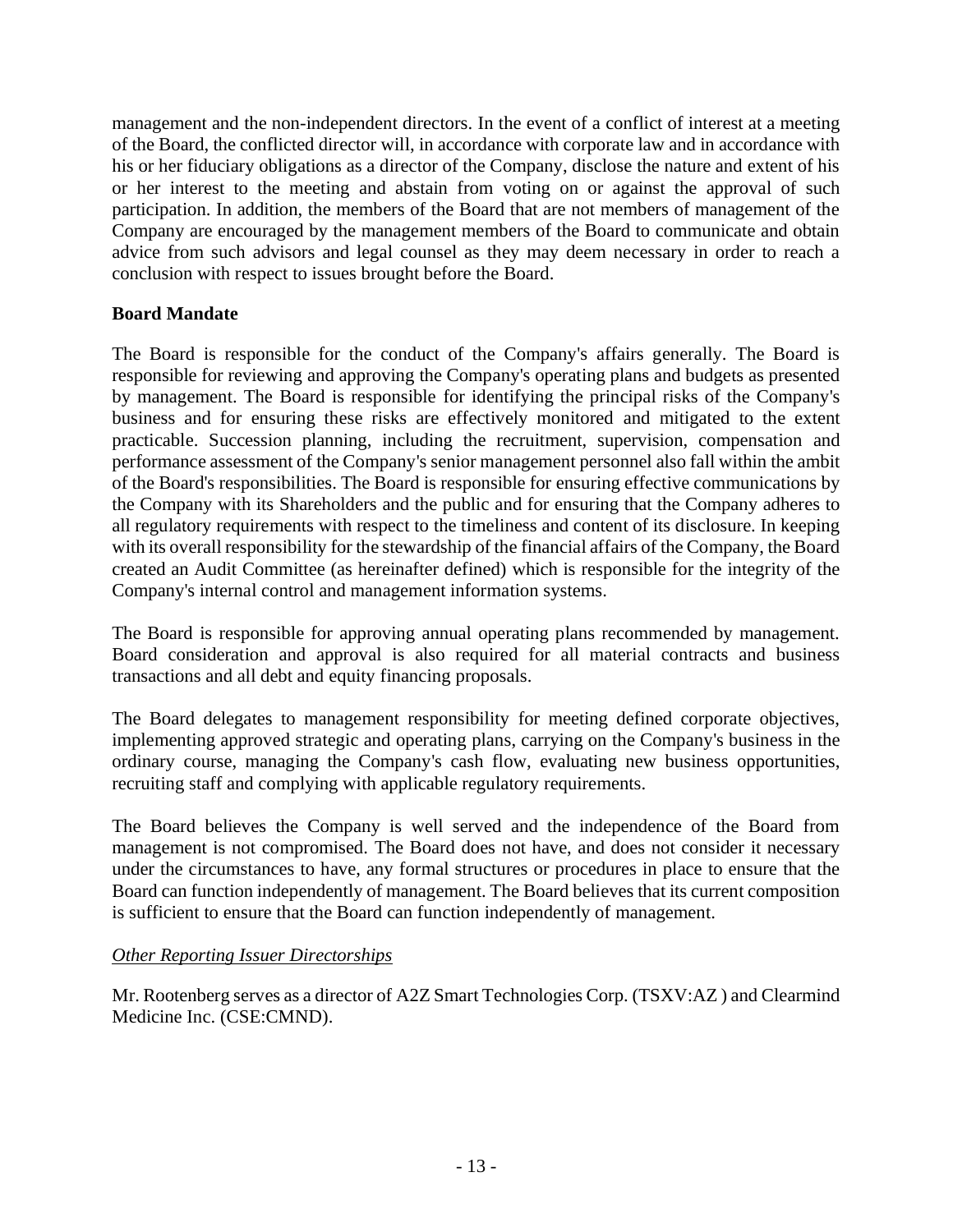## *Orientation and Continuing Education*

The Company does not provide a formal orientation and education program for new directors of the Company. However, any new directors will be given the opportunity to (a) familiarize themselves with the Company, the current directors and members of management; (b) review copies of recently filed public documents of the Company and the Company's internal financial information; (c) have access to technology experts and consultants; and (d) review a summary of relevant corporate and securities legislation. Directors are also given the opportunity for continuing education. Board meetings may also include presentations by the Company's management and consultants to give the directors additional insight into the Company's business.

Each new director is given an outline of the nature of the Company's business, its corporate strategy and current issues within the Company. New directors are also required to meet with management of the Company to discuss and better understand the Company's business and are given the opportunity to meet with counsel to the Company to discuss their legal obligations as directors of the Company.

In addition, management of the Company takes steps to ensure that its directors and officers are continually updated as to the latest corporate and securities policies which may affect the directors, officers and committee members of the Company as a whole. The Company continually reviews the latest securities rules and policies. Any such changes or new requirements are then brought to the attention of the Company's directors either by way of director or committee meetings or by direct communications from management of the directors.

## *Ethical Business Conduct*

The Board has found that the fiduciary duties placed on individual directors by the Company's governing corporate legislation and the common law, the restrictions placed by applicable corporate legislation on an individual director's participation in decisions of the Board in which the director has an interest, as well as adherence to the standards contained in the Company's Code of Business Conduct and Ethics, have been sufficient to ensure that the Board operates independently of management and in the best interests of the Company. Further, the Company's auditor has full and unrestricted access to the Audit Committee (as hereinafter defined) of the Company at all times to discuss the audit of the Company's financial statements and any related findings as to the integrity of the financial reporting process.

## *Nomination of Directors*

The Corporate Governance & Nominating Committee considers its size each year when it considers the number of directors to recommend to the Shareholders for election at the annual meeting of Shareholders, taking into account the number required to carry out the Board's duties effectively and to maintain a diversity of views and experience. Accordingly, the Corporate Governance & Nominating Committee considers five (5) directors, in light of the Company's state of development, to be appropriate.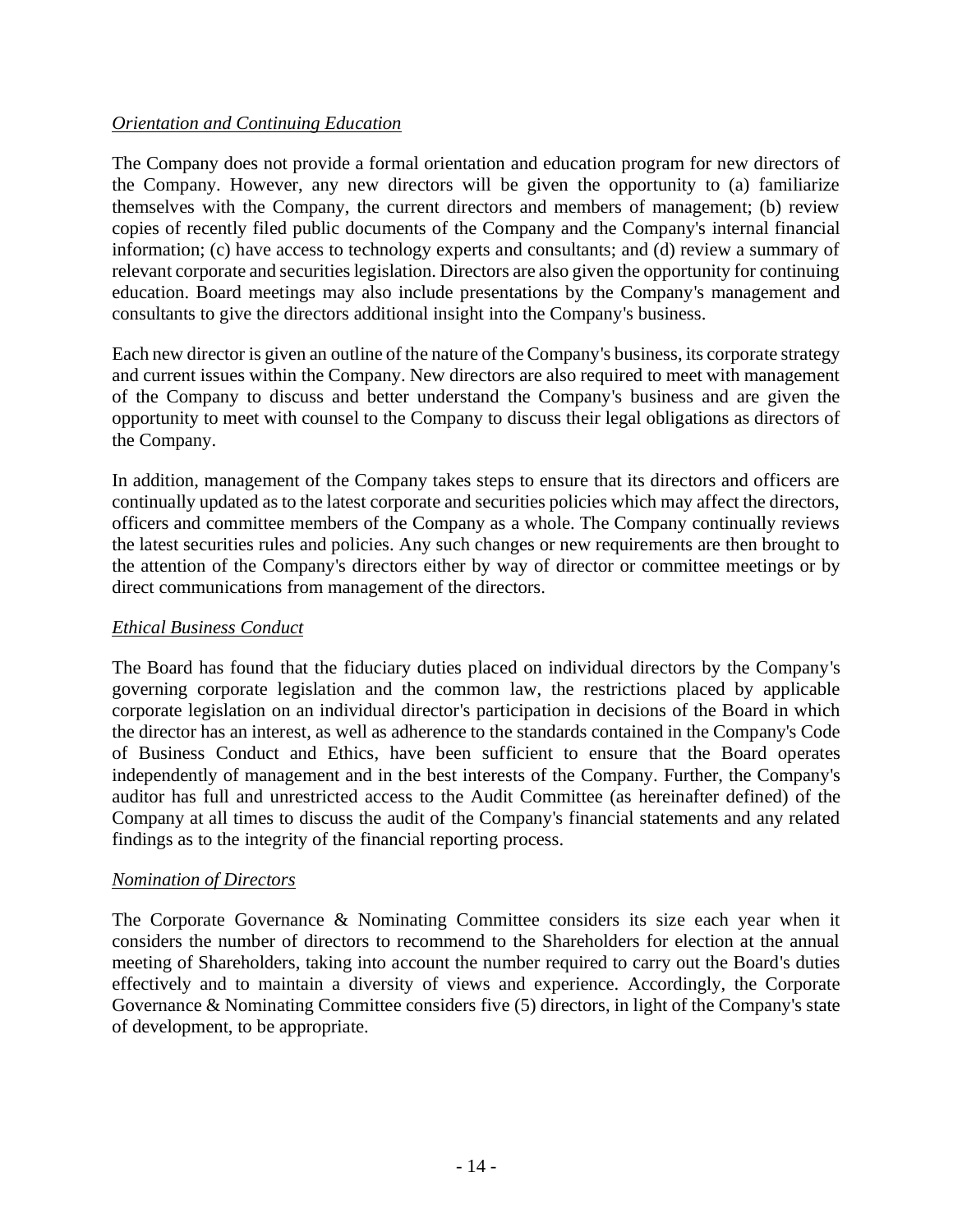#### *Compensation*

The Compensation Committee of the Board is comprised of Brenda Brown (Chair), Vikas Gupta and Musabbir Chowdhury. The Board may compensate directors that chair committees as it deems necessary and such compensation shall be based on the director's work and the time devoted to the committee. The Company may also grant stock options to directors of the Company in consideration for their services provided to the Company.

#### *Other Board Committees*

The Company has a Corporate Governance & Nominating Committee comprised of Musabbir Chowdhury (Chair),Vikas Gupta and Brenda Brown.

#### *Assessments*

The Company's Board monitors the adequacy of information given to directors, communication between the Board and management, and the strategic direction and processes of the Board and committees.

#### **Audit Committee Disclosure**

Pursuant to applicable laws, the policies of the CSE and NI 52-110*,* the Company is required to have an audit committee comprised of not less than three (3) directors, a majority of whom are not officers, control persons or employees of the Company or an affiliate of the Company. NI 52-110 requires the Company, as a venture issuer, to disclose annually in its Information Circular certain information concerning the constitution of its Audit Committee and its relationship with its independent auditor.

The Audit Committee is responsible for the Company's financial reporting process and the quality of its financial reporting. In addition to its other duties, the Audit Committee reviews all financial statements, annual and interim, intended for circulation among Shareholders and reports upon these to the Board. In addition, the Board may refer to the Audit Committee other matters and questions relating to the financial position of the Company. In performing its duties, the Audit Committee maintains effective working relationships with the Board, management and the external auditors and monitors the independence of those auditors.

#### *Audit Committee's Charter*

The Board is responsible for reviewing and approving the unaudited interim financial statements together with other financial information of the Company and for ensuring that management fulfills its financial reporting responsibilities. The audit committee of the Company (the "**Audit Committee**") assists the Board in fulfilling this responsibility. The Audit Committee meets with management to review the financial reporting process and the unaudited interim financial statements together with other financial information of the Company. The Audit Committee reports its findings to the Board for its consideration in approving the unaudited interim financial statements together with other financial information of the Company for issuance to the Shareholders.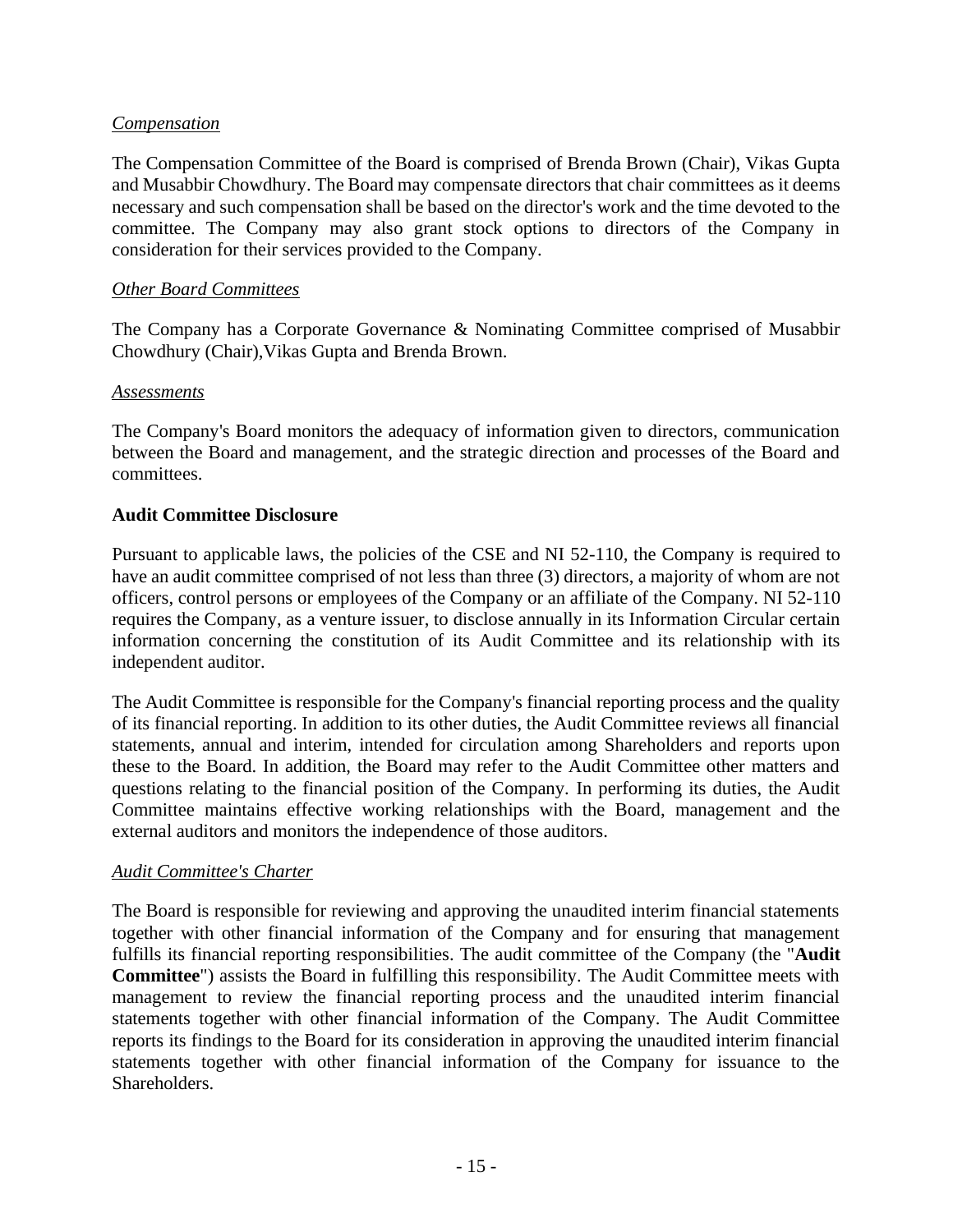The Audit Committee has the general responsibility to review and make recommendations to the Board on the approval of the Company's annual and interim financial statements, the management discussion and analysis and the other financial information or disclosure of the Company. More particularly, it has the mandate to:

- (a) oversee all the aspects pertaining to the process of reporting and divulging financial information, the internal controls and the insurance coverage of the Company;
- (b) oversee the implementation of the Company's rules and policies pertaining to financial information and internal controls and management of financial risks and to ensure that the certifications process of annual and interim financial statements is conformed with the applicable regulations; and
- (c) evaluate and supervise the risk control program and review all related party transactions.

The Audit Committee ensures that the external auditors are independent from management. The Audit Committee reviews the work of external auditors, evaluates their performance and remuneration, and makes recommendations to the Board. The Audit Committee also authorizes non-related audit work. A copy of the Charter of the Audit Committee is annexed hereto as Schedule "A".

## *Composition of the Audit Committee*

The following are the members of the Audit Committee:

| <b>Name</b>               | Independent/Not Independent   Financial literacy <sup>(1)</sup><br>(1) |                             |
|---------------------------|------------------------------------------------------------------------|-----------------------------|
| Alan Rootenberg           | Independent                                                            | Financially literate        |
| <b>Musabbir Chowdhury</b> | Independent                                                            | <b>Financially literate</b> |
| Vikas Gupta               | Independent                                                            | <b>Financially literate</b> |

**Notes:**

 $\overline{(1)}$  Terms have their respective meanings ascribed in NI 52-110.

## *Relevant Education and Experience*

**Alan Rootenberg** has experience in understanding, reading, and preparing financial statements. He is a chartered professional accountant (**CPA**) who has served as the Chief Financial Officer of publicly traded companies listed on the Toronto Stock Exchange, TSX Venture Exchange and the CSE. He also has ample experience in mining and technology, and is also an investor in an earlystage blockchain company.

**Musabbir Chowdhury** is an engineer who is a business, education and technology consultant with over 20 years of IT achievements. Musabbir is currently the Dean of Business and Information Technology at Fleming College in Peterborough, Ontario. Previously, Musabbir was a Professor at the Niagara College School of Business. Prior to that, he was COO for C2H Media Inc., an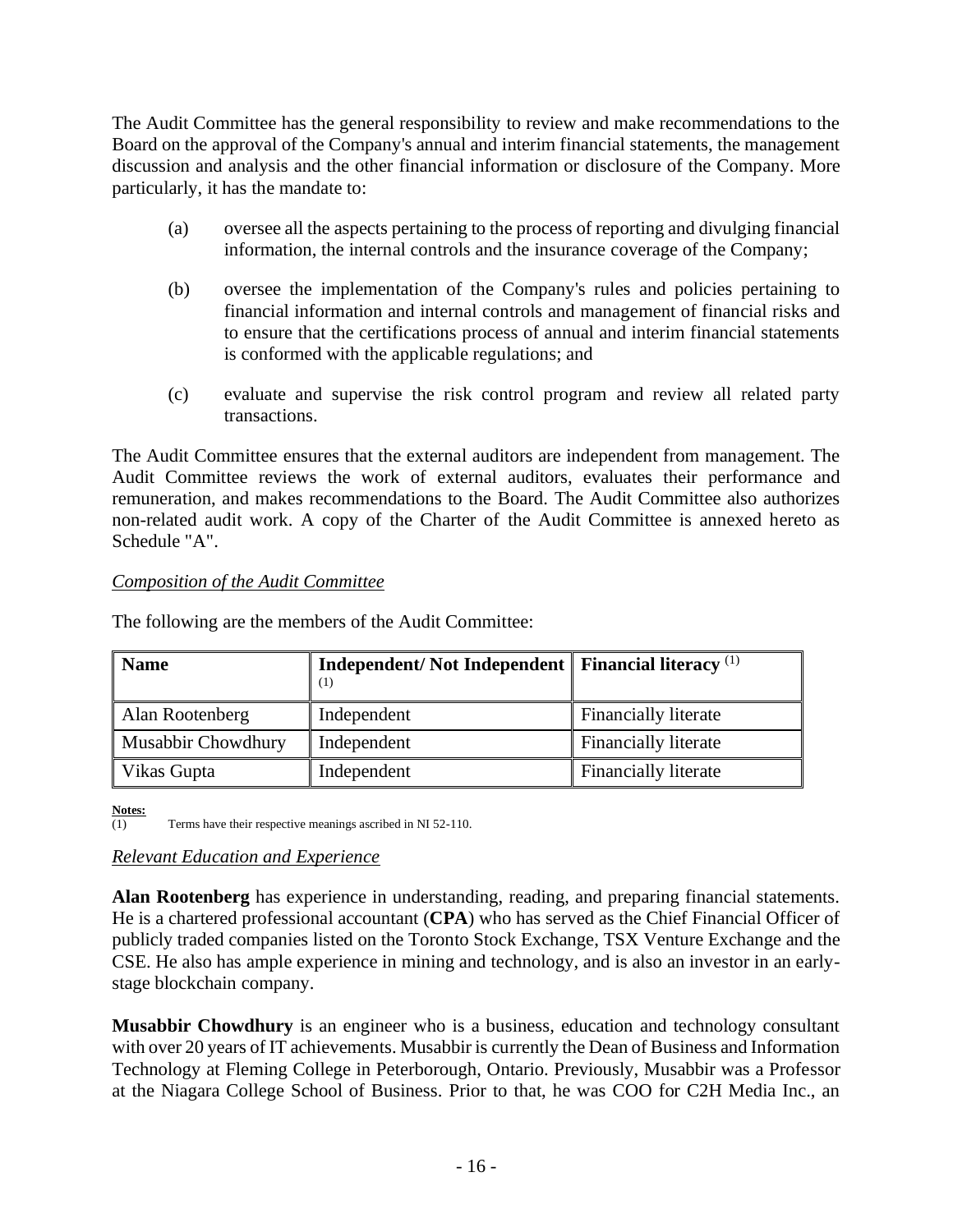educational and web technology consulting and service provider for educational institutions and businesses. Musabbir was also Vice President Academic of Portage College in Alberta. Musabbir has an MBA from Ivey School of Business and a PhD in educational technology.

**Vikas Gupta** has considerable experience in reading and understanding financial statements both as a CEO in public and private companies, as well as his rich experience in media and entertainment industries. He also has very strong experience in finance, and helps companies create unique business models. Vikas has a bachelor of sciences degree from University of Waterloo.

#### *Audit Committee Oversight*

At no time since the commencement of the fiscal year ended December 31, 2021 was a recommendation of the Audit Committee to nominate or compensate an external auditor not adopted by the Board.

#### *Reliance on Certain Exemptions*

The Company is relying on the exemption in Section 6.1 of NI 52-110 (*Venture Issuers*). At no time since the commencement of the fiscal year ended December 31, 2021 has the Company relied on the exemption in Section 2.4 of NI 52-110 *(De Minimis Non-audit Services)*, or an exemption from NI 52-110, in whole or in part, granted under Part 8 of NI 52-110.

#### *Pre-Approval Policies and Procedures*

The Audit Committee has not adopted specific policies and procedures for the engagement of nonaudit services.

#### *External Audit Service Fees*

Aggregate fees paid to the Auditor for the fiscal year ended December 31, 2021 and December 31, 2020 were as follows:

|                                   | <b>Fiscal Year Ended December 31,</b><br>$2021^{(5)}$ | <b>Fiscal Year Ended December 31,</b><br>$2020^{(5)}$ |
|-----------------------------------|-------------------------------------------------------|-------------------------------------------------------|
| Audit Fees <sup>(1)</sup>         | \$70,054.91                                           | \$50,750                                              |
| Audit-related Fees <sup>(2)</sup> | \$Nil                                                 | \$8,243                                               |
| Tax Fees $(3)$                    | \$Nil                                                 | \$500                                                 |
| All Other Fees <sup>(4)</sup>     | \$Nil                                                 | \$29,075                                              |
| Total                             | \$70,054.91                                           | \$88,568                                              |

**Notes:**

<sup>(1)</sup> "Audit fees" include fees rendered by the Company's external auditor for professional services necessary to perform the annual audit and any quarterly reviews of the Company's financial statements. This includes fees for the review of tax provisions and for accounting consultations on matters reflected in the financial statements.

<sup>(2)</sup> "Audit-related fees" include fees for assurance and related services that are reasonably related to the performance of the audit or review of the Company's financial statements and that are not included in the "Audit Fees" category.

<sup>(3)</sup> "Tax fees" include fees for professional services rendered by the Company's external auditor for tax compliance, tax advice and tax planning.

<sup>(4) &</sup>lt;sup>"All other fees" include fees for products and services provided by the Company's external auditor, other than services reported under</sup> the table heading "Audit Fees", "Audit-Related Fees" or "Tax Fees".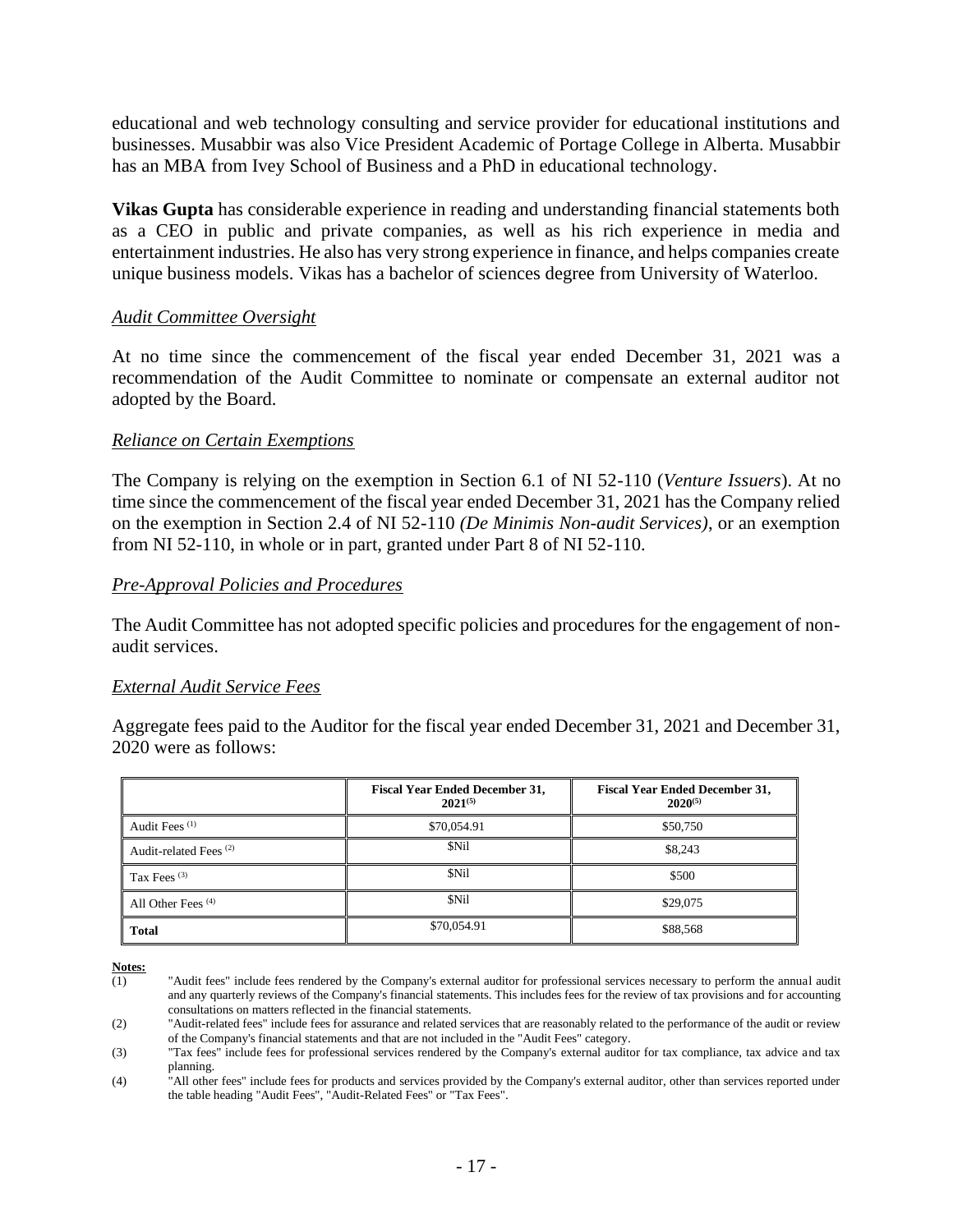(5) All external audit service fees reflected in this table are combined fees for both Stowe One Investments Corp. (the former name of the Company) and Agile Blockchain Corp., a company that amalgamated with 1191212 BC Ltd., a wholly-owned subsidiary of Stowe One Investments Corp. in a three-corner amalgamation and subsequent filing of a prospectus in Alberta, British Columbia and Ontario and the listing of the shares of the Company on the CSE.

#### **EXECUTIVE COMPENSATION**

#### **Summary Compensation Table for Named Executive Officers**

The following table provides a summary of total compensation earned during each of the 12-month periods ended December 31, 2021, December 31, 2020 and December 31, 2019, by the Company's Chief Executive Officer ("**CEO**") and Chief Financial Officer ("**CFO**"), each of the three other most highly compensated executive officers of the Company who were serving as such as at December 31, 2021 and whose total compensation was, individually, more than CDN \$150,000 (the "**Other Executive Officers**") and each other individual who would have been an Other Executive Officer but for the fact that such individual was neither serving as an executive officer, nor acting in a similar capacity, as at December 31, 2021 (hereinafter, collectively, referred to as the "**Named Executive Officers**" or "**NEOs**") for services rendered in all capacities during such period. The Company does not have any pension plan or incentive plans (whether equity or nonequity based) other than its Stock Option Plan (as hereinafter defined).

| <b>SUMMARY COMPENSATION TABLE</b>                                        |                          |                          |                                                    |                                          |                                                   |                                            |                                        |
|--------------------------------------------------------------------------|--------------------------|--------------------------|----------------------------------------------------|------------------------------------------|---------------------------------------------------|--------------------------------------------|----------------------------------------|
|                                                                          | <b>Non-Equity</b>        |                          |                                                    |                                          |                                                   |                                            |                                        |
| Name and<br>Principal                                                    |                          |                          |                                                    | <b>Incentive Plan Compensation</b>       |                                                   |                                            |                                        |
| <b>Position of</b><br><b>Named</b><br><b>Executive</b><br><b>Officer</b> | 12-month<br>period ended | <b>Salary</b><br>(CDN\$) | Option-<br><b>based</b><br><b>Awards</b><br>(CDNS) | <b>Annual Incentive</b><br>Plans (CDN\$) | Long-term<br><b>Incentive</b><br>Plans<br>(CDN\$) | <b>All Other</b><br>Compensation<br>(CDNS) | <b>Total</b><br>Compensation<br>(CDNS) |
| Kaiser Akbar,                                                            | Dec 31, 2021             | \$18,000                 | \$2,377                                            | Nil                                      | Nil                                               | Nil                                        | \$20,377                               |
| <b>Interim</b>                                                           | Dec 31, 2020             | N/A                      | N/A                                                | N/A                                      | N/A                                               | N/A                                        | N/A                                    |
| CEO <sup>(1)</sup>                                                       | Dec 31, 2019             | N/A                      | N/A                                                | N/A                                      | N/A                                               | N/A                                        | N/A                                    |
| Raymond                                                                  | Dec 31, 2021             | \$87,598                 | \$5,044                                            | Nil                                      | Nil                                               | Nil                                        | \$92,642                               |
| Pomroy,<br><b>Former</b>                                                 | Dec 31, 2020             | \$52,000                 | \$20,881                                           | Nil                                      | Nil                                               | Nil                                        | \$72,881                               |
| $\mathbf{CEO}^{(2)}$                                                     | Dec 31, 2019             | \$15,206                 | \$52,112                                           | Nil                                      | Nil                                               | Nil                                        | \$67,318                               |
| Khurram                                                                  | Dec 31, 2021             | \$48,000                 | \$6,315                                            | Nil                                      | Nil                                               | Nil                                        | \$54,315                               |
| Qureshi,                                                                 | Dec 31, 2020             | \$24,000                 | \$16,891                                           | Nil                                      | Nil                                               | Nil                                        | \$40,891                               |
| <b>CFO</b>                                                               | Dec 31, 2019             | \$24,000                 | \$13,399                                           | Nil                                      | Nil                                               | Nil                                        | \$37,399                               |

**Notes:**<br>(1)

Kaiser Akbar was appointed as the interim CEO of the Company effective November 15, 2021.

(2) Raymond Pomroy resigned as the CEO of the Company effective November 15, 2021.

#### **Outstanding Option-Based Awards for Named Executive Officers**

The table below reflects all option-based awards and share-based awards for each Named Executive Officer outstanding as at December 31, 2021 (including option-based awards and share-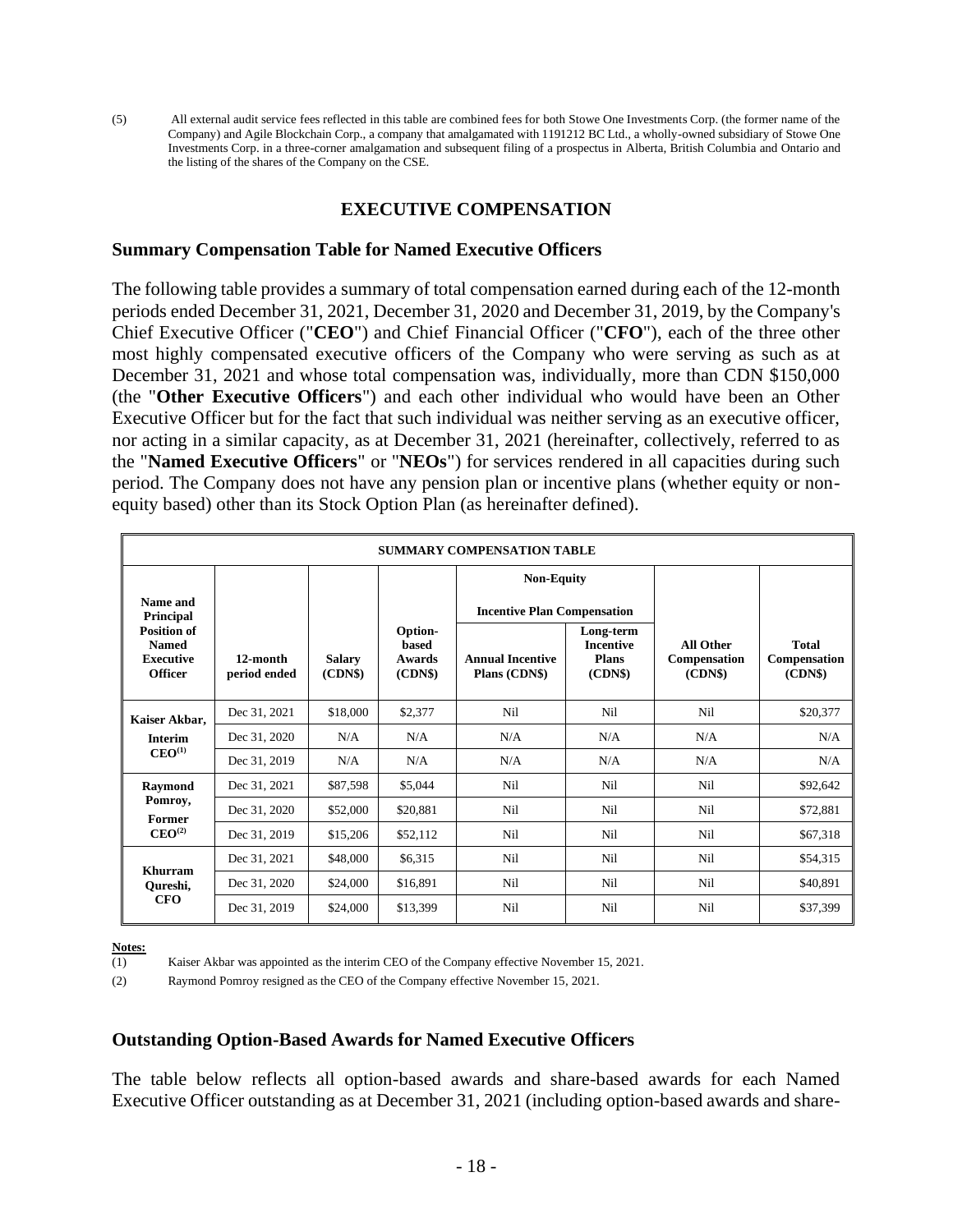|                                                               | NEO OPTION-BASED AWARDS OUTSTANDING AS AT DECEMBER 31, 2021                          |                                                     |                                            |                                                                              |                                                                                    |                                                                                                                         |                                                                                                                 |  |
|---------------------------------------------------------------|--------------------------------------------------------------------------------------|-----------------------------------------------------|--------------------------------------------|------------------------------------------------------------------------------|------------------------------------------------------------------------------------|-------------------------------------------------------------------------------------------------------------------------|-----------------------------------------------------------------------------------------------------------------|--|
|                                                               |                                                                                      | <b>Option-based Awards</b>                          |                                            |                                                                              |                                                                                    | <b>Share-based Awards</b>                                                                                               |                                                                                                                 |  |
| Name of<br><b>Named</b><br><b>Executive</b><br><b>Officer</b> | Number of<br><b>Securities</b><br>Underlying<br><b>Unexercised</b><br><b>Options</b> | <b>Option Exercise</b><br>Price<br>(CDN\$/Security) | Option<br><b>Expiration</b><br><b>Date</b> | <b>Value of Unexercised</b><br><b>In-the-Money Options</b><br>$(CDNS)^{(1)}$ | <b>Number</b><br>of<br>Common<br><b>Shares</b><br>that have<br>not<br>vested $(f)$ | <b>Market</b><br>or<br>Payout<br>Value of<br>Share-<br><b>Based</b><br><b>Awards</b><br>that have<br>not<br>vested (\$) | Market or<br>Payout<br>Value of<br>Share-<br><b>Based</b><br><b>Awards</b><br>not paid<br>out or<br>distributed |  |
| <b>Kaiser Akbar</b>                                           | 500,000                                                                              | \$0.075                                             | Nov 29, 2026                               | Nil                                                                          | 500,000                                                                            | \$22,028                                                                                                                | N/A                                                                                                             |  |
| <b>Interim CEO</b>                                            |                                                                                      |                                                     |                                            |                                                                              |                                                                                    |                                                                                                                         |                                                                                                                 |  |
|                                                               | 500,000                                                                              | \$0.075                                             | Nov 29, 2026                               | Ni1                                                                          | 500,000                                                                            | \$22,028                                                                                                                | N/A                                                                                                             |  |
| Raymond<br>Pomroy                                             | 346,666                                                                              | \$0.15                                              | May 4, 2027                                | Nil                                                                          | N/A                                                                                | N/A                                                                                                                     | N/A                                                                                                             |  |
| <b>CEO</b>                                                    | 1,175,000                                                                            | \$0.10                                              | Sept 3, 2026                               | Nil                                                                          | N/A                                                                                | N/A                                                                                                                     | N/A                                                                                                             |  |
|                                                               | 375,000                                                                              | \$0.075                                             | Nov 29, 2026                               | Nil                                                                          | 375,000                                                                            | \$16,521                                                                                                                | N/A                                                                                                             |  |
| <b>Khurram</b><br>Oureshi                                     | 400,000                                                                              | \$0.15                                              | May 4, 2027                                | Nil                                                                          | N/A                                                                                | N/A                                                                                                                     | N/A                                                                                                             |  |
| <b>CFO</b>                                                    | 500,000                                                                              | \$0.10                                              | Oct 20, 2026                               | Nil                                                                          | N/A                                                                                | N/A                                                                                                                     | N/A                                                                                                             |  |

based awards granted to a Named Executive Officer before such fiscal year). The Company does not have any equity incentive plans other than its Stock Option Plan (as described below).

**Notes:**

 $\overline{(1)}$  This column contains the aggregate value of in-the-money unexercised options as at the applicable year end, calculated based on the difference between the market price of the Common Shares underlying the options as at the close of day on the applicable year end, being \$0.0.65 at December 31, 2021, and the exercise price of the options.

## **Incentive Award Plans**

The following table provides information concerning the incentive award plans of the Company with respect to each Named Executive Officer during the fiscal year ended December 31, 2021. The only incentive award plan of the Company during such fiscal year was its Stock Option Plan (as hereinafter defined).

| INCENTIVE AWARD PLANS – VALUE VESTED OR EARNED DURING THE FISCAL YEAR ENDED DECEMBER 31, 2021                                                                                                                                                                         |         |     |  |  |  |  |
|-----------------------------------------------------------------------------------------------------------------------------------------------------------------------------------------------------------------------------------------------------------------------|---------|-----|--|--|--|--|
| <b>Option-Based Awards - Value Vested</b><br><b>Non-Equity Incentive Plan Compensation – Value</b><br>Vested During Fiscal Year Ended December 31,<br>During Fiscal Year Ended December 31,<br><b>2021 (CDN\$)</b><br>2021 (CDN\$)<br>Name of Named Executive Officer |         |     |  |  |  |  |
| Kaiser Akbar<br><b>Interim CEO</b>                                                                                                                                                                                                                                    | \$2,377 | Nil |  |  |  |  |
| <b>Raymond Pomroy</b><br><b>Former CEO</b>                                                                                                                                                                                                                            | \$5,044 | Nil |  |  |  |  |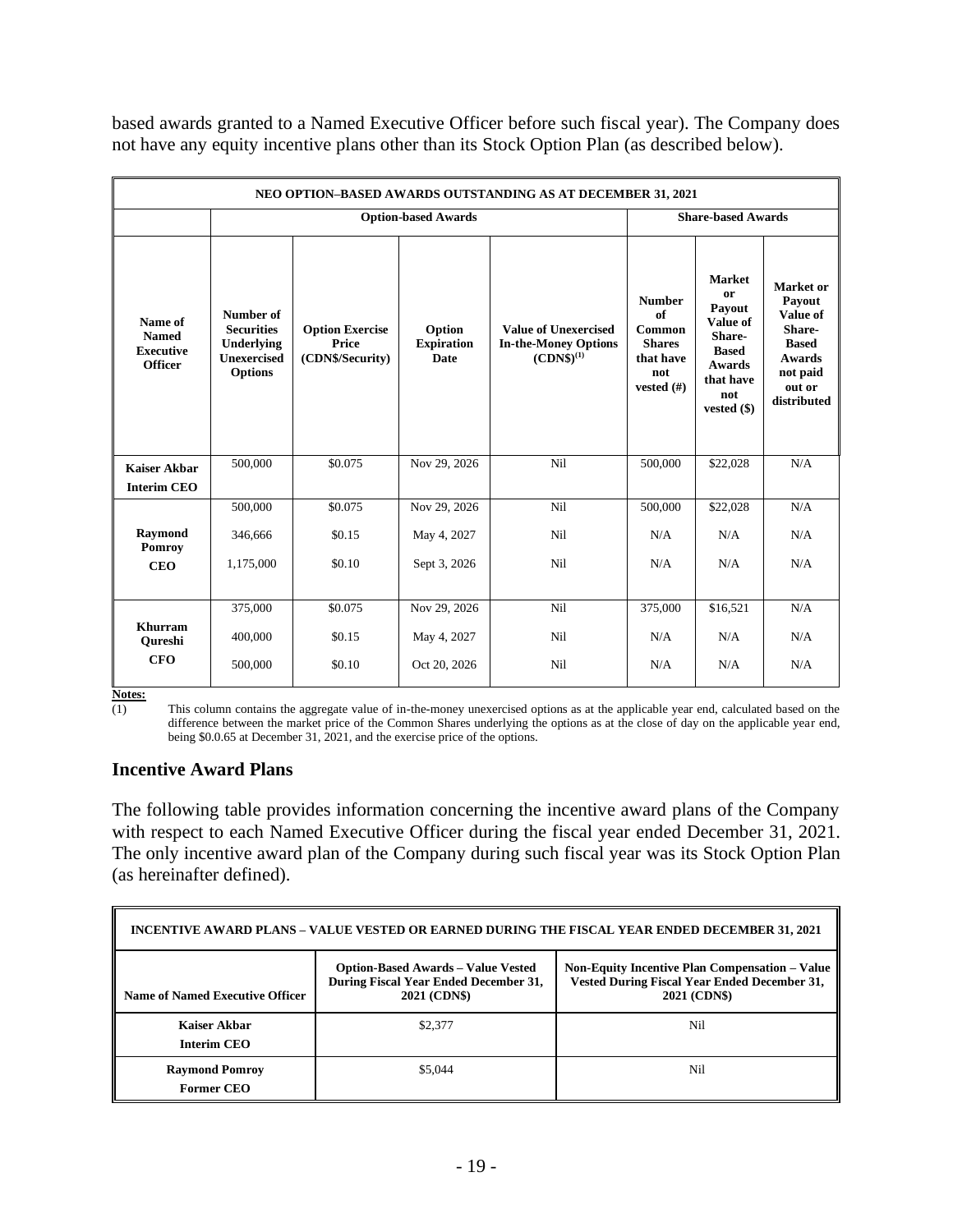| Khurram Qureshi                | $\sim$ 0.1 $\sim$<br>\$6,315 | Nil |
|--------------------------------|------------------------------|-----|
| $\gamma_{\rm E}\Omega$<br>ur v |                              |     |

#### **Compensation Discussion and Analysis**

#### *Introduction*

The Compensation Discussion and Analysis section of this Information Circular sets out the objectives of the Company's executive compensation arrangements, the Company's executive compensation philosophy and the application of this philosophy to the Company's executive compensation arrangements. The Company's policies on executive compensation are intended to provide appropriate compensation for executives that is internally equitable, externally competitive and reflects individual achievements in the context of the Company's achievements. The overriding principles in establishing executive compensation provide that compensation should reflect:

- (a) fair and competitive compensation commensurate with an individual's experience and expertise in order to attract and retain highly qualified executives;
- (b) recognition and encouragement of leadership, entrepreneurial spirit and team work;
- (c) an alignment of the financial interests of the executives with the financial interests of the Shareholders of the Company;
- (d) stock options and, in certain circumstances, bonuses to reward individual performance and contribution to the achievement of corporate performance and objectives; and
- (e) a contribution to the enhancement of shareholder value.

#### *Benchmarking*

In determining the compensation level for each NEO, the Board looks at factors such as the relative complexity of the executive's role within the organization, the NEO's performance and potential for future advancement, the compensation paid by other companies in the same industry as the Company, and pay equity considerations.

#### *Elements of Compensation*

The compensation paid to the NEOs in any year consists of two (2) primary components:

- (a) consulting fee or base salary; and
- (b) long-term incentives in the form of stock options granted under the Stock Option Plan (as hereinafter defined).

The Company believes that making a significant portion of the NEO's compensation based on a consulting fee or base salary and long-term incentives supports the Company's executive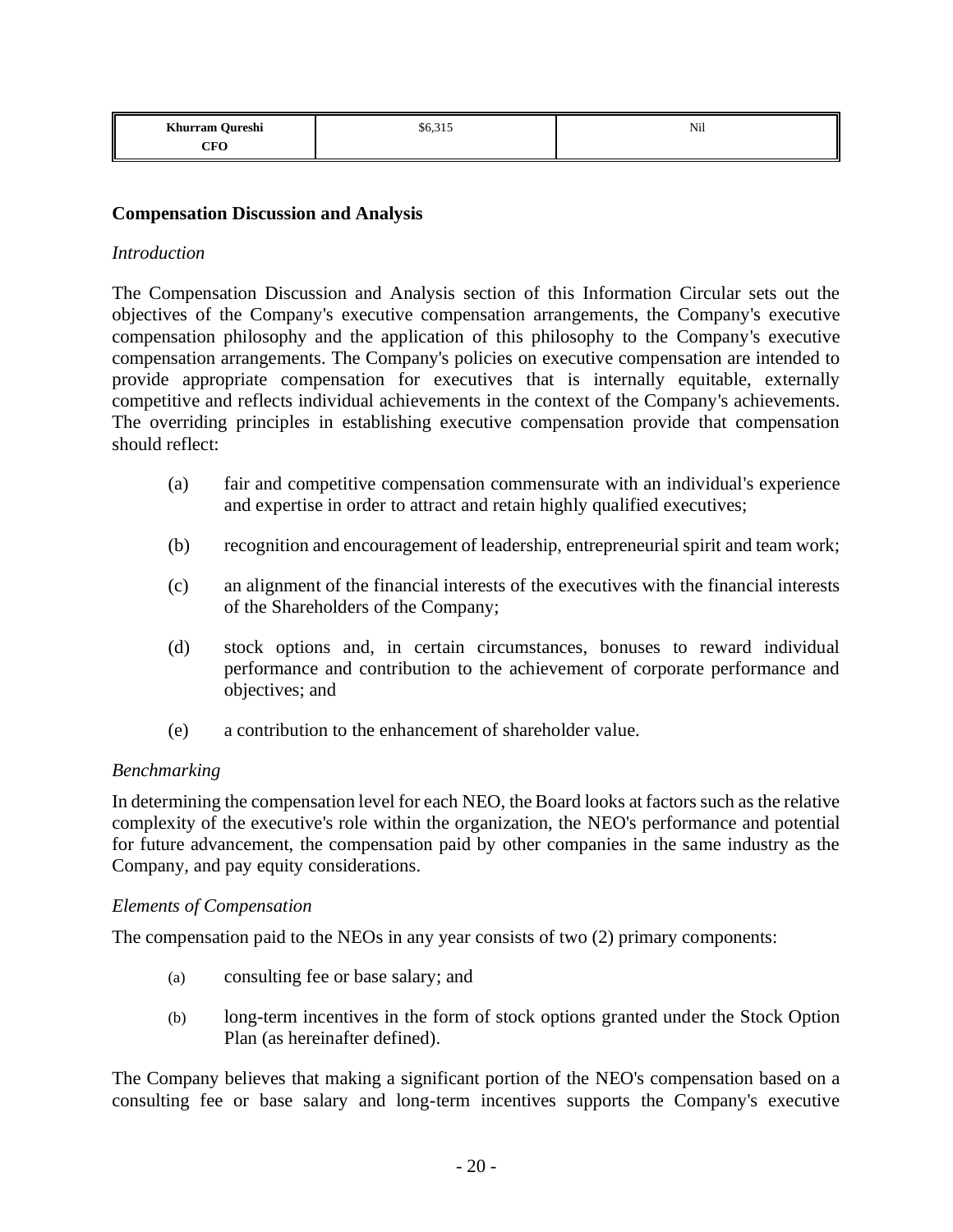compensation philosophy, as these forms of compensation allow those most accountable for the Company's long-term success to acquire and hold the Company's Common Shares. The key features of these two (2) primary components of compensation are discussed below:

1. Consulting Fee or Base Salary

Consulting fees or base salary recognizes the value of an individual to the Company based on his or her role, skill, performance, contributions, leadership and potential. It is critical in attracting and retaining executive talent in the markets in which the Company competes for talent. Consulting fees or base salaries for the NEOs are reviewed annually. Any change in the consulting fee or base salary of an NEO is generally determined by an assessment of such NEO's performance, a consideration of competitive compensation levels in companies similar to the Company and a review of the performance of the Company as a whole and the role such NEO played in such corporate performance.

2. Stock Option Awards

The Company provides long-term incentives to NEOs in the form of stock options as part of its overall executive compensation strategy. The Board believes that stock option grants serve the Company's executive compensation philosophy in several ways: 1) it helps attract, retain, and motivate talent; 2) it aligns the interests of NEOs with those of the Shareholders by linking a specific portion of the NEO's total pay opportunity to share price; and 3) it provides longterm accountability for NEOs.

## *Compensation Governance*

The Compensation Committee of the Board is comprised of Brenda Brown (Chair), Vikas Gupta and Musabbir Chowdhury.

## **Termination and Change of Control Benefits and Management Contracts**

There are contracts with the current NEOs which provide that following or in connection with any involuntary termination or a change of control of the Company, each current NEO shall receive a payment equal to one (1) year of salary that immediately precedes such action.

No management functions of the Company or any of its subsidiaries are performed to any substantial degree by a person other than the Company's directors or NEOs.

## **Compensation of Directors**

The following table provides a summary of all compensation provided to the directors of the Company during the fiscal year ended December 31, 2021. Except as otherwise disclosed below, the Company did not pay any fees or compensation to directors for serving on the Board (or any subcommittee) beyond reimbursing such directors for travel and related expenses and the granting of stock options under the Stock Option Plan.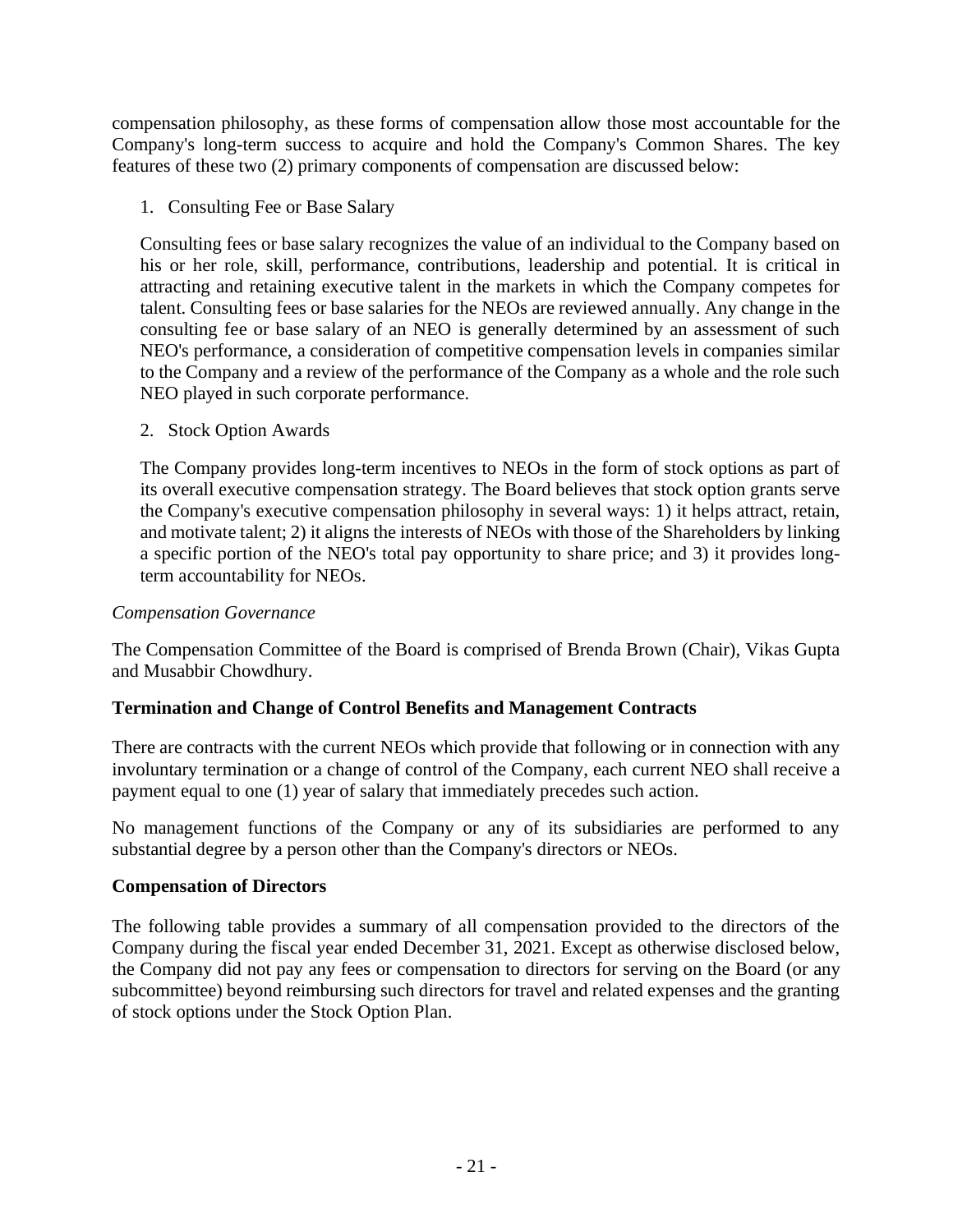| <b>DIRECTOR COMPENSATION TABLE FOR FISCAL YEAR ENDED DECEMBER 31, 2021</b> |                             |                                                        |                                                                              |                                      |               |
|----------------------------------------------------------------------------|-----------------------------|--------------------------------------------------------|------------------------------------------------------------------------------|--------------------------------------|---------------|
| <b>Name of Director</b>                                                    | <b>Fee Earned</b><br>(CDNS) | <b>Option-Based</b><br><b>Awards</b><br>$(CDNS)^{(1)}$ | <b>Non-Equity</b><br><b>Incentive Plan</b><br><b>Compensation</b><br>(CDN\$) | All Other<br>Compensation<br>(CDN\$) | Total (CDN\$) |
| Vikas Gupta                                                                | \$3,000                     | \$3,567                                                | Nil                                                                          | Nil                                  | \$6,567       |
| Brenda Brown                                                               | \$2,400                     | \$2,853                                                | Nil                                                                          | Nil                                  | \$5,253       |
| Musaabbir Chowdhury                                                        | \$500                       | \$2,377                                                | Nil                                                                          | Nil                                  | \$2,877       |
| Alan Rootenberg                                                            | \$2,400                     | \$2,853                                                | Nil                                                                          | Nil                                  | \$5,253       |

#### **Note:**

 $\overline{(1)$  Option-based awards are valued at the share price on the date of the option grant.

#### *Director Outstanding Option-Based Awards*

The table below reflects all option-based awards for each director of the Company outstanding as at December 31, 2021 (including option-based awards granted to a director before each such fiscal year). The Company does not have any equity incentive plan other than the Stock Option Plan (as hereinafter defined).

| <b>DIRECTOR OPTION-BASED AWARDS OUTSTANDING AS AT DECEMBER 31, 2021</b> |                                                                                      |                                                     |                                            |                                                                                           |                                                                         |                                                                                                           |                                                                                                           |
|-------------------------------------------------------------------------|--------------------------------------------------------------------------------------|-----------------------------------------------------|--------------------------------------------|-------------------------------------------------------------------------------------------|-------------------------------------------------------------------------|-----------------------------------------------------------------------------------------------------------|-----------------------------------------------------------------------------------------------------------|
|                                                                         | <b>Option-based Awards</b>                                                           |                                                     |                                            |                                                                                           |                                                                         | <b>Share-based Awards</b>                                                                                 |                                                                                                           |
|                                                                         |                                                                                      |                                                     |                                            |                                                                                           |                                                                         |                                                                                                           |                                                                                                           |
| Name of<br><b>Director</b>                                              | Number of<br><b>Securities</b><br>Underlying<br><b>Unexercised</b><br><b>Options</b> | <b>Option Exercise</b><br>Price<br>(CDN\$/Security) | Option<br><b>Expiration</b><br><b>Date</b> | Value of<br><b>Unexercised</b><br><b>In-the-Money</b><br><b>Options</b><br>$(CDNS)^{(1)}$ | Number of<br>Common<br><b>Shares</b><br>that have<br>not vested<br>(# ) | Market or<br><b>Payout Value</b><br>of Share-<br><b>Based</b><br>Awards that<br>have not<br>vested $(\$)$ | Market or<br><b>Payout Value</b><br>of Share-<br><b>Based</b><br>Awards not<br>paid out or<br>distributed |
| Vikas Gupta                                                             | 750,000                                                                              | \$0.075                                             | Nov 29, 2026                               | Nil                                                                                       | 750,000                                                                 | \$33,041                                                                                                  | N/A                                                                                                       |
|                                                                         | 400,000                                                                              | \$0.10                                              | Sept 25, 2026                              | Nil                                                                                       | Nil                                                                     | Nil                                                                                                       | N/A                                                                                                       |
| Brenda Brown                                                            | 600,000                                                                              | \$0.075                                             | Nov 29, 2026                               | Nil                                                                                       | 600,000                                                                 | \$26,433                                                                                                  | N/A                                                                                                       |
|                                                                         | 380,000                                                                              | \$0.10                                              | Sept 25, 2026                              | Nil                                                                                       | Nil                                                                     | Nil                                                                                                       | N/A                                                                                                       |
| Musabbir                                                                | 500,000                                                                              | \$0.075                                             | Nov 29, 2026                               | Nil                                                                                       | 500,000                                                                 | \$22,028                                                                                                  | N/A                                                                                                       |
| Chowdhury                                                               | 380,000                                                                              | \$0.10                                              | Sept 25, 2026                              | Nil                                                                                       | Nil                                                                     | Nil                                                                                                       | N/A                                                                                                       |
| Alan Rootenberg                                                         | 600,000                                                                              | \$0.075                                             | Nov 29, 2026                               | Nil                                                                                       | 600,000                                                                 | \$26,433                                                                                                  | N/A                                                                                                       |
|                                                                         | 380,000                                                                              | \$0.10                                              | Sept 25, 2026                              | Nil                                                                                       | Nil                                                                     | Nil                                                                                                       | N/A                                                                                                       |

**Note:**

## *Director Incentive Award Plans*

The following table provides information concerning the incentive award plans of the Company with respect to each director during the fiscal year ended December 31, 2021. The only incentive award plan of the Company during such fiscal year was its Stock Option Plan (as hereinafter defined).

<sup>(1)</sup> This column contains the aggregate value of in-the-money unexercised options as at the applicable year end, calculated based on the difference between the market price of the Common Shares underlying the options as at the close of day on the applicable year end, being \$0.065 at December 31, 2021, and the exercise price of the options.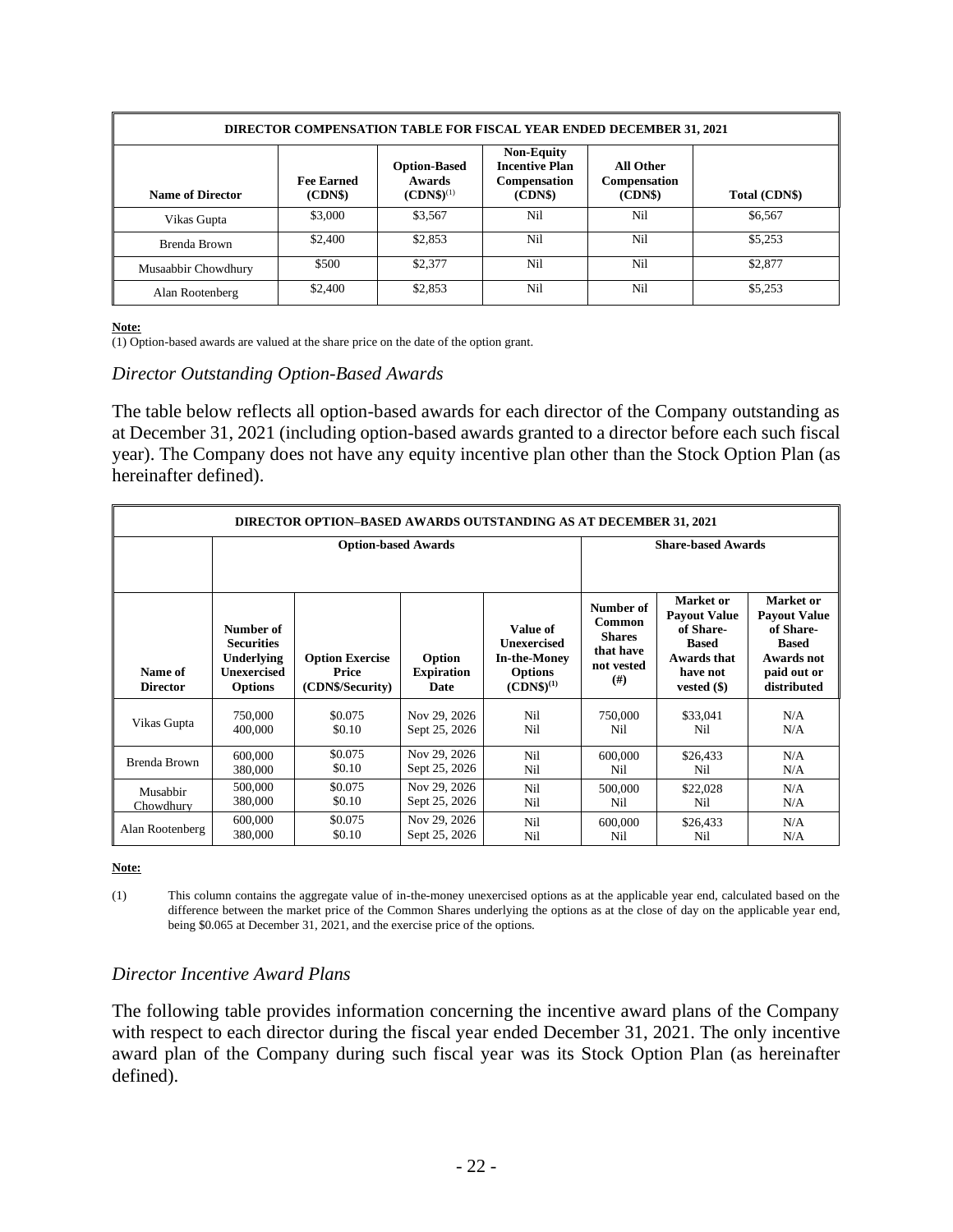| INCENTIVE AWARD PLANS – VALUE VESTED OR EARNED DURING THE FISCAL YEAR ENDED DECEMBER 31, 2021 |                                                                                                    |                                                                                                                       |  |  |  |
|-----------------------------------------------------------------------------------------------|----------------------------------------------------------------------------------------------------|-----------------------------------------------------------------------------------------------------------------------|--|--|--|
| <b>Name of Director</b>                                                                       | <b>Option-Based Awards – Value Vested</b><br>During Fiscal Year Ended December 31,<br>2021 (CDN\$) | <b>Non-Equity Incentive Plan Compensation - Value</b><br>Vested During Fiscal Year Ended December 31,<br>2021 (CDN\$) |  |  |  |
| Vikas Gupta                                                                                   | \$3,566                                                                                            | Nil                                                                                                                   |  |  |  |
| Brenda Brown                                                                                  | \$2,853                                                                                            | Nil                                                                                                                   |  |  |  |
| Musaabbir Chowdhury                                                                           | \$2,377                                                                                            | Nil                                                                                                                   |  |  |  |
| Alan Rootenberg                                                                               | \$2,853                                                                                            | Nil                                                                                                                   |  |  |  |

#### **Securities Authorized For Issuance Under Equity Compensation Plans**

The Company has no equity compensation plans other than the Stock Option Plan (as hereinafter defined).

The following table sets out equity compensation plan information as at the end of the fiscal year ended December 31, 2021.

| <b>Plan Category</b>                                                | <b>Fiscal Year Ended</b> | Number of securities to be issued Weighted-average exercise<br>upon exercise of outstanding<br>options<br>(a) | price of outstanding<br>options<br>(b) | Number of securities remaining<br>available under equity<br>compensation plan (excluding<br>securities reflected in column<br>(a))<br>(c) |
|---------------------------------------------------------------------|--------------------------|---------------------------------------------------------------------------------------------------------------|----------------------------------------|-------------------------------------------------------------------------------------------------------------------------------------------|
| Equity compensation<br>plans approved by<br>shareholders            | December 31, 2021        | Nil                                                                                                           | Nil                                    | Nil                                                                                                                                       |
| <b>Equity Compensation</b><br>plans not approved by<br>shareholders | December 31, 2021        | Nil                                                                                                           | Nil                                    | Nil                                                                                                                                       |

## **INDEBTEDNESS OF DIRECTORS AND EXECUTIVE OFFICERS**

Since the beginning of the fiscal year ended December 31, 2021 and up to the date hereof, no director, executive officer or employee or former executive officer, director or employee of the Company or any of its subsidiaries has been indebted to the Company.

## **DIRECTORS' AND OFFICERS' INSURANCE**

The Company carries directors' or officers' liability insurance in the amount of \$5 million for the directors and officers of the Company.

## **INTEREST OF INFORMED PERSONS IN MATERIAL TRANSACTIONS**

Other than as disclosed elsewhere in this Information Circular (including in the financial statements of the Company for the fiscal year ended December 31, 2021), management of the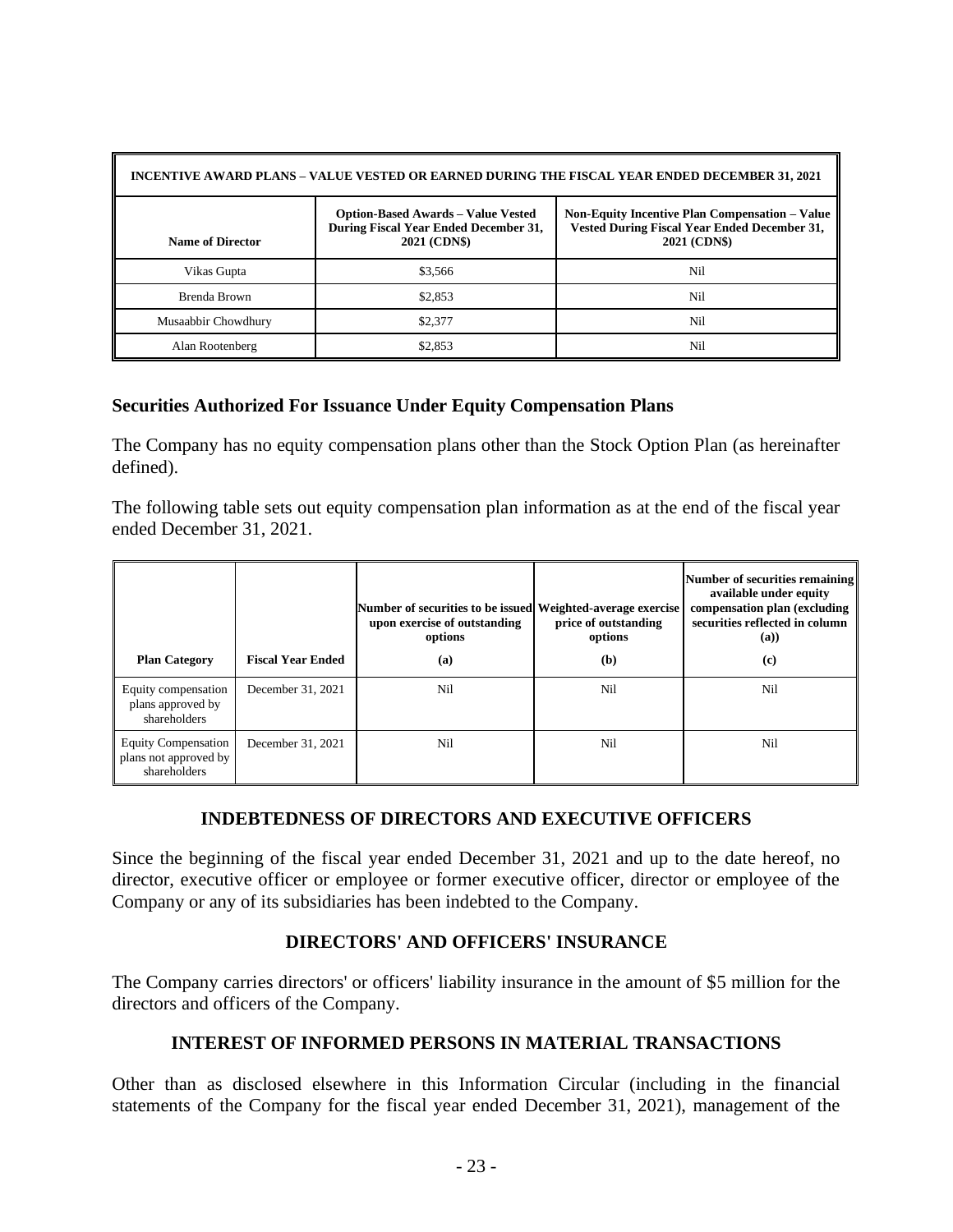Company is not aware of any material interest, direct or indirect, of any informed person of the Company, or any associate or affiliate of any such informed person, in any transaction since the commencement of the Company's fiscal year ended December 31, 2021, or in any proposed transaction, that has materially affected or would materially affect the Company or any of its subsidiaries.

#### **INTEREST OF CERTAIN PERSONS IN MATTERS TO BE ACTED UPON**

Other than the election of directors and the approval of the Stock Option Plan, no person who has been a director or NEO of the Company at any time since the beginning of the last completed fiscal year or any associate of any such director or NEO has any material interest, direct or indirect, by way of beneficial ownership of securities or otherwise, in any matter to be acted upon at the Meeting.

## **PARTICULARS OF MATTERS TO BE ACTED UPON**

#### *Financial Statements*

The Shareholders will receive and consider the audited financial statements of the Company for the fiscal year ended December 31, 2021 together with the auditor's report and related management discussion and analysis.

#### *Election of Directors*

The directors of the Company are elected annually by the Shareholders. A Board of five (5) directors is to be elected at the Meeting.

The Board is a variable board consisting of not fewer than three (3) directors. The Board is currently set at five (5) members, and currently consists of four (4) directors. The Board has determined that the number of directors to be elected at the Meeting be five (5). Accordingly, Shareholders will be asked to vote on an ordinary resolution to elect five (5) directors at the Meeting. Each director elected will hold office until the next annual meeting or until his or her successor is appointed, unless his or her office is earlier vacated in accordance with the BCBA and the by-laws of the Company.

The following table sets out the names of management's nominees for election as directors, each nominee's municipality of residence, all major offices and positions with the Company and any of its significant affiliates each now holds, each nominee's principal occupation, business or employment for the five preceding years for new director nominees, the period of time during which each has been a director of the Company and the number of Common Shares of the Company beneficially owned by each, directly or indirectly, or over which each exercised control or direction, as at the date of this Information Circular.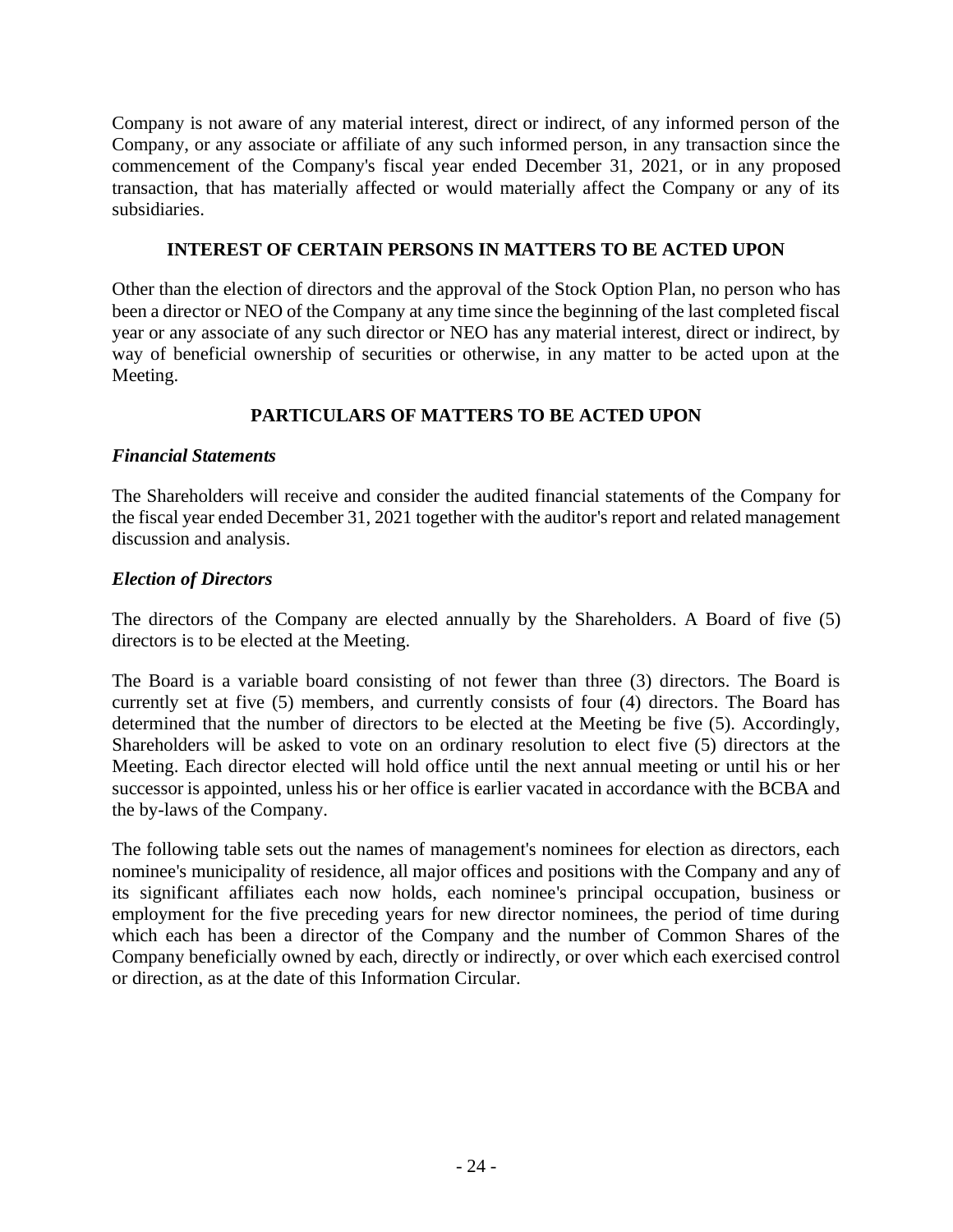| Name and<br><b>Municipality of</b><br><b>Residence</b>      | <b>Present Principal Occupation and</b><br>for Preceding Five Years <sup>(1)</sup>                                                                                                                                                                                                                                                                                                                                                                                                                     | When first<br>became director | <b>Number of Shares</b><br><b>Beneficially Owned, or</b><br><b>Controlled or Directed,</b><br>Directly or Indirectly <sup>(1)(2)</sup> | Number of<br><b>Options Held</b> |
|-------------------------------------------------------------|--------------------------------------------------------------------------------------------------------------------------------------------------------------------------------------------------------------------------------------------------------------------------------------------------------------------------------------------------------------------------------------------------------------------------------------------------------------------------------------------------------|-------------------------------|----------------------------------------------------------------------------------------------------------------------------------------|----------------------------------|
| Khurram Qureshi<br>Toronto, Ontario                         | CFO of the Company since March 2,<br>2018. CFO of Lingo Media<br>Corporation from August 2011 to<br>present; CFO of Internet of Things<br>Inc. from April 2015 to present;<br>Director of Pounce Technologies Inc.<br>from July 2017 to present; Director of<br>Majesta Minerals Inc. from August<br>2018 to present.                                                                                                                                                                                  | Nominee                       | 1,250,000 Common Shares &<br>1,250,000 Common Share<br>purchase warrants ("Warrants")                                                  | 1,275,000                        |
| Vikas Gupta <sup>(3)</sup><br>Oakville, Ontario             | CEO of Avara Media Inc. from July<br>2018 to present. CEO and President<br>of TransGaming Inc. from<br>November 2005 to May 2015.                                                                                                                                                                                                                                                                                                                                                                      | February 10, 2021             | Nil                                                                                                                                    | 1,150,000                        |
| Brenda Brown<br>Toronto, Ontario                            | Teachers'<br>Ontario<br>College<br>Accreditation<br>Committee<br>from<br>January 2022 to present; Ontario<br>Naturopaths Registration Committee<br>from September 2020 to present;<br>board director of OTEC Workforce<br>Solutions from September 2015 to<br>present; JMSB Advisory Board<br>member in Concordia University<br>from July 2015 to September 2021;<br>SVP talent management ESS Global<br>in Campus Group PLC from January<br>2017 to July 2018.                                        | February 10, 2021             | 16,666 Common Shares                                                                                                                   | 980,000                          |
| Alan Rootenberg <sup>(3)</sup><br>Toronto, Ontario          | Director of A2Z Smart Technologies<br>Corp. from May 2020 to present;<br>Director & CFO of Cyntar Ventures<br>Inc. from December 2019 to present;<br>CFO of Eco (Atlantic) Oil & Gas Ltd.<br>from May 2012 to present; CFO of<br>Osino Resources Corp from June<br>2018 to present; CFO of BioHarvest<br>Sciences Inc. (formerly, Canna-V-<br>Cell Science Inc.) from October 2018<br>to present; and CFO of Empower<br>Clinic Inc. (formerly Adira Energy<br>Ltd.) from February 2016 to May<br>2018. | February 10, 2021             | 1,800,000 Common Shares<br>&<br>1,800,000 Warrants                                                                                     | 980,000                          |
| Musabbir<br>Chowdhury <sup>(3)</sup><br>Burlington, Ontario | Dean of Business and Information<br>Technology, Fleming College, from<br>December 2019 to present; founding<br>director<br>of<br>Productivity<br>and<br>Innovation lab, Niagara School of<br>Business, from November 2012 to<br>November<br>2019; Professor<br>of<br>business in Niagara College from<br>August 2014 to November 2019.                                                                                                                                                                 | February 10, 2021             | Nil                                                                                                                                    | 880,000                          |

**Notes:**

(1) Information supplied by nominees.<br>
(2) Does not include Common Shares i<br>
(3) Member of the Audit Committee. Does not include Common Shares issuable upon exercise of options or other convertible securities.

Member of the Audit Committee.

**Vikas Gupta** is the CEO of Avara Media Inc. since July 2018. Avara is an augmented reality technology company. Previously Vikas was the CEO of TransGaming Inc., between June 2001 and May 2015. TransGaming, a formerly TSXV listed company was acquired by NVIDIA Corporation in 2015. Vikas is a seasoned executive and has a strong track record with private and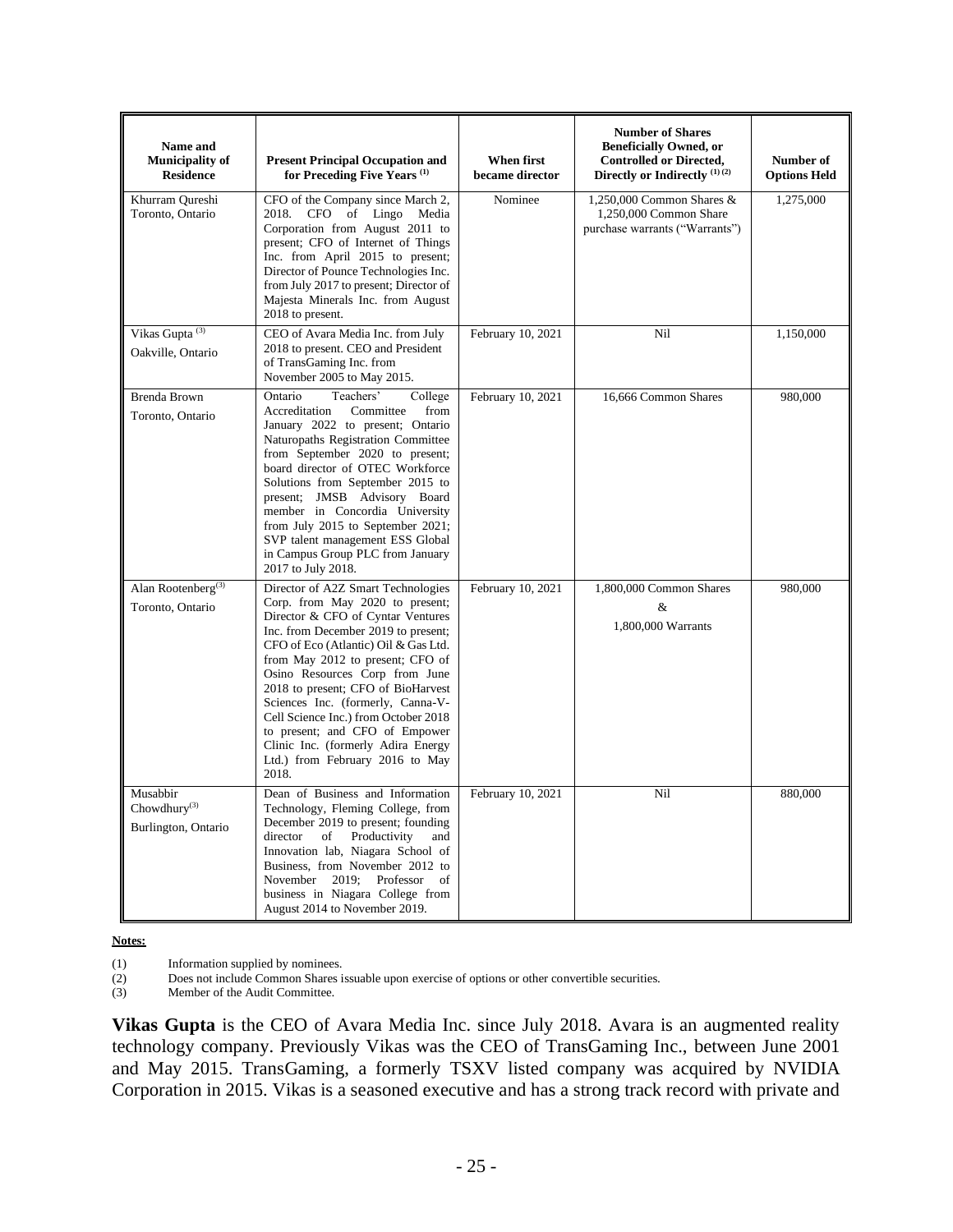public companies. He is well versed in gamification, digital distribution, video games, interactive entertainment and content. Additionally, he has also built expertise in financings, the creation of unique revenue models, the monetization of complex technologies, leadership, and overall growth.Vikas has a Bachelor of Science (Honours) degree from University of Waterloo.

**Brenda Brown** is the former Senior VP of Global Talent Management at Compass Group PLC and has over twenty-five years of business experience in all aspects of Human Resource management in both union and non-union environments. As a member of the executive management team at Compass Group PLC, Brenda was involved in key strategic business decisions and was responsible for the development of employee programs, corporate culture development and assisting in ensuring the success of the corporate vision. Brenda has a Bachelor of Commerce and an MBA from Concordia University.

**Musabbir Chowdhury** is an engineer who is a business, education and technology consultant with over 20 years of IT achievements. Musabbir is currently the Dean of Business and Information Technology at Fleming College in Peterborough, Ontario. Previously, Musabbir was a Professor at the Niagara College School of Business. Prior to that, he was COO for C2H Media Inc., an educational and web technology consulting and service provider for educational institutions and businesses. Musabbir was also Vice President Academic of Portage College in Alberta. Musabbir has an MBA from Ivey School of Business and a PhD in educational technology.

**Alan Rootenberg** is a chartered professional accountant who has served as the Chief Financial Officer of a number of publicly traded companies listed on the TSX, TSX Venture Exchange, OTCBB and CSE. These companies include mineral exploration, mining, technology and cannabis companies. Alan has a Bachelor of Commerce degree from the University of the Witwatersrand in Johannesburg, South Africa and received his CPA designation in Ontario, Canada.

**Khurram Qureshi** is the CFO of the Company since March 2, 2018. Khurram brings over 24 years' experience in the field of accounting and corporate finance. Khurram qualified as a Chartered Accountant in 1990 and has held senior positions with several small- to medium-sized public companies. He has been a key member on several merger and acquisition teams. Khurram has been the CFO of Lingo Media Corporation from August 2011 to present, and the CFO of Predictiv AI Inc. from April 2015 to present. Khurram is also a director of Pounce Technologies Inc. from July 2017 to present and a director of Majesta Minerals Inc. from August 2018 to February 2021.

The term of office of each director expires annually at the time of the Company's annual general meeting or when or until their successor is duly appointed or elected. The term of office of the officers expires at the discretion of the Company's Board and/or in accordance with contractual agreements. Details of the committees of the Board are provided under the heading "Statement of Corporate Governance".

Management does not contemplate that any of the nominees will be unable to serve as a director. **However, if a nominee should be unable to so serve for any reason prior to the Meeting, the persons named in the enclosed Proxy reserve the right to vote for another nominee in their discretion.**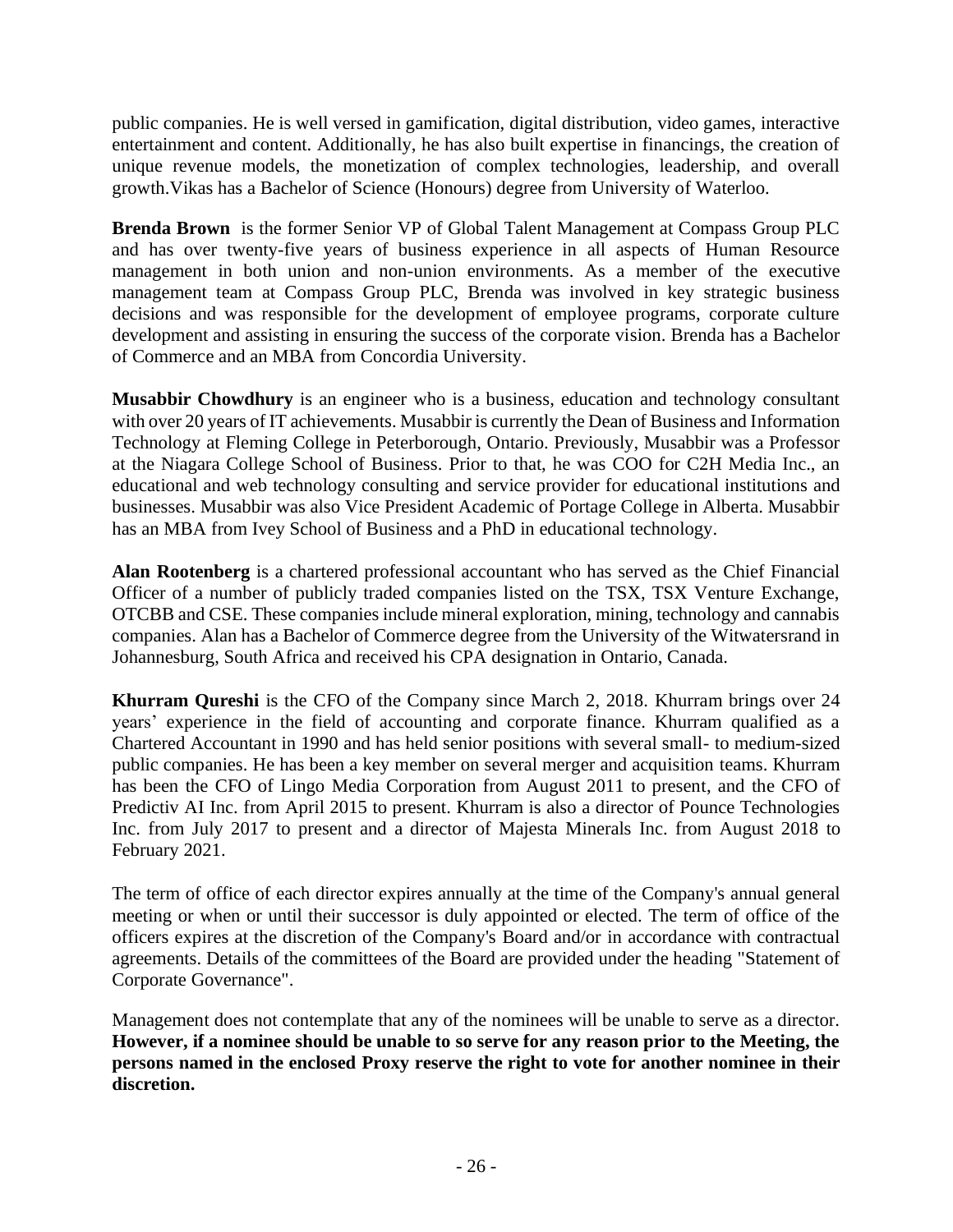**The persons named in the enclosed Proxy intend to vote for the election of all of the nominees whose names are set forth above. Common Shares represented by proxies in favour of management nominees will be voted IN FAVOUR of the election of all of the nominees whose names are set forth above, unless a Shareholder has specified in his/her/its Proxy that his/her/its shares are to be withheld from voting on the election of directors.**

Other than as set out below, no proposed director has been subject to any penalties or sanctions imposed by a court relating to securities legislation or by securities regulatory authority or has entered into a settlement agreement with a securities regulatory authority or any other penalties or sanctions imposed by a court or a regulatory body that would likely be considered important to a reasonable security holder in deciding whether to vote for a proposed director.

Other than as set out below, as at the date of this Information Circular and within the ten (10) years before the date of this Information Circular, no proposed director:

- (a) is or has been a director or executive officer of any company (including the Company), that while that person was acting in that capacity:
	- (i) was the subject of a cease trade order or similar order or an order that denied the relevant company access to any exemption under securities legislation, that was in effect for a period of more than thirty (30) consecutive days;
	- (ii) was subject to an event that resulted, after the director or executive officer ceased to be a director or executive officer, in the company being the subject of a cease trade or similar order or an order that denied the relevant company access to any exemption under securities legislation, that was in effect for a period of more than thirty (30) consecutive days;
	- (iii) or within one (1) year of that person ceasing to act in that capacity, became bankrupt, made a proposal under any legislation relating to bankruptcy or insolvency or was subject to or instituted any proceedings, arrangement or compromise with creditors or had a receiver, receiver manager or trustee appointed to hold its assets; or
- (b) has, within ten (10) years before the date hereof, become bankrupt, made a proposal under any legislation relating to bankruptcy or insolvency, or become subject to or instituted any proceedings, arrangements or compromise with creditors, or had a receiver, receiver manager or trustee appointed to hold the assets of such nominee; or
- (c) has within ten (10) years before the date of the Information Circular became bankrupt, made a proposal under any legislation relating to bankruptcy or insolvency or was subject to or instituted any proceedings, arrangement or compromise with creditors or had a receiver, receiver manager or trustee appointed to hold the assets of the director, officers or shareholders.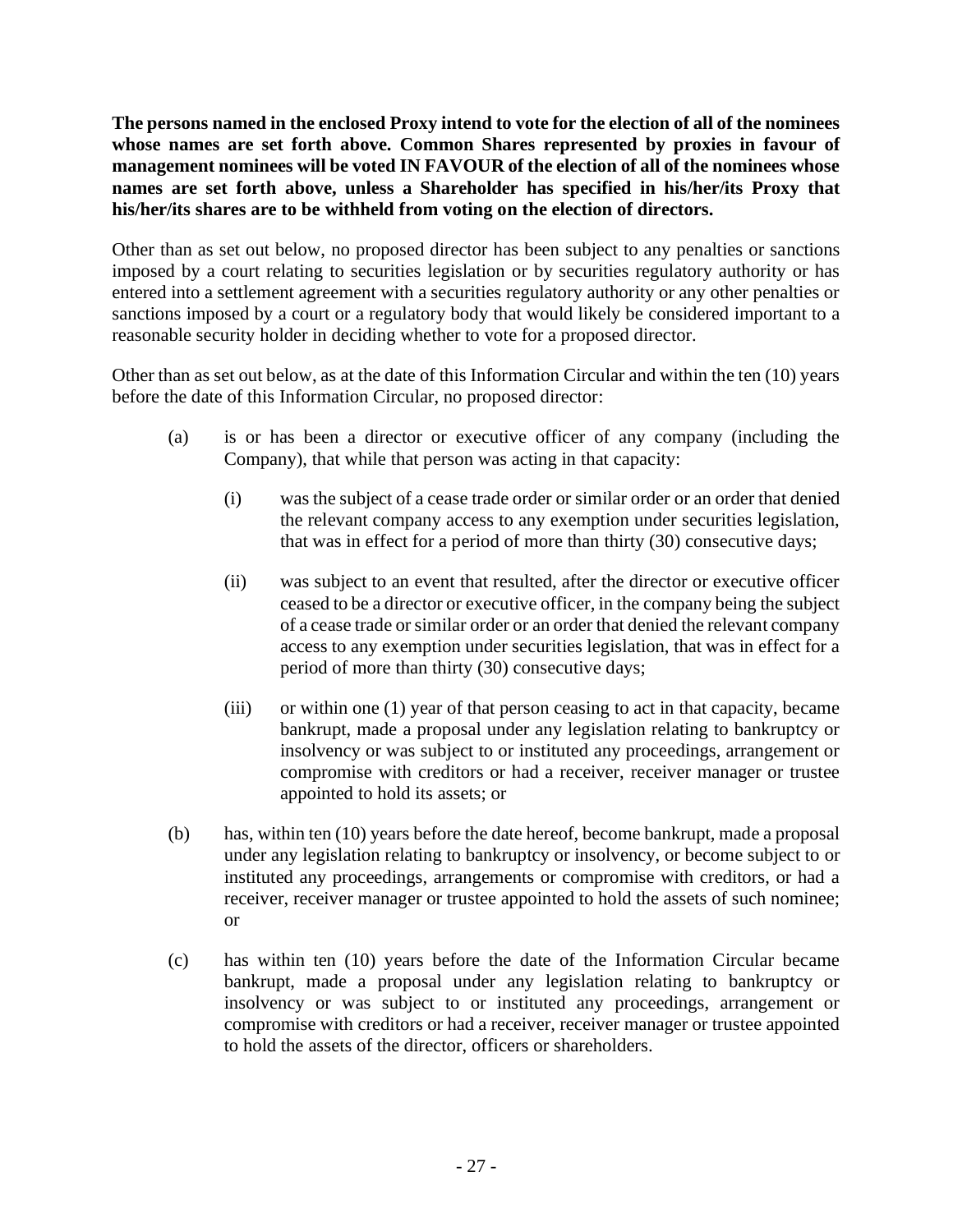#### *Appointment of Auditor*

MNP LLP, Chartered Professional Accountants, of 1122 International Blvd., 6th Floor, Burlington, Ontario L7L 6Z8 were appointed auditor of the Company to complete the audit of the year end December 31, 2021 financial statements. Shareholders are being asked to confirm the actions of the board of directors and appoint MNP LLP, as auditor of the Company to hold office until the next annual meeting of shareholders.

**The persons named in the accompanying form of proxy will, in the absence of specifications or instructions to withhold from voting on the form of proxy, vote FOR the appointment of MNP LLP as the auditors of the Company, to hold office until the next annual meeting of shareholders of the Company and to authorize the Board to fix such auditor's remuneration.**

#### *Approval of Stock Option Plan*

The Company is seeking Shareholder approval for continuation of its Stock Option Plan (the "**Stock Option Plan**"), under which the directors of the Company were authorized to grant options for 10% of the issued and outstanding Common Shares from time to time. The purpose of the Stock Option Plan is to provide the Company with a share ownership incentive to attract and motivate qualified directors, officers and employees of and consultants to the Company and its subsidiaries and thereby advance the Company's interests and contribute toward its long term goals by affording such persons with an opportunity to acquire an equity interest in the Company through the stock options. Option grants are made by and are within the discretion of the Company's Board. Under the Stock Option Plan, options granted are non-transferable.

The following information is intended to be a brief description of the Stock Option Plan and is qualified in its entirety by the full text of the Stock Option Plan attached hereto as Schedule "B".

The Stock Option Plan is administered by the Board, which has full and final authority with respect to the granting of all options thereunder, subject to the requirements of the CSE. Options may be granted under the Stock Option Plan to such directors, officers, employees or consultants of the Company and its affiliates, if any, as the Board may from time to time designate.

The Stock Option Plan authorizes the Board to grant stock options to the optionees on the following terms:

- 1. The number of shares subject to each option is determined by the Board, provided that the Stock Option Plan, together with all other previously established or proposed share compensation arrangements may not, during any 12 month period, result in:
	- (a) the number of shares reserved for issuance pursuant to stock options granted to any one person exceeding 5% of the issued shares of the Company;
	- (b) the issuance, within a one year period, to insiders of the Company of a number of shares exceeding 10%, or to one insider of a number exceeding 5%, or to a consultant of a number exceeding 2% of the issued shares of the Company.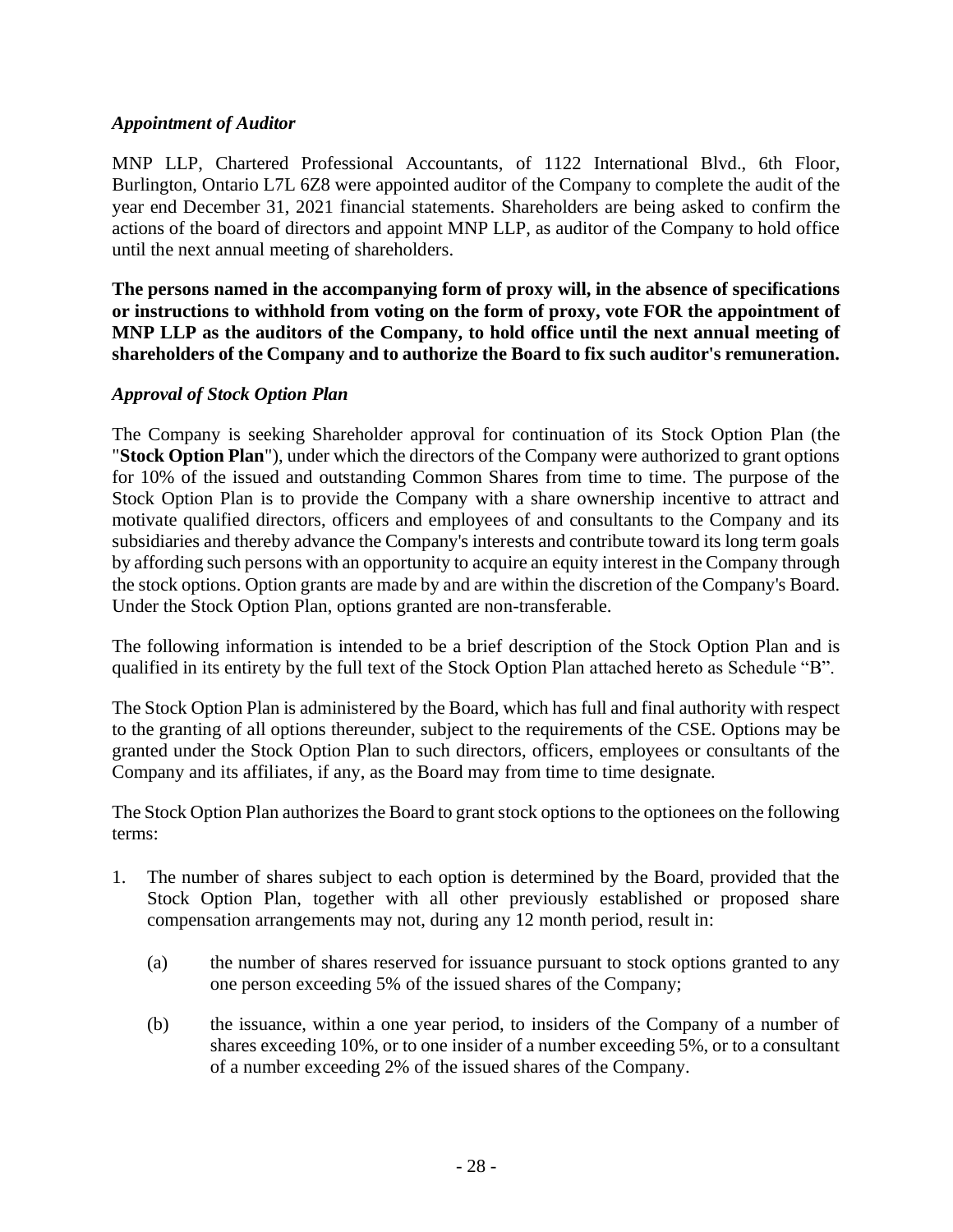- 2. The aggregate number of shares which may be issued pursuant to options granted under the Stock Option Plan, may not exceed 10% of the issued and outstanding shares of the Company as at the date of the grant.
- 3. The exercise price of an option may not be set at less than the closing market price during the trading day immediately preceding the date of grant of the option less a maximum discount allowable under CSE policies.
- 4. The options may be exercisable for a period of up to 10 years.
- 5. The options are non-transferable and non-assignable, except in certain circumstances. The options can only be exercised by the optionee as long as the optionee remains an eligible optionee pursuant to the Stock Option Plan or within a period of not more than 90 days (30 days for providers of Investor Relations services) after ceasing to be an eligible optionee or, if the optionee dies, within one year from the date of the optionee's death.
- 6. Upon exercise of an option, the optionee shall pay to the Company amounts necessary to satisfy applicable withholding tax requirements or shall otherwise make arrangements satisfactory to the Company for such requirements.

The Stock Option Plan must be confirmed and ratified annually by the Shareholders of the Company in order to re-set the number of shares that can be granted under the Stock Option Plan. If Shareholder approval of the Stock Option Plan is obtained, any options granted or amendments made to options previously granted pursuant to the Stock Option Plan will not require further Shareholder approval although notice of options granted under the Stock Option Plan must be given to the CSE. Accordingly, the Company requests that the Shareholders pass the following resolution:

## **"BE IT RESOLVED, AS AN ORDINARY RESOLUTION, THAT:**

- 1. subject to regulatory approval, and with or without amendments as may be required by the CSE, the Company's Stock Option Plan (the "**Stock Option Plan**") as described in the management information circular of the Company, dated May 9, 2022, be and is hereby ratified, confirmed and approved;
- 2. the Company is authorized to grant stock options pursuant and subject to the terms and conditions of the Stock Option Plan entitling all of the option holders in aggregate to purchase up to such number of common shares of the Company as is equal to 10% of the number of common shares of the Company issued and outstanding on the applicable grant date; and
- 3. any one of the officers or directors of the Company is authorized and directed to perform all such acts, deeds and things, including making such amendments to the Stock Option Plan as may be required by the CSE, and execute, under the seal of the Company or otherwise, all such documents and other writings, including treasury orders, stock exchange and securities commission forms, as may be required to give effect to the true intent of this resolution."

The Board recommends that Shareholders vote **FOR** the approval of the resolution. **Common Shares represented by proxies in favour of the management nominees will be voted IN**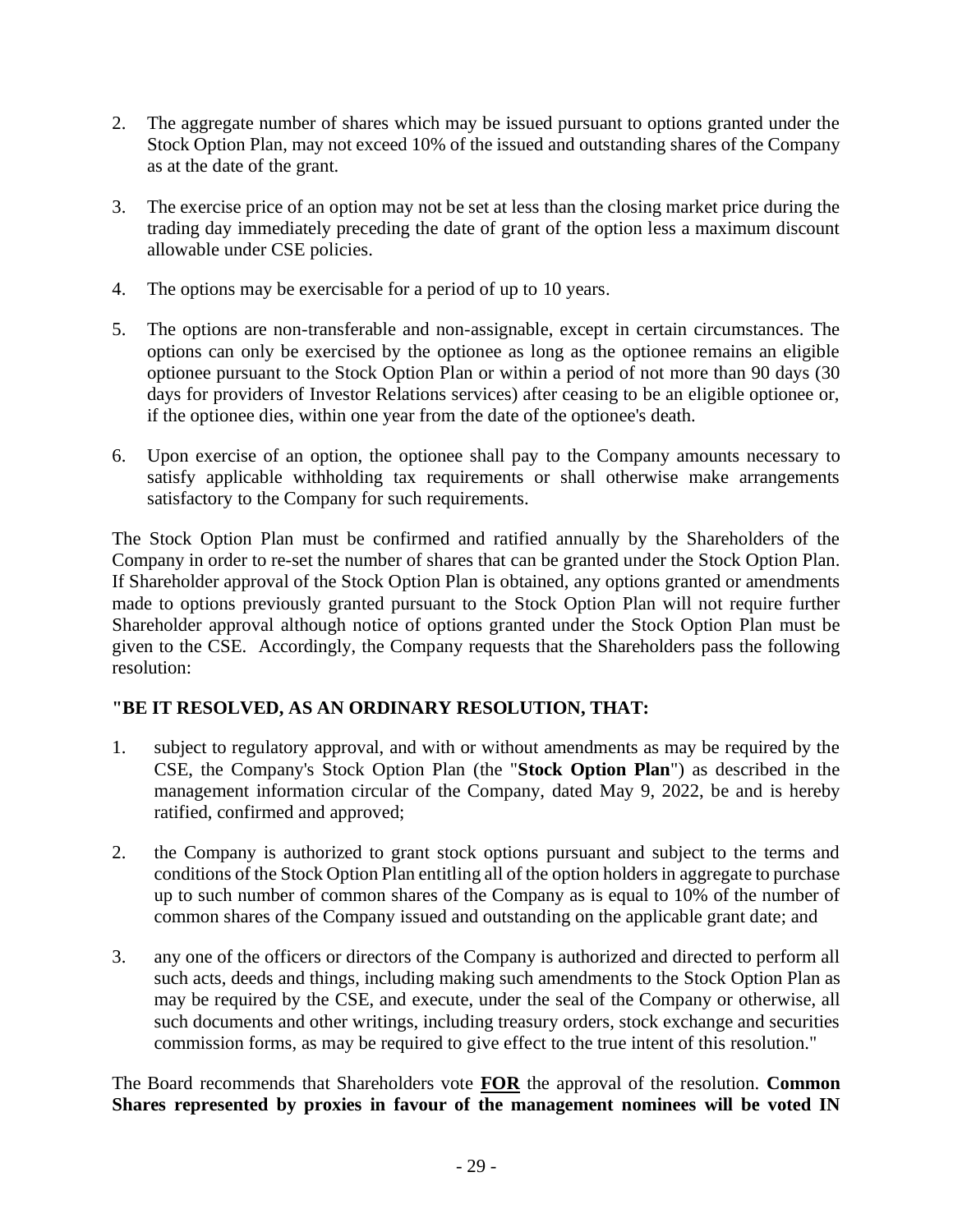**FAVOUR of the ordinary resolution, unless a Shareholder has specified in his/her/its Proxy that his/her/its Common Shares are to be voted against the ordinary resolution.**

## **ADDITIONAL INFORMATION**

Additional information relating to the Company can be found on SEDAR at [www.sedar.com.](http://www.sedar.com/) Financial information is provided in the Company's comparative financial statements and management discussion and analysis. Copies of the Company's financial statements and management discussion and analysis may be obtained, without charge, upon request to the Company at First Canadian Place, 100 King Street West, Suite 703, Toronto, Ontario, M5S 1S4.

## **OTHER MATTERS**

Management of the Company is not aware of any other matter to come before the Meeting other than as set forth in the notice of Meeting. If any other matter properly comes before the Meeting, it is the intention of the persons named in the enclosed Proxy to vote the Common Shares represented thereby in accordance with their best judgment on such matter.

The contents of this Information Circular and its distribution to Shareholders have been approved by the Board of the Company.

**DATED** at Toronto, Ontario, May 9, 2022.

## **BY ORDER OF THE BOARD**

*Kaiser Akbar* **(signed)**

**Kaiser Akbar, CEO**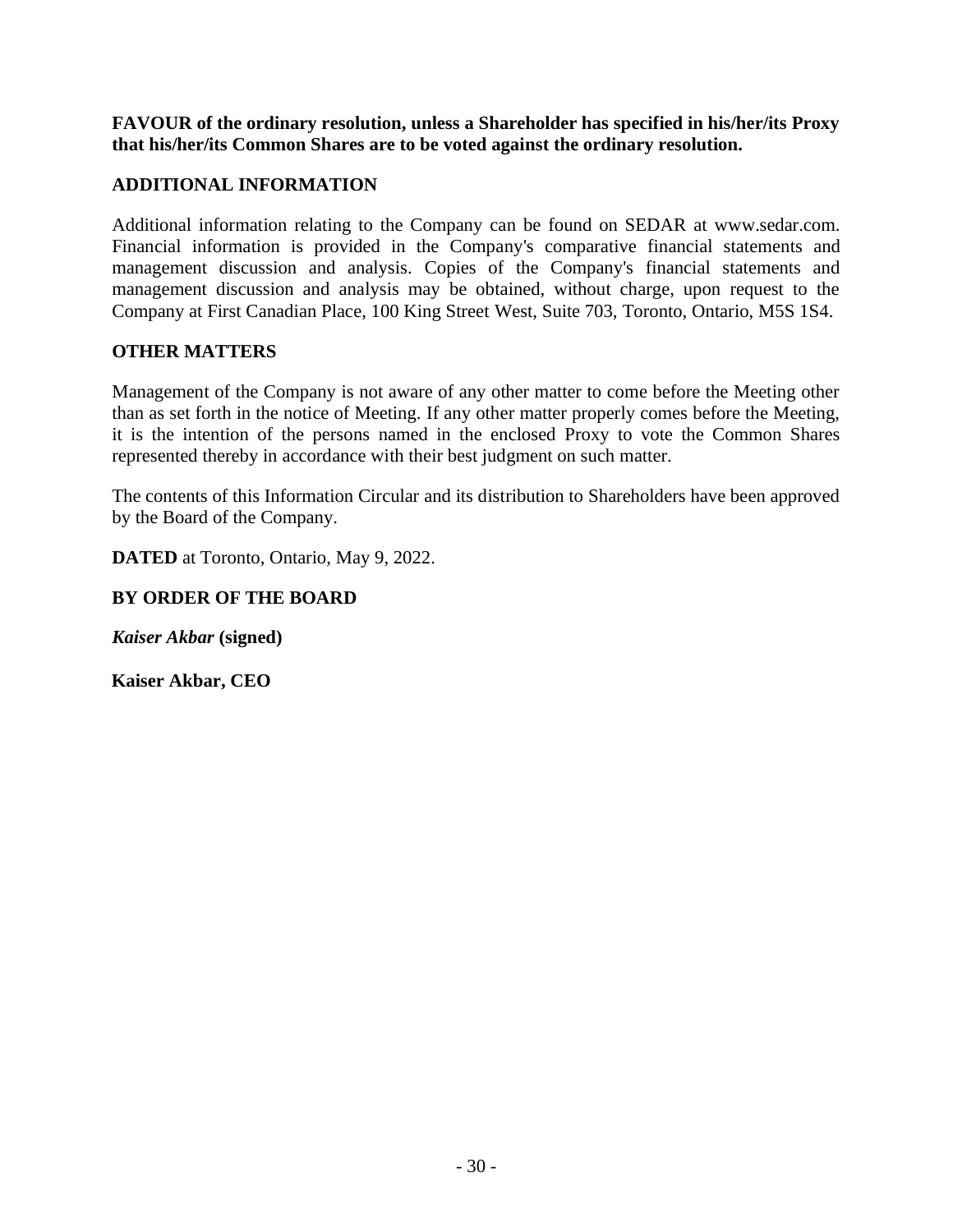#### **SCHEDULE "A" AUDIT COMMITTEE CHARTER**

The following charter ("**Charter**") is adopted in compliance with National Instrument 52-110 Audit Committees ("**NI 52-110**").

#### **GENERAL FUNCTIONS, AUTHORITY, AND ROLE**

The Audit Committee is a committee of the Board of Directors (the "**Board**") appointed to assist the Board in monitoring (1) the integrity of the financial statements of the Company; (2) compliance by the Company with legal and regulatory requirements related to financial reporting; (3) the qualifications, independence and performance of the Company's independent auditors; and (4) the performance of the Company's internal controls and financial reporting process. The Audit Committee's annual report is included in the annual management information circular.

The Audit Committee has the power to conduct or authorize investigations into any matters within its scope of responsibilities, with full access to all books, records, facilities and personnel of the Company, its auditors and its legal advisors. In connection with such investigations or otherwise in the course of fulfilling its responsibilities under this Charter, the Audit Committee has the authority to independently retain special legal, accounting, or other consultants to advise it, and may request any officer or employee of the Company, its independent legal counsel or independent auditor to attend a meeting of the Audit Committee or to meet with any members of, or consultants to, the Audit Committee. The Audit Committee also has the power to create specific subcommittees with all of the investigative powers described above.

The Company's independent auditor is ultimately accountable to the Board and to the Audit Committee. The Board and Audit Committee, as representatives of the Company's shareholders, have the ultimate authority and responsibility to evaluate the independent auditor, and to nominate annually the independent auditor to be proposed for shareholder approval, and to determine appropriate compensation for the independent auditor. In the course of fulfilling its specific responsibilities hereunder, the Audit Committee must maintain free and open communication between the Company's independent auditors, the Board and the management of the Company.

While the Audit Committee has the responsibilities and powers set forth in this Charter, it is not the duty of the Audit Committee to plan or conduct audits or to determine that the Company's financial statements are complete, accurate, and in accordance with generally accepted accounting principles. This is the responsibility of the independent auditor and management, respectively. Nor is it the duty of the Audit Committee to conduct investigations, to resolve disagreements, if any, between management and the independent auditor (other than disagreements regarding financial reporting), or to assure compliance with laws and regulations or the Company's own policies.

#### **MEMBERSHIP**

The Audit Committee will consist of a minimum of three members of the Board, appointed annually, a majority of whom are affirmatively confirmed as independent by the Board, subject to such exemptions that may be relied on by the Company pursuant to NI 52-110. The Board will elect, by a majority vote, one member as chairperson of the Audit Committee. A member of the Audit Committee may not, other than in his or her capacity as a member of the Audit Committee, the Board, or any other Board committee, accept any consulting, advisory, or other compensatory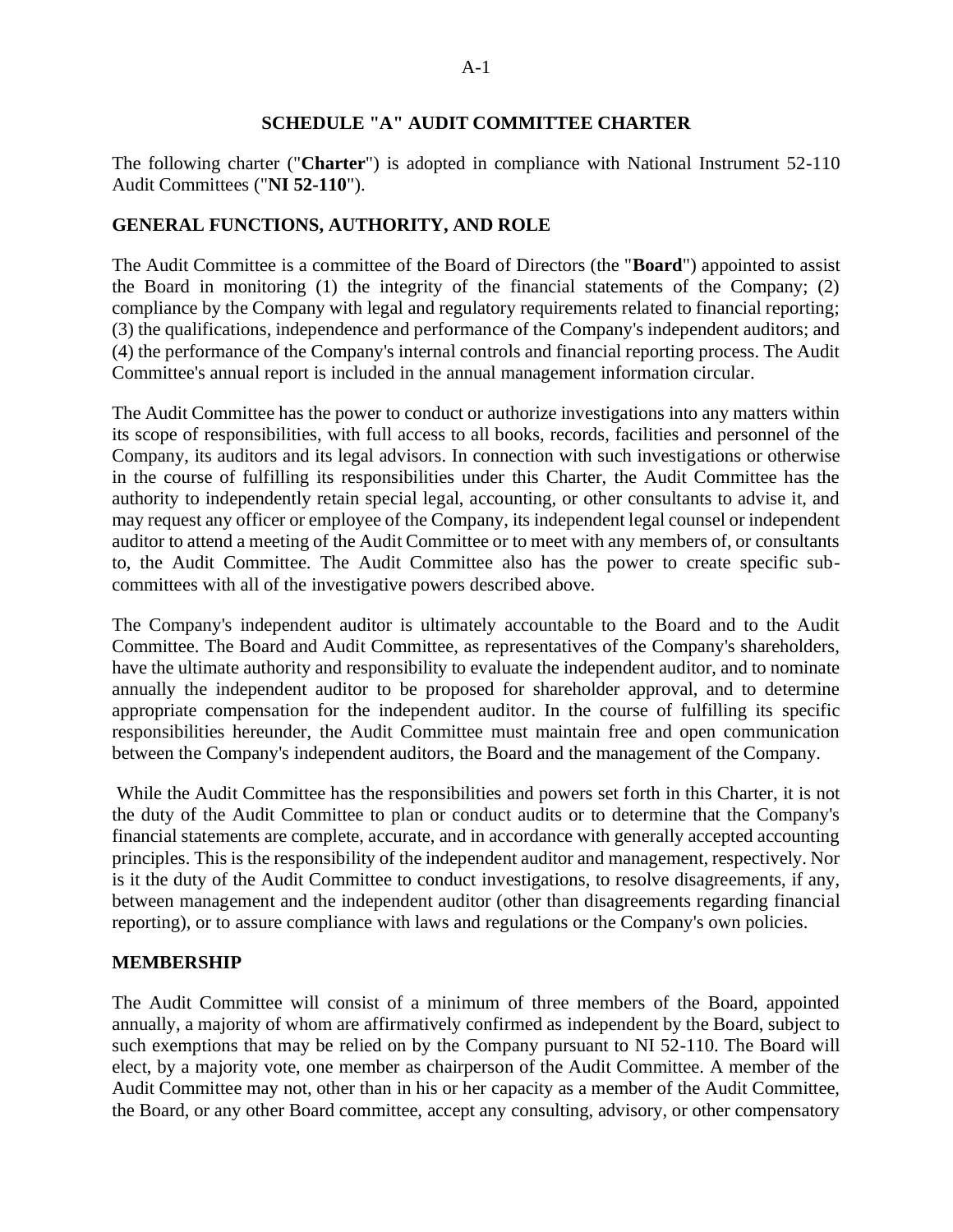fee from the Company, and may not be an affiliated person of the Company or any subsidiary thereof, without the consent of the Board.

## **RESPONSIBILITIES**

The responsibilities of the Audit Committee include the following:

*1. Frequency of Meetings*

The Audit Committee shall meet quarterly or as often as may be deemed necessary or appropriate in its judgment, either in person or telephonically. The Audit Committee shall also meet with the independent auditor at least annually, either in person or telephonically.

#### *2. Reporting Responsibilities*

The Audit Committee shall:

- (a) maintain proper minutes of its meetings;
- (b) report Audit Committee actions to the Board with such recommendations as the Audit Committee may deem appropriate; and
- (c) provide a report for the Company's Annual Information Circular, if applicable.

#### *3. Charter Evaluation*

The Audit Committee shall annually review and reassess the adequacy of this Charter and recommend any proposed changes to the Board for approval.

#### *4. Whistleblower Mechanisms*

The Audit Committee shall adopt and review annually a mechanism through which employees and others can directly and anonymously contact the Audit Committee with concerns about accounting and auditing matters. The mechanism must include procedures for responding to, and keeping of records of, any such expressions of concern.

#### *5. Independent Auditor*

The Audit Committee shall:

- (a) nominate annually the independent auditor to be proposed for shareholder approval;
- (b) approve the compensation of the independent auditor, and evaluate the performance of the independent auditor;
- (c) establish policies and procedures for the engagement of the independent auditor to provide non-audit services;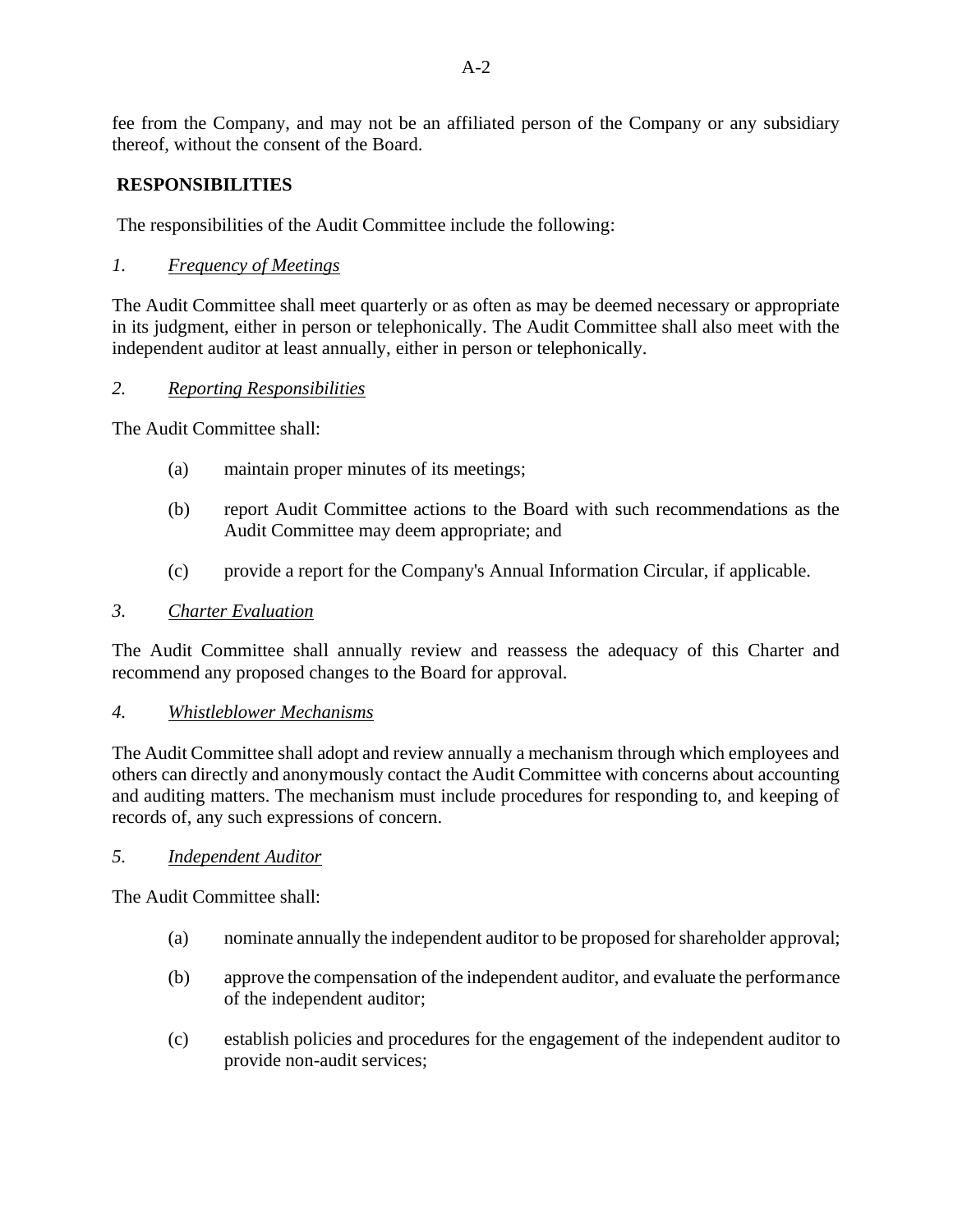- (d) ensure that the independent auditor is not engaged for any activities not permitted by any of the Canadian provincial securities commissions or any securities exchange on which the Company's shares are traded; and
- (e) ensure that the auditors are not engaged for any of the following types of non-audit services contemporaneous with the audit:
	- (i) bookkeeping or other services related to accounting records or financial statements of the Company;
	- (ii) financial information systems design and implementation;
	- (iii) appraisal or valuation services, fairness opinions, or contributions-in-kind reports;
	- (iv) actuarial services;
	- (v) internal audit outsourcing services;
	- (vi) any management or human resources function;
	- (vii) broker, dealer, investment advisor, or investment banking services;
	- (viii) legal services; and
	- (ix) expert services related to the auditing service.

#### *6. Hiring Practices*

The Audit Committee shall ensure that no senior officer who is, or in the past full year has been, affiliated with or employed by an auditor of the Company or an affiliate, is hired by the Company until at least one full year after the end of either the affiliation or the auditing relationship.

#### *7. Independence Test*

The Audit Committee shall take reasonable steps to confirm the independence of the independent auditor by:

- (a) obtaining from the independent auditor a formal written statement, delineating all relationships between the independent auditor and the Company, consistent with the Independence Standards Board Standard No. 1 and related Canadian regulatory body standards;
- (b) considering and discussing with the independent auditor any relationships or services, including non-audit services, that may impact the objectivity and independence of the independent auditor; and
- (c) taking as necessary, or recommending that the Board take, appropriate action to oversee the independence of the independent auditor.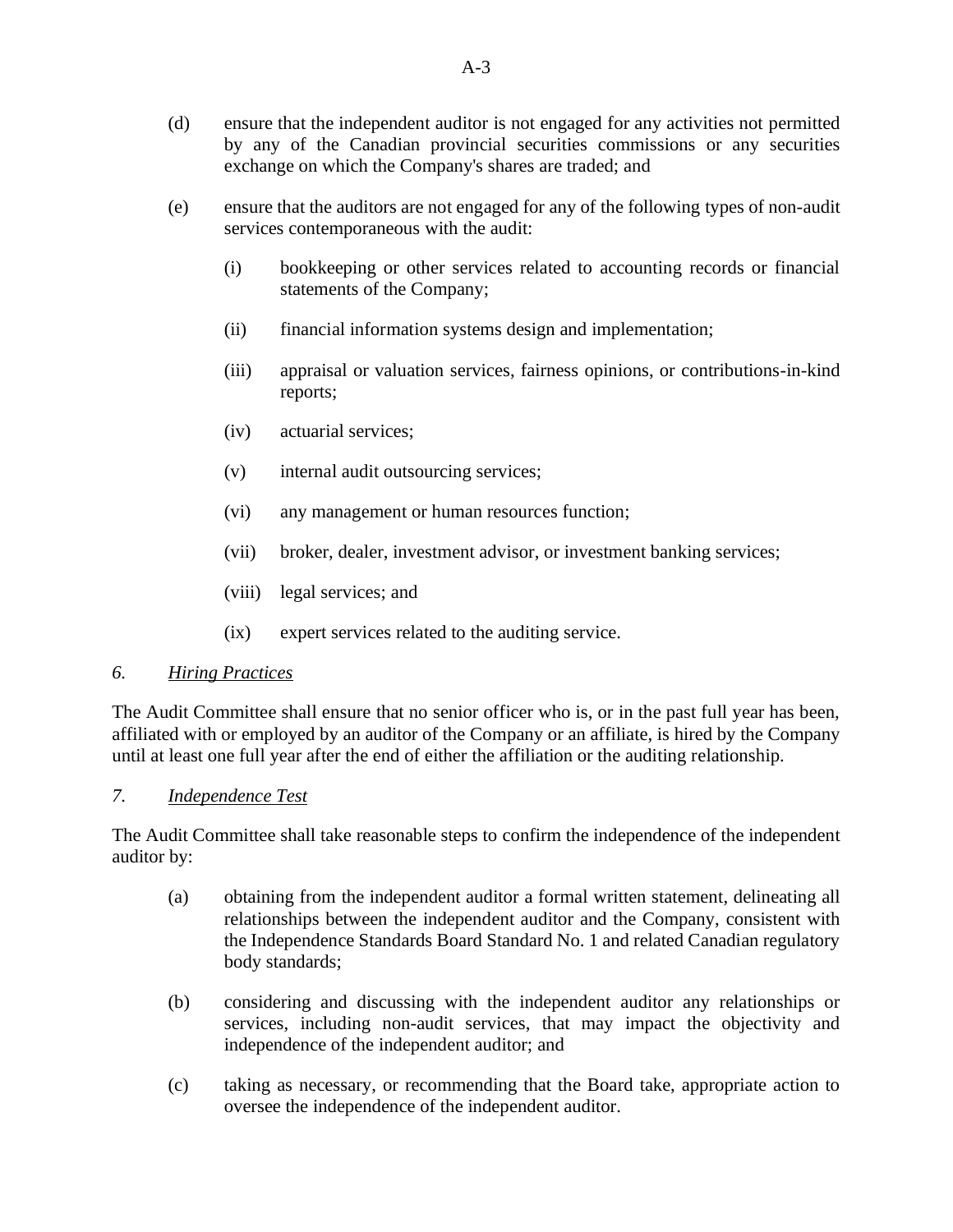#### *8. Audit Committee Meetings*

The Audit Committee shall:

- (a) hold regular meetings (quarterly or as often as may be deemed necessary or appropriate);
- (b) in addition, if and as required, at the request of the independent auditor, convene a meeting of the Audit Committee to consider matters the auditor believes should be brought to the attention of the directors or shareholders; and
- (c) keep minutes of its meetings and report to the Board for approval of any actions taken or recommendations made.

#### *9. Restrictions*

The Audit Committee shall:

- (a) ensure that no restrictions are placed by management on the scope of the auditor's review and examination of the Company's accounts;
- (b) ensure that no officer or director attempts to fraudulently influence, coerce, manipulate or mislead any accountant engaged in auditing the Company's financial statements.

## **AUDIT AND REVIEW PROCESS AND RESULTS**

#### **Scope**

The Audit Committee shall consider, in consultation with the independent auditor, the audit scope and plan of the independent auditor.

#### **Review Process and Results**

The Audit Committee shall:

- (a) consider and review with the independent auditor the matters required to be discussed by the Statement on Auditing Standards No. 61, as the same may be modified or supplemented from time to time;
- (b) review and discuss with management and the independent auditor at the completion of the annual examination:
	- (i) the Company's audited financial statements and related notes;
	- (ii) the Company's MD&A and news releases related to financial results;
	- (iii) the independent auditor's audit of the financial statements and its report thereon;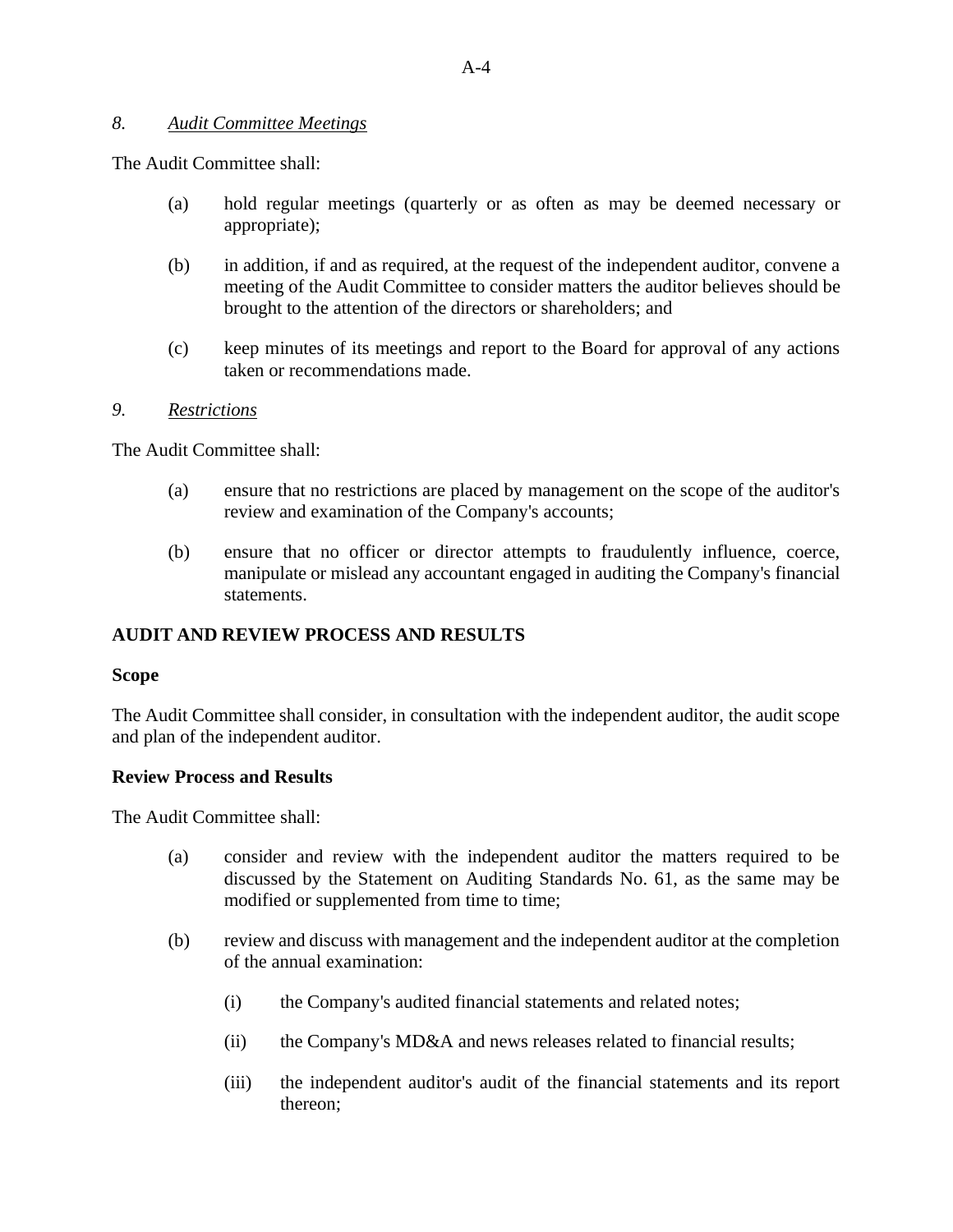- (iv) any significant changes required in the independent auditor's audit plan;
- (v) any changes in financial reporting as a result of changes in GAAP, and any non-GAAP related financial information;
- (vi) any serious difficulties or disputes with management encountered during the course of the audit; and
- (vii) other matters related to the conduct of the audit, which are to be communicated to the Audit Committee under generally accepted auditing standards.
- (c) review, discuss with management and approve annual financial statements prior to public disclosure;
- (d) review and discuss with management and the independent auditor the adequacy of the Company's internal controls that management and the Board have established and the effectiveness of those systems, and inquire of management and the independent auditor about significant financial risks or exposure and the steps management has taken to minimize such risks to the Company;
- (e) meet separately with the independent auditor and management, as necessary or appropriate, to discuss any matters that the Audit Committee or any of these groups believe should be discussed privately with the Audit Committee;
- (f) review and discuss with management and the independent auditor the accounting policies which may be viewed as critical, including all alternative treatments for financial information within generally accepted accounting principles that have been discussed with management;
- (g) review and discuss with management and the independent auditor any significant changes in the accounting policies of the Company and industry accounting and regulatory financial reporting proposals that may have a significant impact on the Company's financial reports;
- (h) review with management and the independent auditor the effect of regulatory and accounting initiatives as well as off-balance sheet structures, if any, on the Company's financial statements;
- (i) review with management and the independent auditor any correspondence with regulators or governmental agencies and any employee complaints or published reports which raise material issues regarding the Company's financial statements or accounting policies; and
- (j) review with the Company's legal counsel any legal matters that may have a material impact on the financial statements, the Company's financial compliance policies and any material reports or inquiries received from regulators or governmental agencies related to financial matters.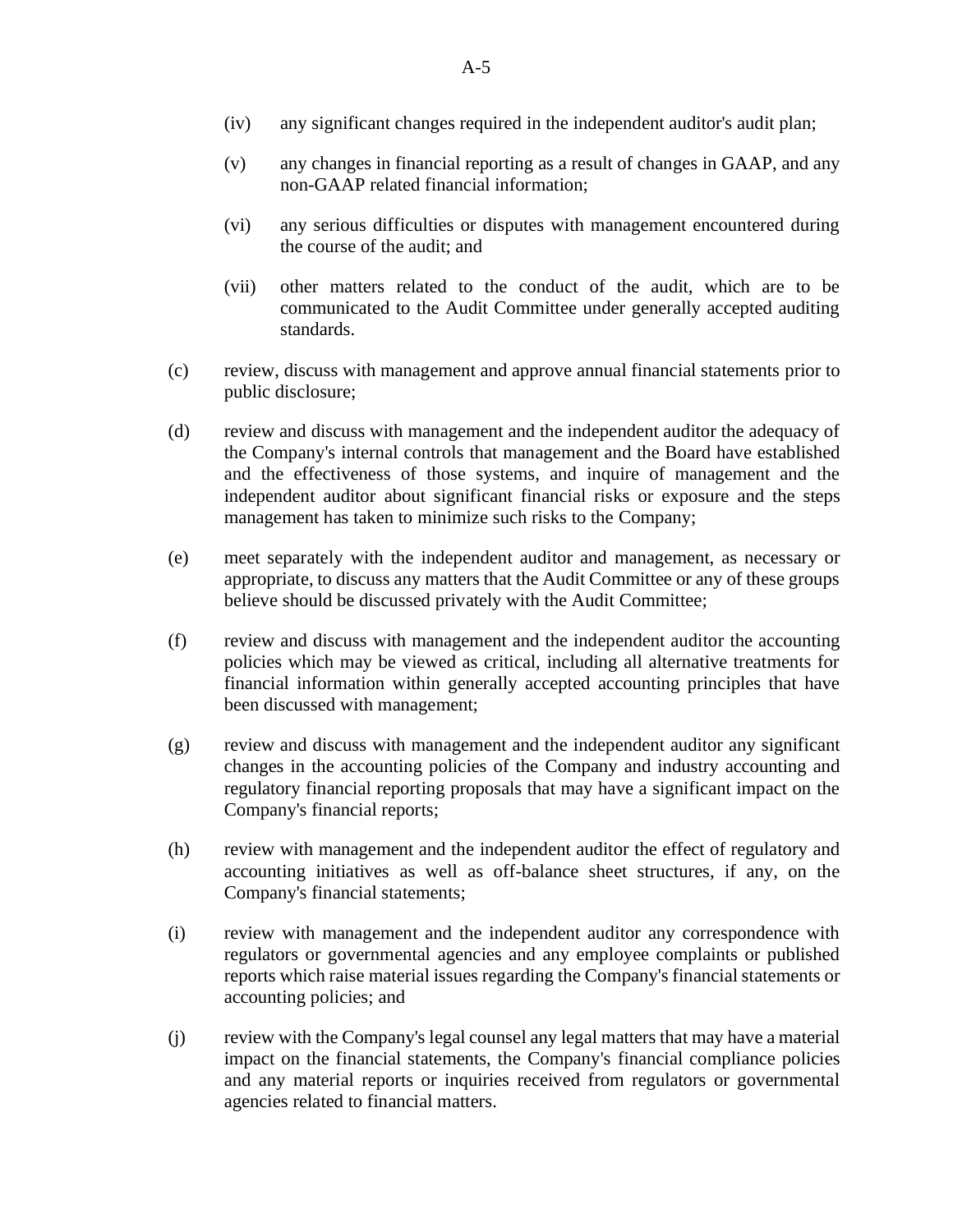#### **SECURITIES REGULATORY FILINGS**

The Audit Committee shall:

- (a) review filings with the Canadian provincial securities commissions and other published documents containing the Company's financial statements; and
- (b) review, with management and the independent auditor, prior to filing with regulatory bodies, the financial reports (including related notes and MD&A) at the completion of any review engagement or other examination. The designated financial expert of the Audit Committee may represent the entire Audit Committee for purposes of this review.

#### **RISK ASSESSMENT**

The Audit Committee shall:

- (a) meet periodically with management to review the Company's major financial risk exposures and the steps management has taken to monitor and control such exposures; and
- (b) assess risk areas and policies to manage risk including, without limitation, environmental risk, insurance coverage and other areas as determined by the Board from time to time.

#### **AMENDMENTS TO AUDIT COMMITTEE CHARTER**

The Audit Committee shall annually review this Charter and propose amendments to be ratified by a simple majority of the Board.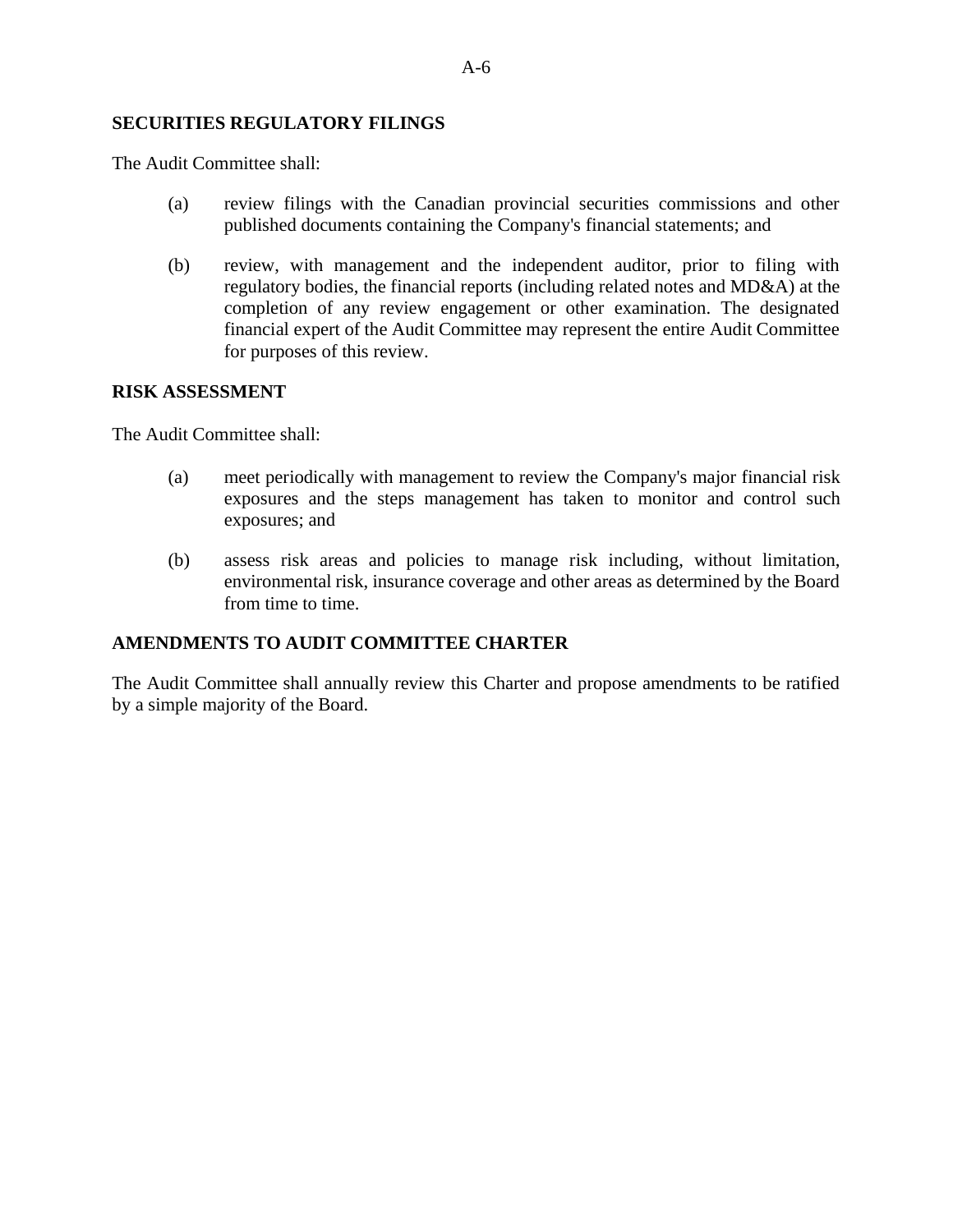#### **SCHEDULE "B" STOCK OPTION PLAN**

#### **STOCK OPTION PLAN OF SOLVBL SOLUTIONS INC.**

#### **1. Purpose**

The purpose of the Stock Option Plan (the "**Plan**") of **SOLVBL SOLUTIONS INC.** (the "**Company**") is to advance the interests of the Company by encouraging the directors, officers, employees and consultants of the Company, and of its subsidiaries and affiliates, if any, to acquire common shares in the share capital of the Company (the "**Shares**"), thereby increasing their proprietary interest in the Company, encouraging them to remain associated with the Company and furnishing them with additional incentive in their efforts on behalf of the Company in the conduct of its affairs.

#### **2. Administration**

The Plan shall be administered by the Board of Directors of the Company or by a special committee of the directors appointed from time to time by the Board of Directors of the Company pursuant to rules of procedure fixed by the Board of Directors (such committee or, if no such committee is appointed, the Board of Directors of the Company, is hereinafter referred to as the "**Board**"). A majority of the Board shall constitute a quorum, and the acts of a majority of the directors present at any meeting at which a quorum is present, or acts unanimously approved in writing, shall be the acts of the directors.

Subject to the provisions of the Plan, the Board shall have authority to construe and interpret the Plan and all option agreements entered into thereunder, to define the terms used in the Plan and in all option agreements entered into thereunder, to prescribe, amend and rescind rules and regulations relating to the Plan and to make all other determinations necessary or advisable for the administration of the Plan. All determinations and interpretations made by the Board shall be binding and conclusive on all participants in the Plan and on their legal personal representatives and beneficiaries.

Each option granted hereunder may be evidenced by an agreement in writing, signed on behalf of the Company and by the optionee, in such form as the Board shall approve. Each such agreement shall recite that it is subject to the provisions of this Plan.

#### **3. Stock Exchange Rules**

All options granted pursuant to this Plan shall be subject to rules and policies of any stock exchange or exchanges on which the Shares are then listed and any other regulatory body having jurisdiction hereinafter (hereinafter collectively referred to as, the "**Exchange**").

#### **4. Shares Subject to Plan**

Subject to adjustment as provided in Section 15 hereof, the Shares to be offered under the Plan shall consist of common shares of the Company's authorized but unissued common shares. The aggregate number of Shares issuable upon the exercise of all options granted under the Plan shall not exceed 10% of the issued and outstanding Shares from time to time. If any option granted hereunder shall expire or terminate for any reason in accordance with the terms of the Plan without being exercised, the unpurchased Shares subject thereto shall again be available for the purpose of this Plan.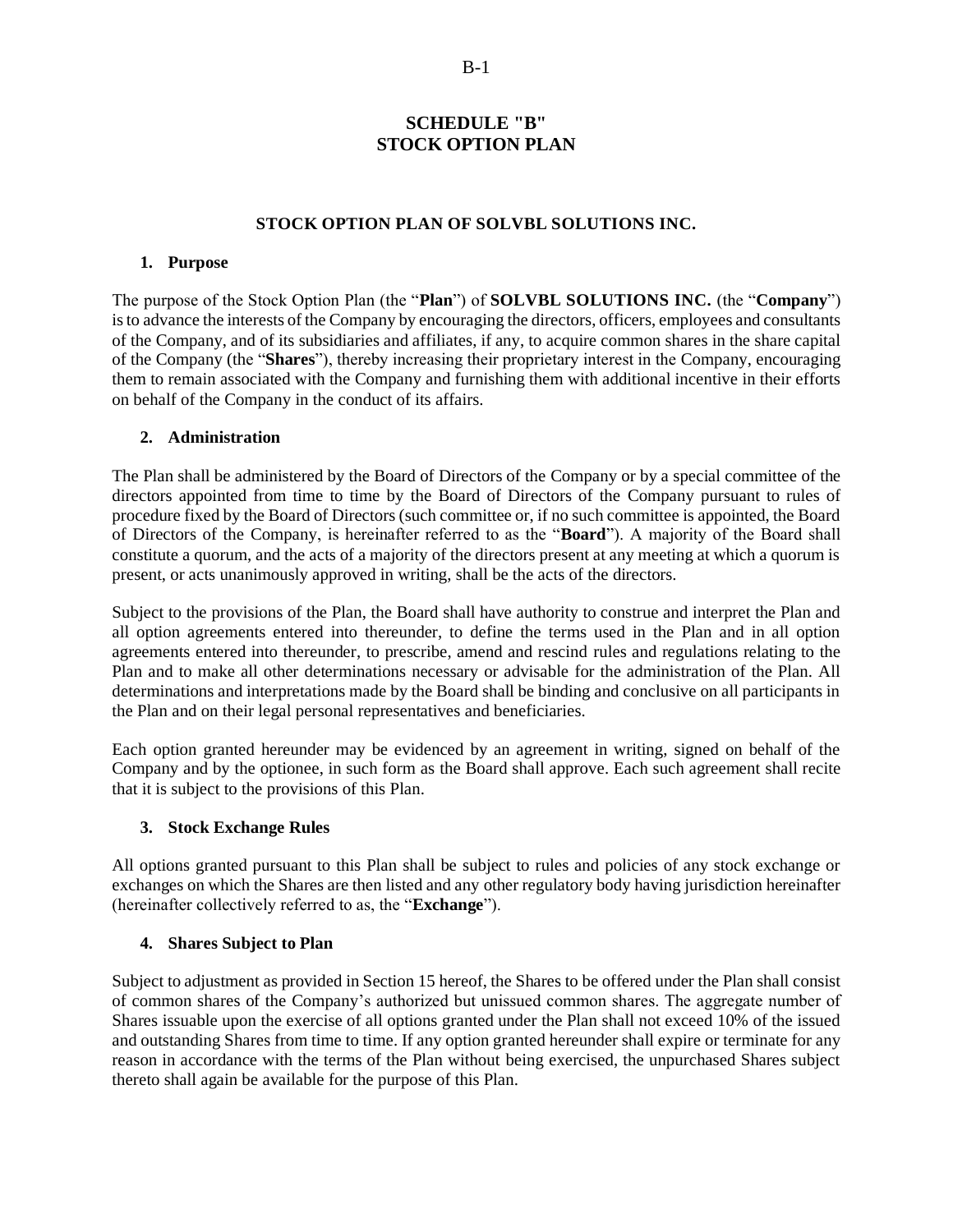#### **5. Maintenance of Sufficient Capital**

The Company shall at all times during the term of the Plan reserve and keep available such numbers of Shares as will be sufficient to satisfy the requirements of the Plan.

#### **6. Eligibility and Participation**

Directors, officers, consultants, and employees of the Company or its subsidiaries, and employees of a person or company which provides management services to the Company or its subsidiaries ("**Management Company Employees**") shall be eligible for selection to participate in the Plan (such persons hereinafter collectively referred to as "**Participants**"). Subject to compliance with applicable requirements of the Exchange, Participants may elect to hold options granted to them in an incorporated entity wholly owned by them and such entity shall be bound by the Plan in the same manner as if the options were held by the Participant.

Subject to the terms hereof, the Board shall determine to whom options shall be granted, the terms and provisions of the respective option agreements, the time or times at which such options shall be granted and vested, and the number of Shares to be subject to each option. In the case of employees or consultants of the Company or Management Company Employees, the option agreements to which they are party must contain a representation of the Company that such employee, consultant or Management Company Employee, as the case may be, is a bona fide employee, consultant or Management Company Employee of the Company or its subsidiaries.

A Participant who has been granted an option may, if such Participant is otherwise eligible, and if permitted under the applicable policies of the Exchange, be granted an additional option or options if the Board shall so determine.

#### **7. Exercise Price**

- (a) The exercise price of the Shares subject to each option shall be determined by the Board, subject to applicable Exchange policy and approval, at the time any option is granted.
- (b) Once the exercise price has been determined by the Board, accepted by the Exchange, as applicable, and the option has been granted, the exercise price of an option may only be reduced if at least 6 months have elapsed since the later of: (i) the date of the commencement of the term; (ii) the date of the exercise price was reduced; or (iii) in the cases where the Shares are listed on the Exchange, the date the Company's shares commenced trading on the such Exchange.

#### **8. Number of Optioned Shares**

- (a) The number of Shares subject to an option granted to anyone Participant shall be determined by the Board, and if and when the Shares are listed on an Exchange, no one Participant shall be granted an option which exceeds the maximum number permitted by such Exchange.
- (b) No single Participant may be granted options to purchase a number of Shares equalling more than 5% of the issued common shares of the Company in any twelve month period unless the Company has obtained disinterested shareholder approval in respect of such grant and meets applicable Exchange requirements.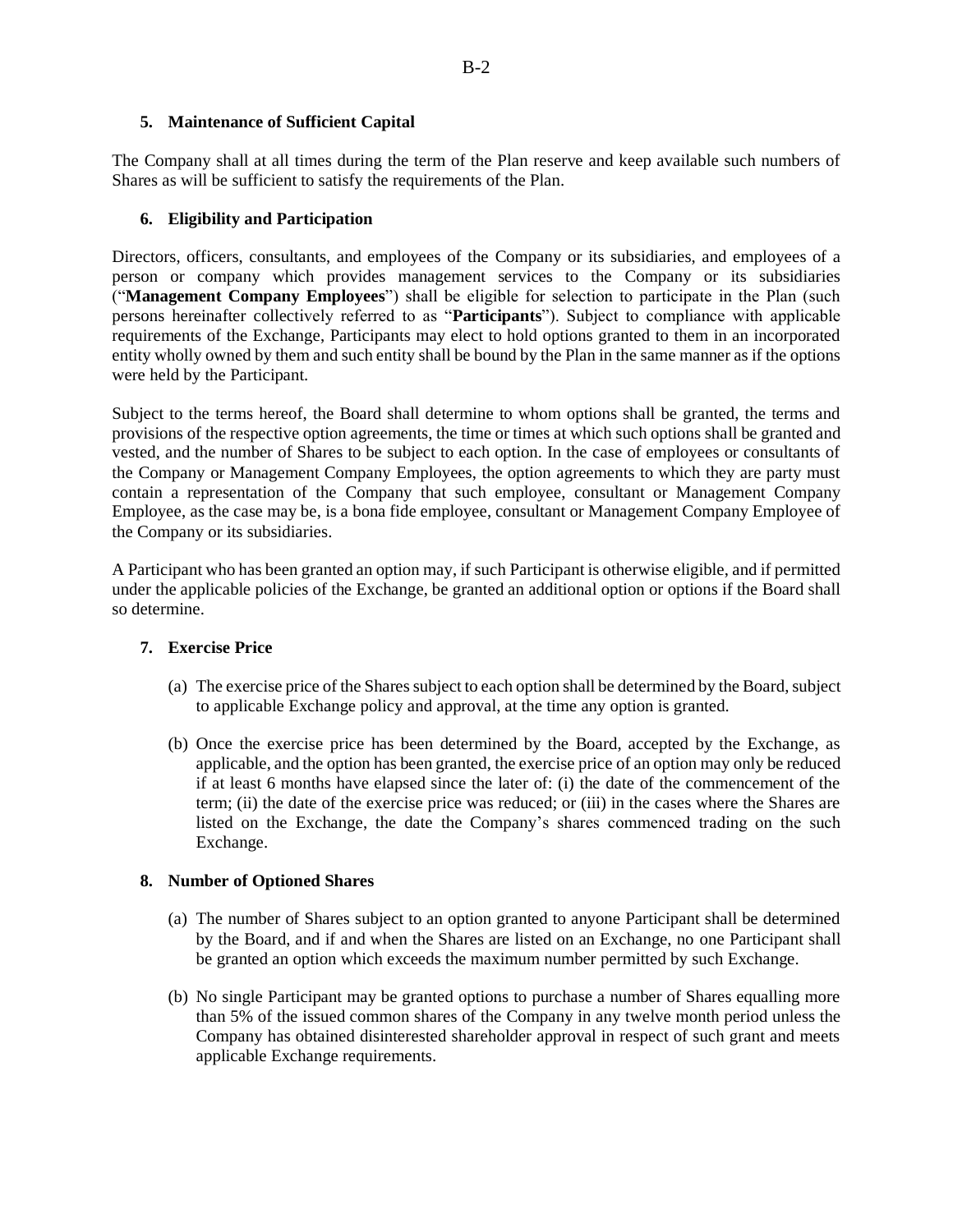- (c) Options shall not be granted if the exercise thereof would result in the issuance of more than 2% of the issued common shares of the Company in any twelve month period to anyone consultant of the Company (or any of its subsidiaries).
- (d) Options shall not be granted if the exercise thereof would result in the issuance of more than 2% of the issued common shares of the Company in any twelve-month period to persons employed to provide investor relation activities. Options granted to Consultants performing investor relations activities will contain vesting provisions such that vesting occurs over at least 12 months with no more than 1/4 of the options vesting in any three month period.

#### **9. Duration of Option**

- (a) Each option and all rights thereunder shall be expressed to expire on the date set out in the option agreement and shall be subject to earlier termination as provided in Sections 11 and 12, provided that in no circumstances shall the duration of an option exceed 10 years, or the maximum term permitted by any Exchange the Shares are then listed on.
- (b) If any options expire during a period when trading of our securities by certain persons as designated by the Company is prohibited (a "**Blackout Period")** or within ten business days after the end of a Blackout Period, the term of those options will be extended to ten business days after the end of the Blackout Period, unless such extension is prohibited by any applicable law or the applicable policies of the Exchange the Shares are then listed on.

#### **10. Option Period, Consideration and Payment**

- (a) The option period shall be a period of time fixed by the Board, which not to exceed the maximum term permitted by the Exchange the Shares are then listed on, if any, provided that the option period shall be reduced with respect to any option as provided in Sections 11 and 12 covering cessation as a director, officer, consultant, employee or Management Company Employee of the Company or its subsidiaries, or death of the Participant.
- (b) Subject to any vesting restrictions imposed by an Exchange which the Shares are then listed on, if any, the Board may, in its sole discretion, determine the time during which options shall vest and the method of vesting, or that no vesting restriction shall exist.
- (c) Subject to any vesting restrictions imposed by the Board, options may be exercised in whole or in part at any time and from time to time during the option period. If and when the Shares are listed on an Exchange, and to the extent required by such Exchange, no options may be exercised under this Plan until this Plan has been approved by a resolution duly passed by the shareholders of the Company.
- (d) Except as set forth in Sections 11 and 12, no option may be exercised unless the Participant is at the time of such exercise a director, officer, consultant, or employee of the Company or any of its subsidiaries, or a Management Company Employee of the Company or any of its subsidiaries.
- (e) The exercise of any option will be contingent upon receipt by the Company at its head office of a written notice of exercise, specifying the number of Shares with respect to which the option is being exercised, accompanied by cash payment, certified cheque or bank draft for the full purchase price of such Shares with respect to which the option is exercised. No Participant or his legal representatives, legatees or distributees will be, or will be deemed to be, a holder of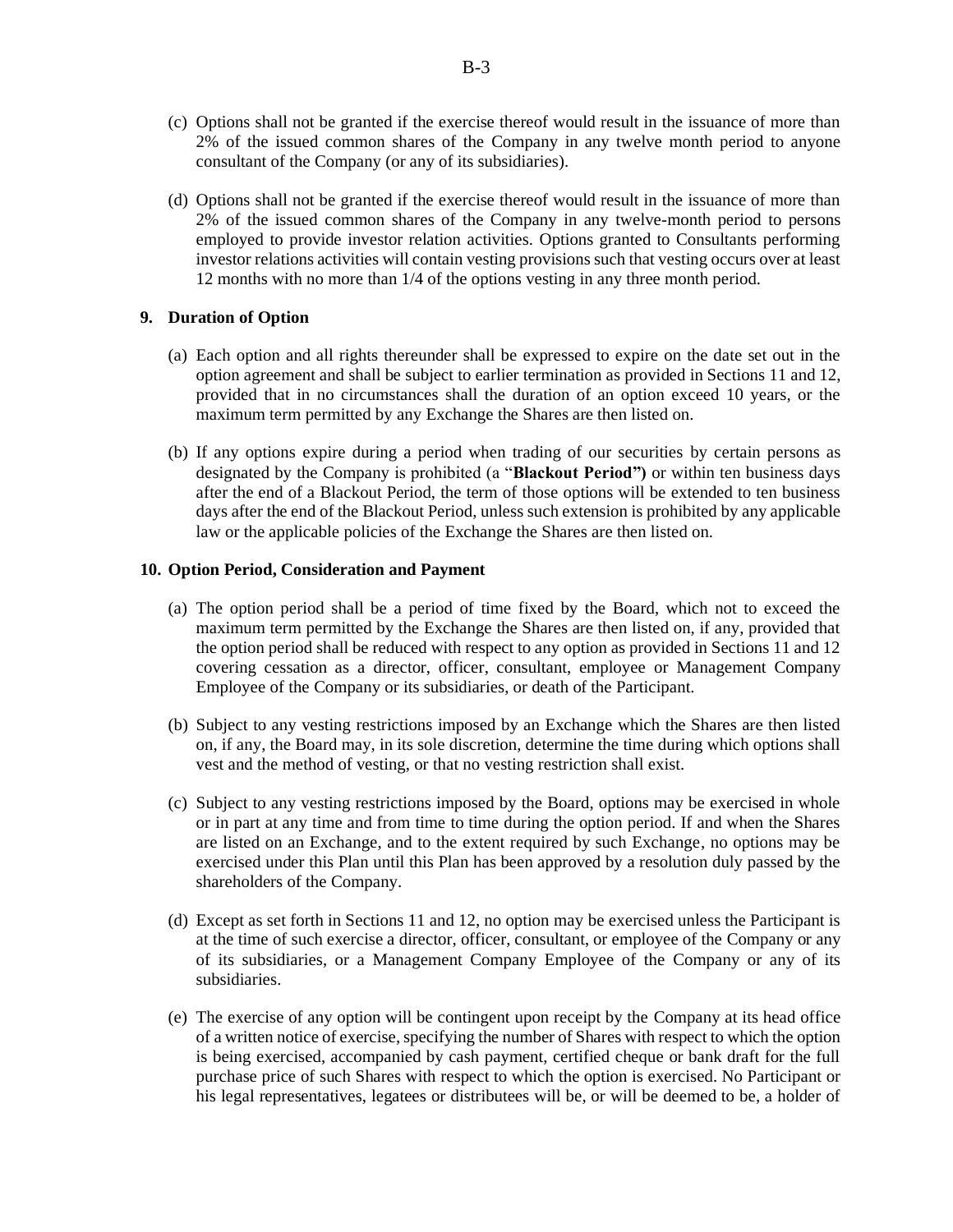any common shares of the Company unless and until the certificates for Shares issuable pursuant to options under the Plan are issued to him or them under the terms of the Plan.

#### **11. Ceasing To Be a Director, Officer, Consultant or Employee**

- (a) If a Participant shall cease to be a director, officer, consultant, employee of the Company, or its subsidiaries, or ceases to be a Management Company Employee, for any reason (other than death), such Participant may exercise his option to the extent that the Participant was entitled to exercise it at the date of such cessation, provided that such exercise must occur within 90 days after the Participant ceases to be a director, officer, consultant, employee or a Management Company Employee, unless such Participant was engaged in investor relations activities, in which case such exercise must occur within 30 days after the cessation of the Participant's services to the Company.
- (b) Nothing contained in the Plan, nor in any option granted pursuant to the Plan, shall as such confer upon any Participant any right with respect to continuance as a director, officer, consultant, employee or Management Company Employee of the Company or of any of its subsidiaries or affiliates.

#### **12. Death of Participant**

Notwithstanding section 11, in the event of the death of a Participant, the option previously granted to him shall be exercisable only within the one (1) year after such death and then only:

- (a) by the person or persons to whom the Participant's rights under the option shall pass by the Participant's will or the laws of descent and distribution; and
- (b) if and to the extent that such Participant was entitled to exercise the option at the date of his death.

#### **13. Rights of Optionee**

No person entitled to exercise any option granted under the Plan shall have any of the rights or privileges of a shareholder of the Company in respect of any Shares issuable upon exercise of such option until such Shares shall have been issued.

#### **14. Proceeds from Sale of Shares**

The proceeds from the sale of Shares issued upon the exercise of options shall be added to the general funds of the Company and shall thereafter be used from time to time for such corporate purposes as the Board may determine.

#### **15. Adjustments**

If the outstanding Shares are increased, decreased, changed into or exchanged for a different number or kind of shares or securities of the Company or another corporation or entity through re-organization, merger, re-capitalization, re-classification, stock dividend, subdivision or consolidation, any adjustments relating to the Shares optioned or issued on exercise of options and the exercise price per Share as set forth in the respective stock option agreements shall be made in accordance to the terms of such agreements.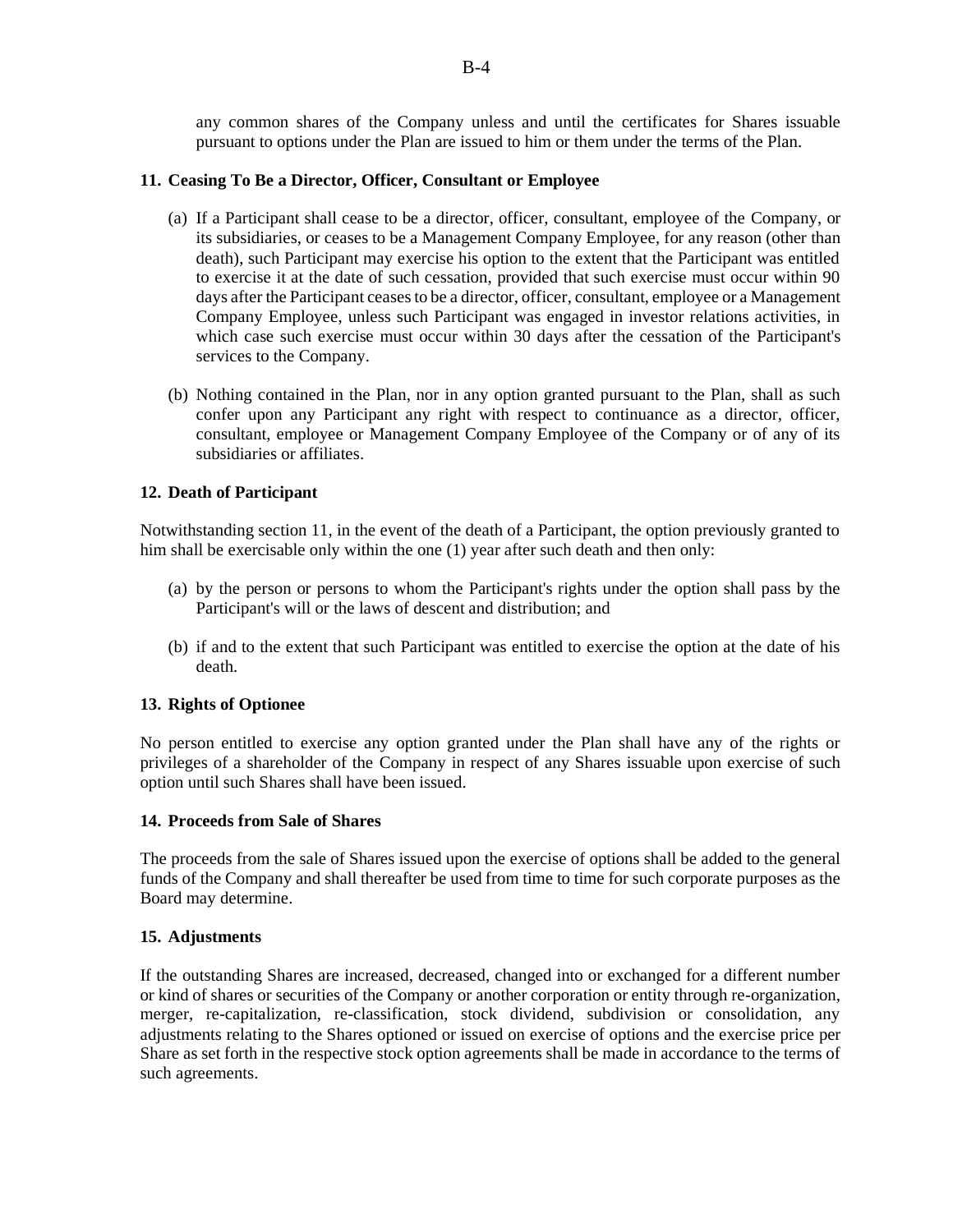Adjustments under this Section shall be made by the Board whose determination as to what adjustments shall be made, and the extent thereof, shall be final, binding and conclusive. No fractional Share shall be required to be issued under the Plan on any such adjustment.

#### **16. Transferability**

All benefits, rights and options accruing to any Participant in accordance with the terms and conditions of the Plan shall not be transferable or assignable unless specifically provided herein or to the extent, if any, permitted by an Exchange on which the Shares are then listed, if any. During the lifetime of a Participant any benefits, rights and options may only be exercised by the Participant.

#### **17. Amendment and Termination of Plan**

Subject to the policies, rules and regulations of any lawful authority having jurisdiction (including any Exchange on which the Shares are then listed for trading), the Board may at any time, without further action by the shareholders, amend the Plan or any option granted hereunder in such respects as it may consider advisable and, without limiting the generality of the foregoing, it may do so to ensure that options granted hereunder will comply with any provisions respecting stock options in the income tax or other laws in force in any country or jurisdiction of which a person to whom an option has been granted may from time to time be resident or citizen or the Board may at any time, without action by shareholders, terminate the Plan. The Board may not, however, without the consent of the option holder, alter or impair any of the rights or obligations under any option theretofore granted.

#### **18. Amendment of Outstanding Options**

The Board may amend any outstanding option granted under the Plan with the consent of the affected optionee(s), if required, and the Exchange, if required, subject to the following conditions:

(a) if the optionee is an Insider (as defined under the Exchange policies) at the time of the amendment, the Company must obtain disinterested shareholder approval, unless the amendment relates to extending the length of the term of the option or is otherwise permitted by the Exchange;

(b) where an amendment is made to reduce the exercise price of an outstanding option:

(i) if the exercise price is reduced to the Discounted Market Price (as defined under the Exchange policies), a four-month hold period shall apply from the date of amendment; and

(ii) at least six months shall have elapsed since the later of:

(A) the commencement of the term of the option;

- (B) the date the Shares commenced trading on the Exchange; and
- (C) the date the option exercise price was last amended;

(c) if the length of the option period of any option is extended, any such extension shall be treated as a grant of a new option and must comply with the pricing and other requirements of the Exchange